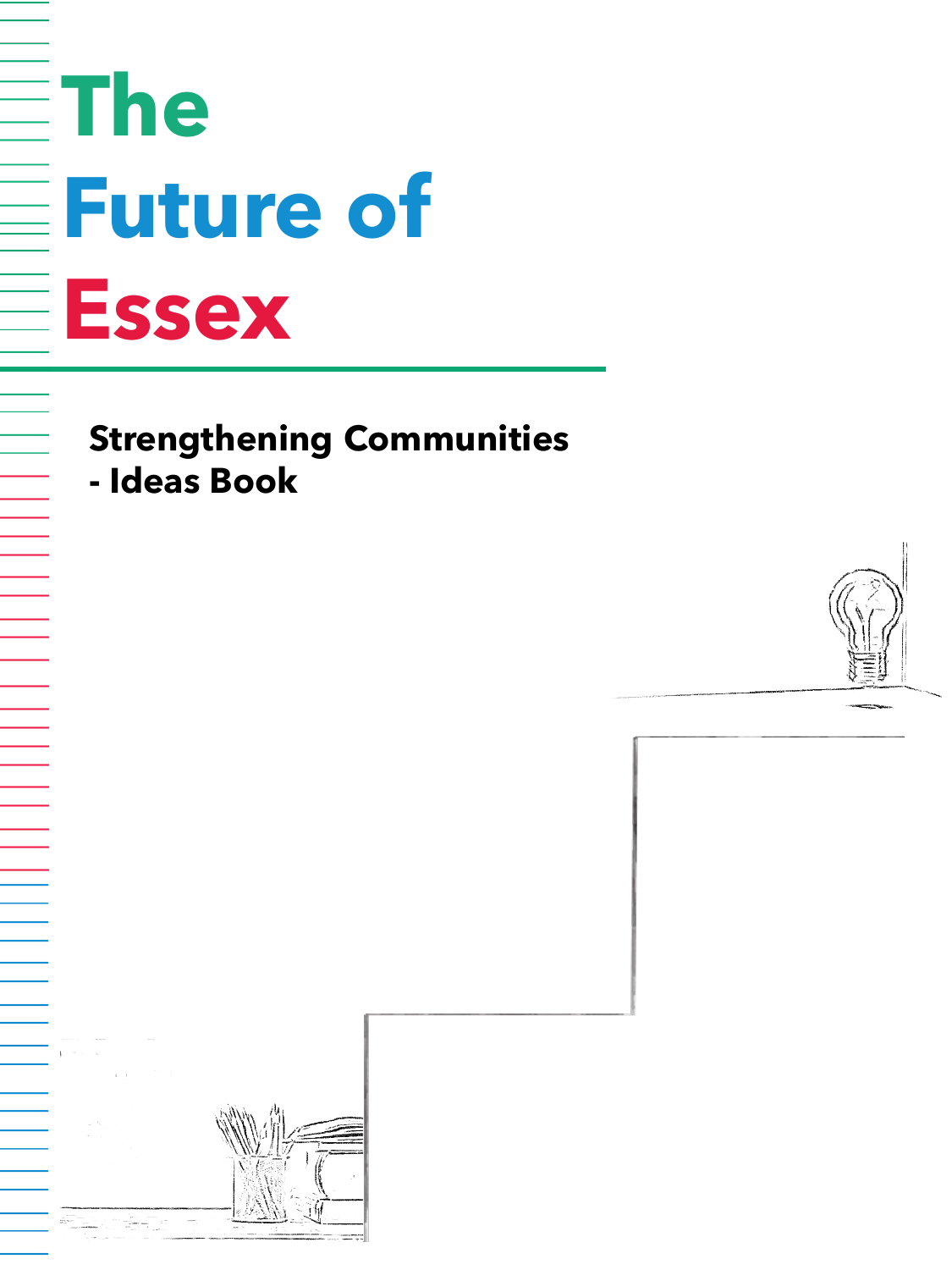#### **Welcome**

Hello,

As sponsor of the Essex Communities Mission Network, it is my great privilege to introduce the latest in a series of 'Ideas Books' that uphold the Essex Partnership Board commitment to bringing the Future of Essex vision to life.

With a focus on 'Strengthening Communities through Participation' this book provides an inspiring series of case studies and ideas to help share good practice and encourage us all to think about the relationships we have with our communities and those relationships we are seeking to establish.

The pandemic has left us all a little jaded and has placed incredible stress on individuals, families, communities and businesses across Essex, but one of the absolute highlights of the past eighteen months has been the show of strength from individual communities across the Country, and none more so than in Essex.

Whether supporting our Community Hubs to disseminating food and medication, working in Food Banks to provide vital free food and drinks to those most vulnerable, or supporting the biggest vaccination programme in British history, the number of people who have given up their time to volunteer has been incredible.

It is our collective responsibility to create the right conditions for communities across Essex to establish what is right for them, and to enable local people to build on what's strong and respond to the needs of their friends, families, peers, to look after themselves, support each other and enjoy the opportunities living in Essex brings.

This Ideas Book seeks to share some of the work that Essex Partners have done to encourage and support communities across Essex, and I would uphold that the most important contribution we can make is to create the space and provide the support to drive local, grass roots activity, so that the specific needs of communities can be met.



**Roger Morris Bishop of Colchester**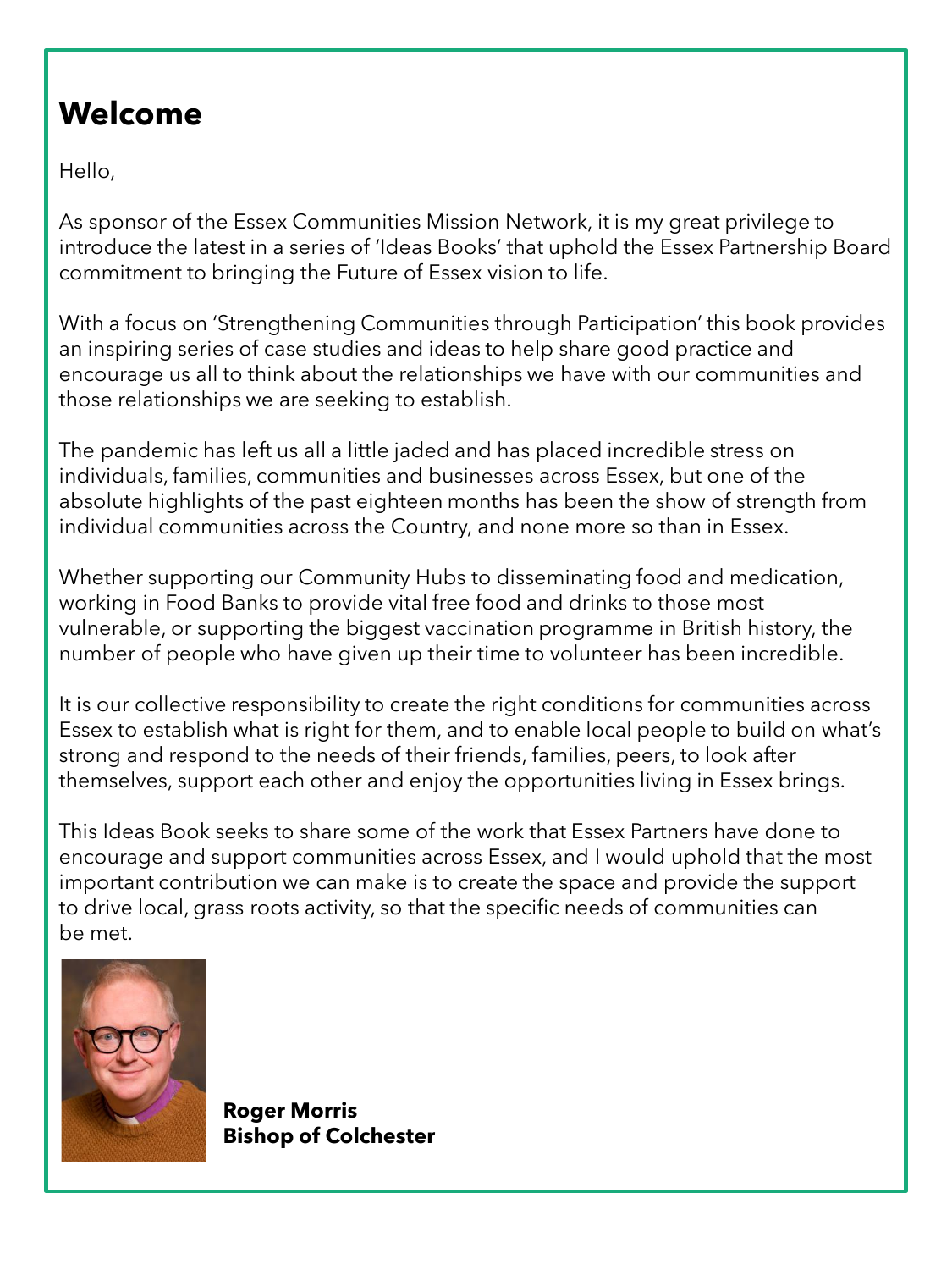# **Strengthening Communities Ideas Book**

#### **Purpose:**

To showcase the work and good practice taking place across Essex and to share examples of local partnership work that places the community and the philosophy of Asset Based Community Development (ABCD) at their heart.

This Ideas Book draws on local, regional and national best practice to share a series of examples and provocations for inspiration and discussion.

The book has been developed with input from Essex Partners to include some of the activities that individual organisations across the County have identified as priorities to further progress this agenda.

We can learn so much from each other and we would like to thank everyone for the contribution they have made to this work.

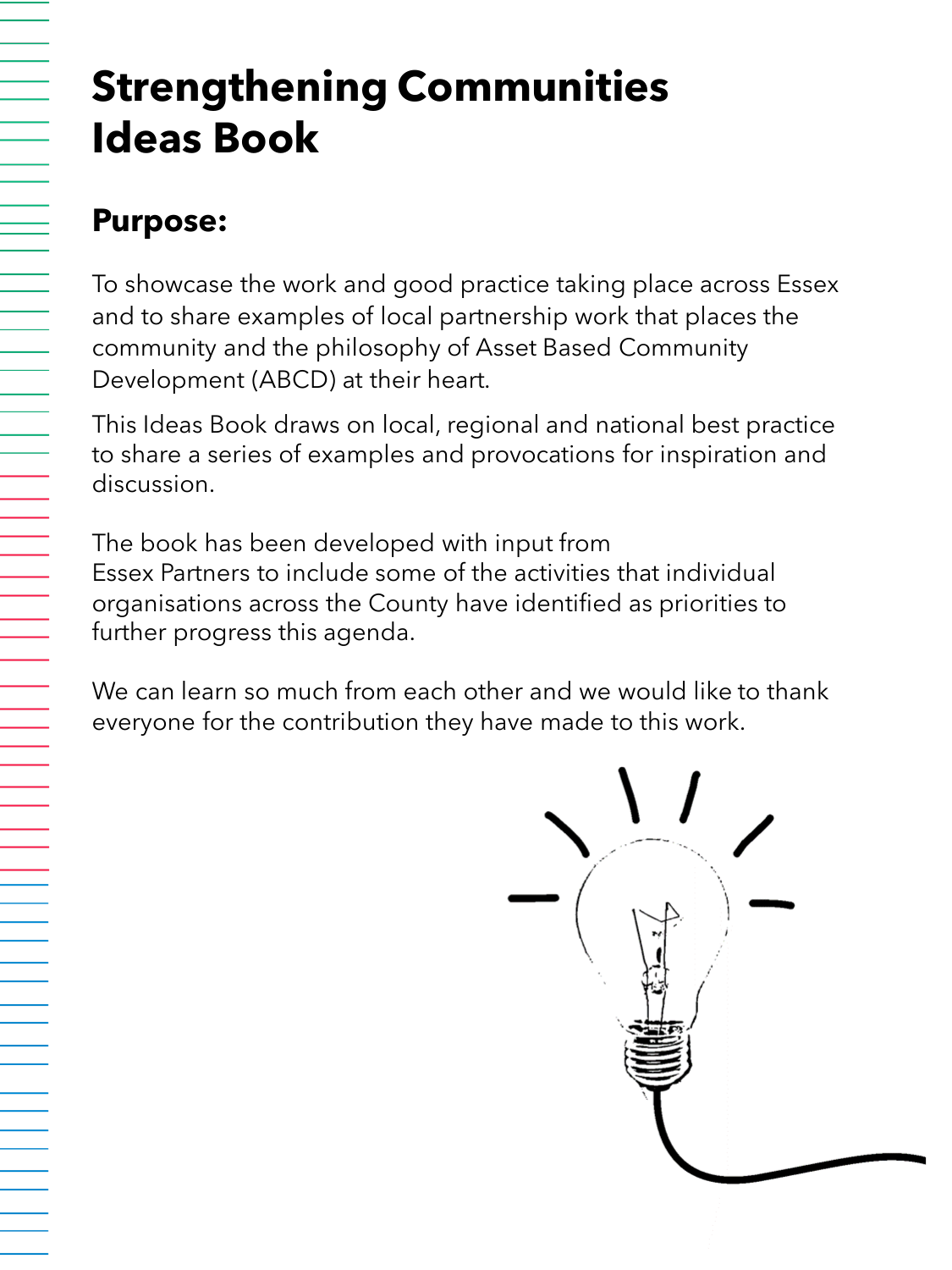# **Strengthening Communities Through Participation**

Essex Partners Board (EPB) has developed a system approach to [progressing and embedding the Strengthening Communities through](https://eur02.safelinks.protection.outlook.com/?url=https%3A%2F%2Fwww.essexfuture.org.uk%2Four-shared-vision%2Four-ambitions%2Fstrengthen-communities-through-participation%2F&data=04%7C01%7C%7C0e5d4224742b48b9b0b508d93b0277e7%7Ca8b4324f155c4215a0f17ed8cc9a992f%7C0%7C0%7C637605704054681840%7CUnknown%7CTWFpbGZsb3d8eyJWIjoiMC4wLjAwMDAiLCJQIjoiV2luMzIiLCJBTiI6Ik1haWwiLCJXVCI6Mn0%3D%7C1000&sdata=S%2BZxWqWtyEVB2DergdVg4p21c0mWiNSOV8i0Z3m2JGo%3D&reserved=0)  participation ambition of the Future of Essex Vision.

 $\equiv$ 

A decision was taken in 2020 that an Asset Based Community Development (ABCD) approach to working with communities would be the most effective way to progress the ambition based on successful ABCD models in Essex and Nationally. This approach makes use of existing local assets as the building blocks for working with local people and drawing on community strengths to enable sustainable community development.

To drive the ambition a **Communities Mission Network** has been created to bring together a cross section of system leaders from public sector, voluntary sector, NHS and community backgrounds. The aim, to utilise the collective power of partnership to add value to, and strengthen existing work being undertaken across the County.

Chaired, supported and sponsored by Bishop Roger Morris the group seeks to remove barriers to opportunities, and apply its combined expertise to create system-opportunities.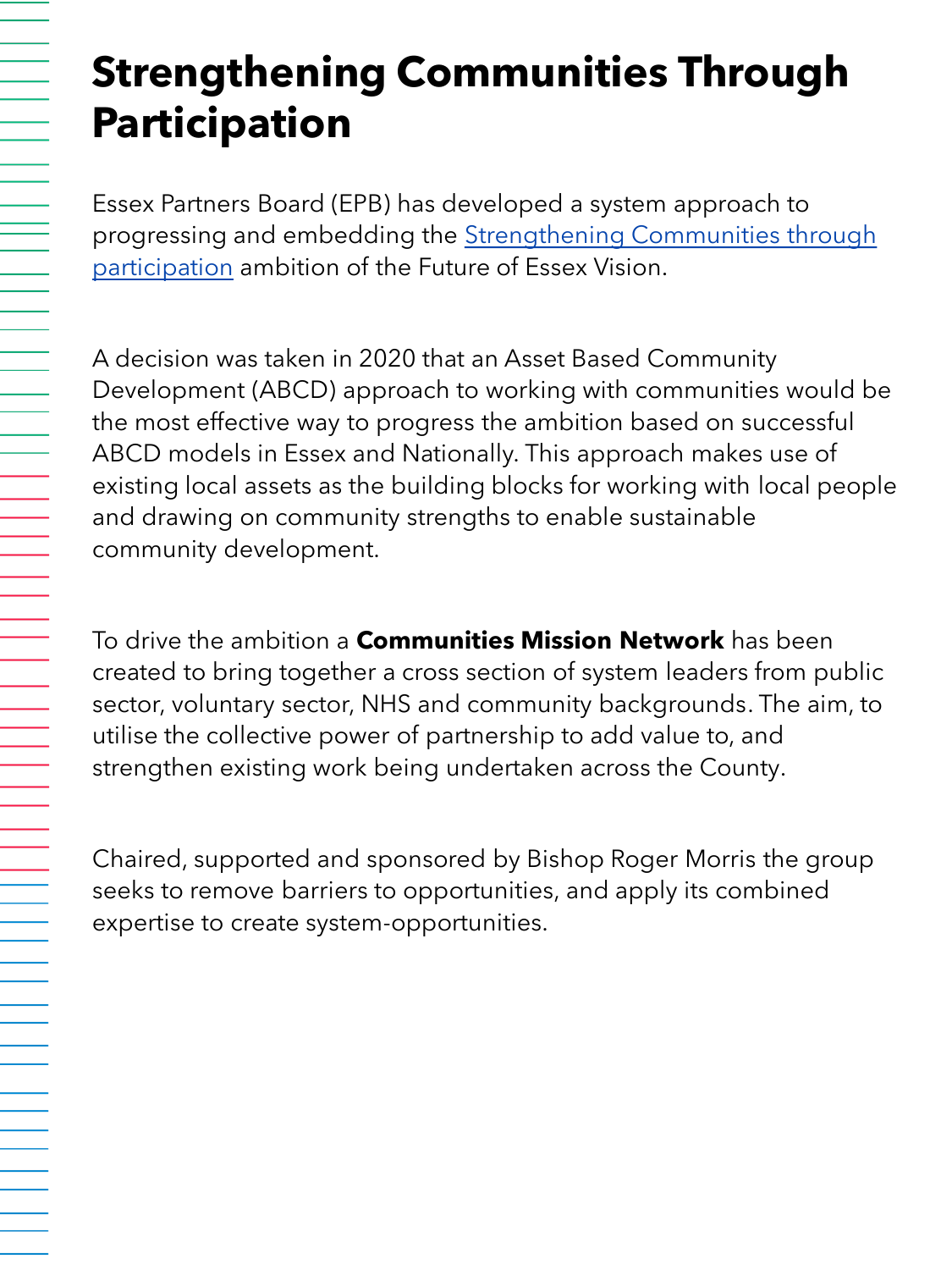# **Strengthening Communities Through Participation**

## **The Grand Challenge**

The overarching and long-term goal:

*Essex has strong, resilient communities of active citizens who are willing and able to take responsibility for themselves, each other and the places they live.*

## **The Mission**

The grand challenge will be delivered through work on that has been identified by system partners as a priority. The network will deliver on this clear mission over coming months\*

*'To improve and develop the cooperation and collaboration between statutory agencies and the voluntary sector'*

### **The Projects**

Over coming months, the Communities Network will prioritise a series of projects that best utilise the collaborative resources and expertise of the group to deliver system change and create opportunities in the communities' space.

*\* The Communities Mission Network will also lead on a second mission concentrating on addressing Domestic Abuse. This will form the focus of a second Ideas Book to follow.*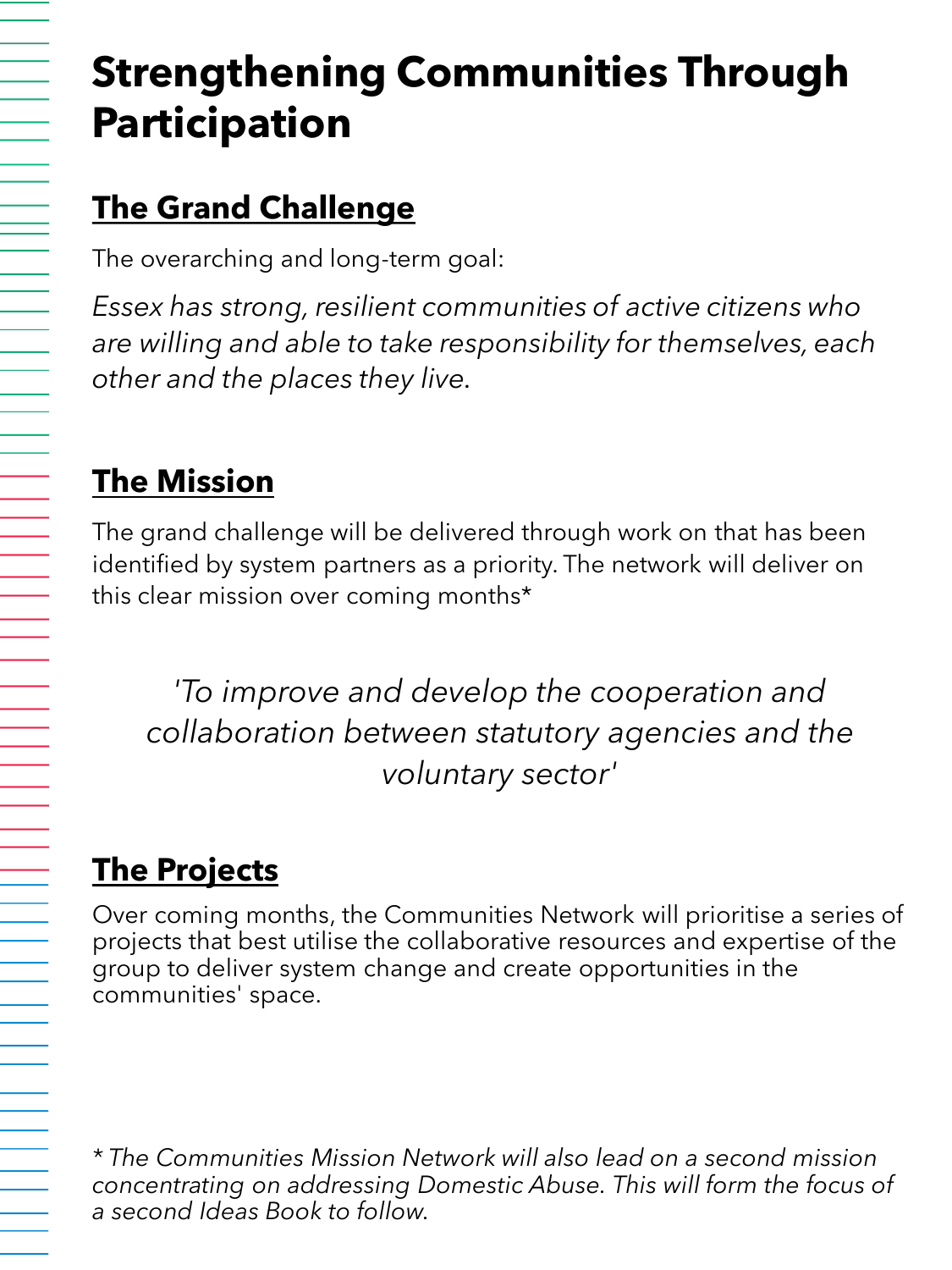# **Communities Mission Network**

#### **How system partners can enable local communities:**

It is important that the work led by Essex Partners Board, through the Communities Mission Network Team, adds value to what is already happening across the County and beyond.

Rather than duplicating efforts or slowing existing progress, the work seeks to identify a clear space where system leadership can review, unblock or speed up progress.

To inform the focus of the Communities Network, a series of system interviews took place with a broad range of stakeholders, that set out the context for the work and helped to frame the ongoing conversations.

Based on the interviews, a series of five *pillars* have been developed that set out the key roles of individual organisations and the Communities Network.

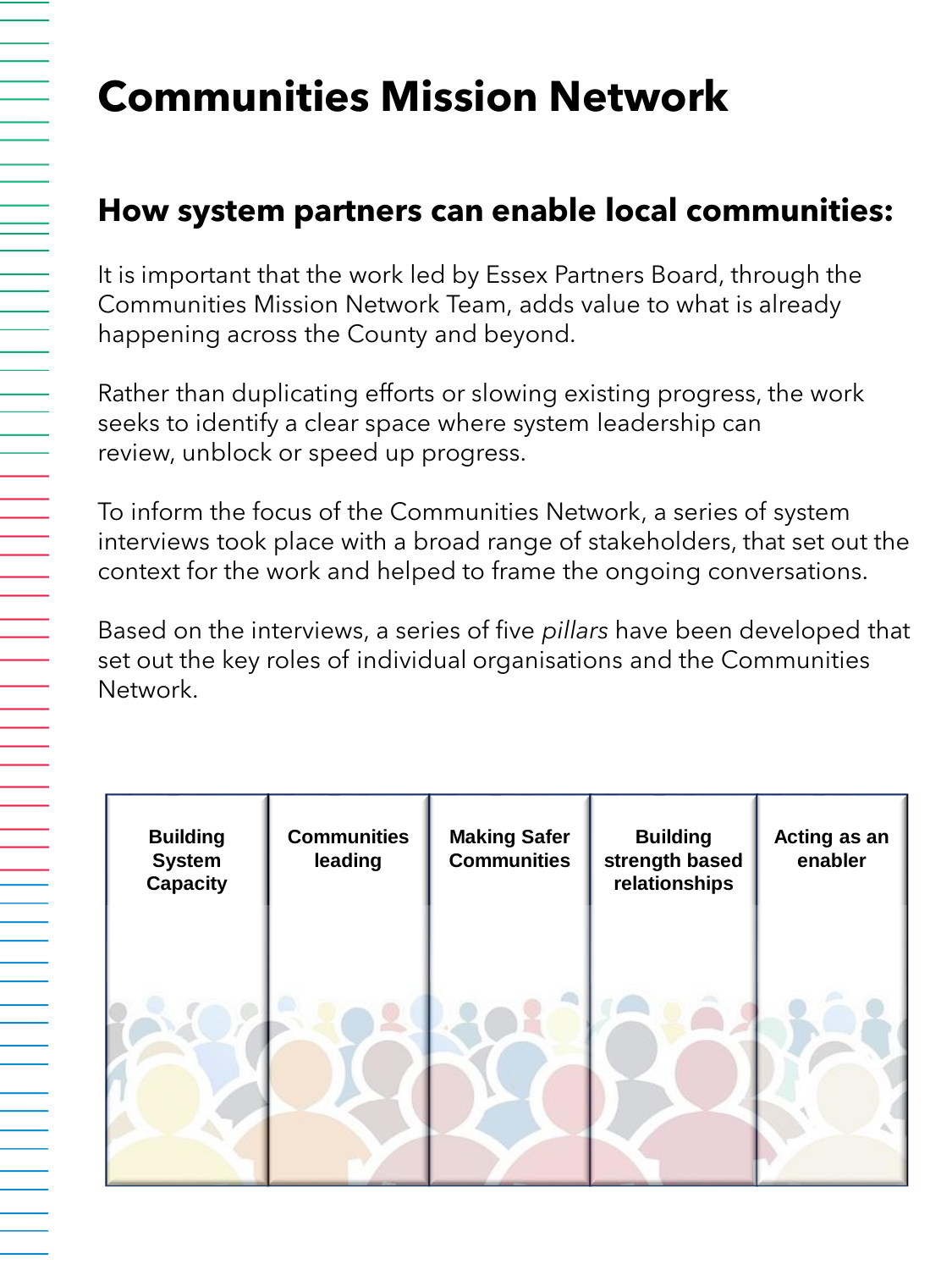**Building System Capacity 1**

Working collaboratively to make the best use of our joint resources. Overlaying our organisational aims and ambitions to truly enable communities.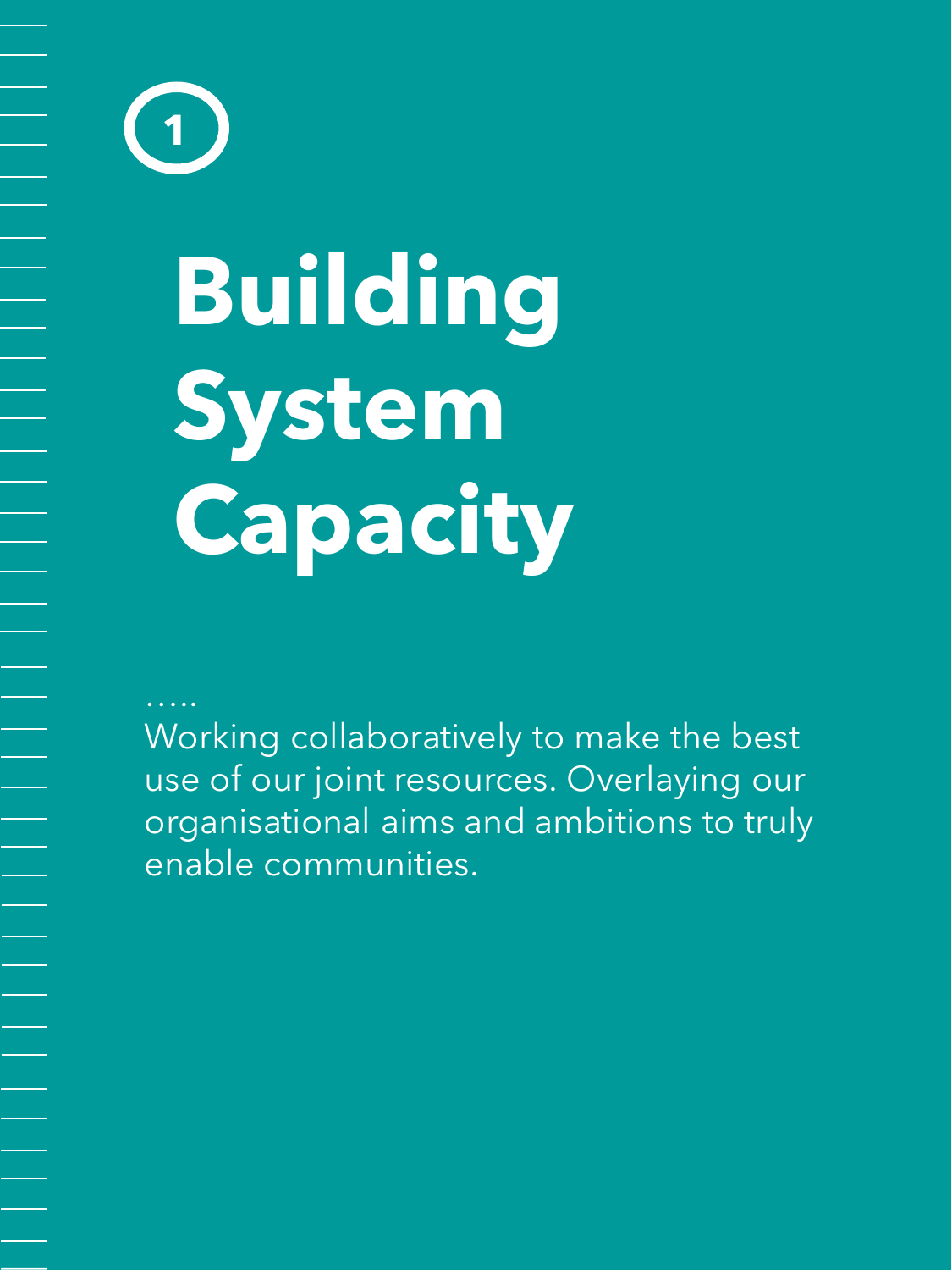#### **Home Start Essex - Utilising partnerships to support families**

Building strong relationships with families through trust and support, to improve family outcomes.

[For more information click here](https://home-startessex.org.uk/)

#### **The Essex Map**

Supporting Essex to access help, advice and activities through a virtual network and platform .

[For more information click here](https://www.essexmap.co.uk/)

### **Essex Mutual Aid Group**

Enabling individuals find the right support at the right time.

[For more information click here](https://www.mutual-aid.co.uk/area/essex)

#### **Creating Environmental Sustainability in the Community**

Holding community meetings to inform others about the importance of sustainable living to make Braintree town and the world a better place.

[For more information click here](https://sustainablebraintree.org/about/)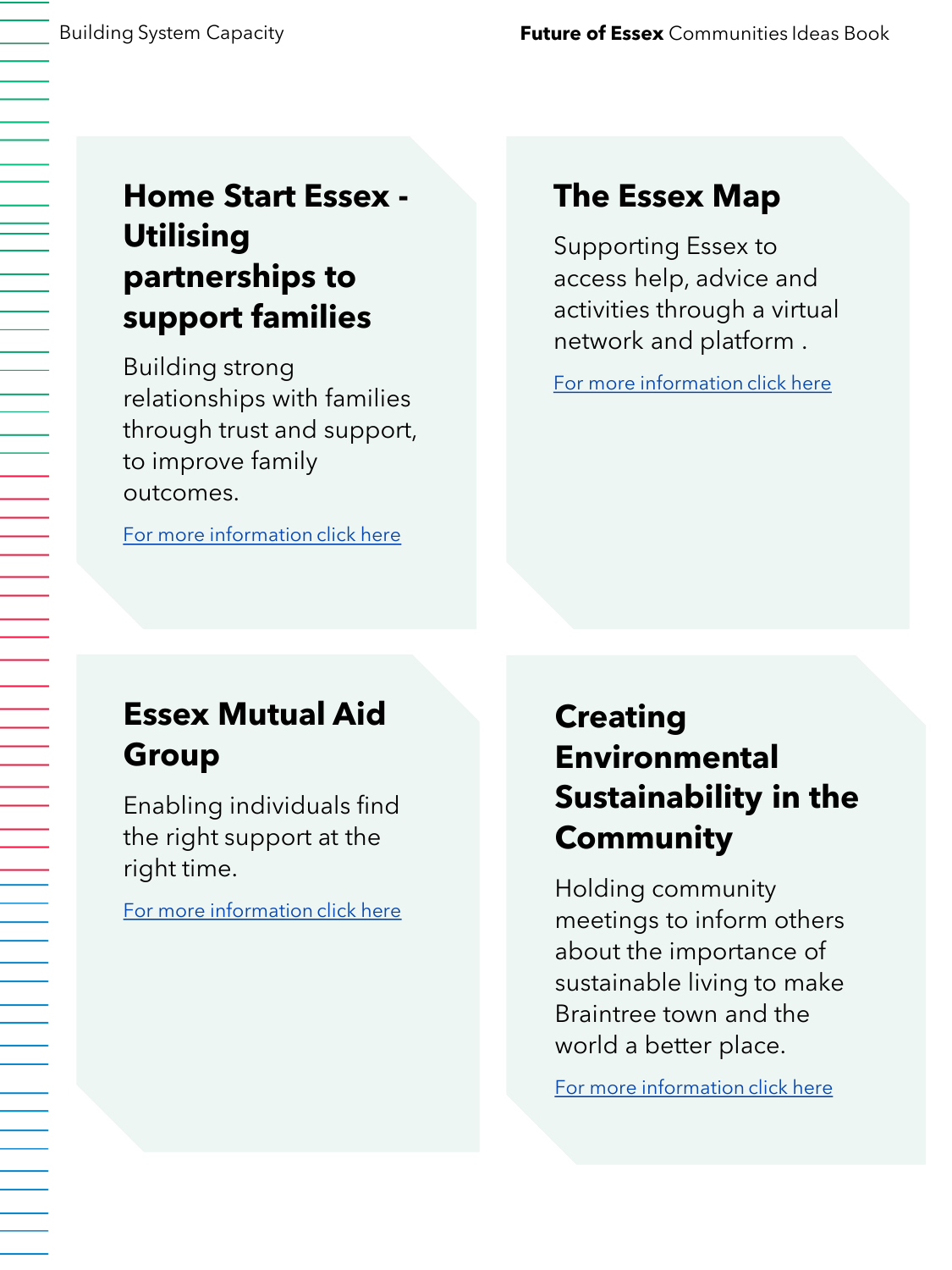#### **Business and Community - Two sides of the same coin**

The Knowledge Gateway research and technology park is transforming the relationship between the regional business community and the University of Essex. It's at the centre of the Government-designated University Enterprise Zone which has pioneered innovative business support programmes, exemplifying the University's focus on transforming businesses by helping them access space, funding, expertise, and talent.

Despite launching in the middle of a national lockdown, new business investment platform Angels@Essex had a phenomenal first year with over £7.7 million pledged to develop innovative business ideas. Angels@Essex, which matches investors with those needing funding, launched in May 2020, and so far 11 businesses have shared £4.9 million. A further £2.8 million has been committed.

The platform's success shows the huge potential of the Knowledge Gateway to drive growth in the East of England and demonstrates the University's role as an anchor institution making an important contribution to the local economy and local communities.

The biggest beneficiary has been Conigital, whose founder has a vision to create cleaner, greener and safer public transport by developing driverless vehicles, available on demand. Within six months he had raised £1.5 million, with more on the horizon.

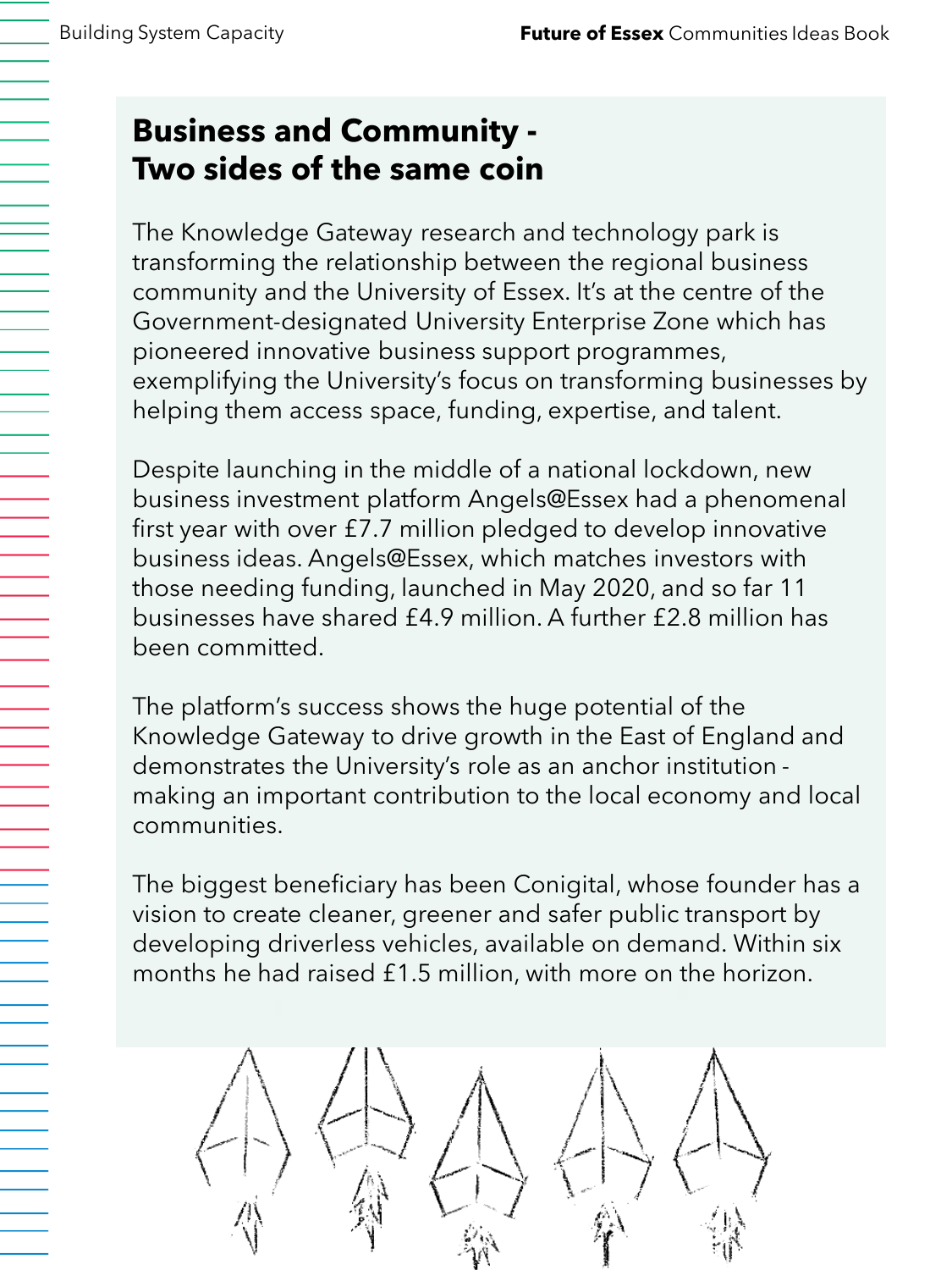The University invested over £60 million in the 43-acre Knowledge Gateway, which includes Essex Business School as well as Parkside Office Village and the Innovation Centre – which together provide 71,000 square feet of office space.

The Innovation Centre provides space, plus hands-on support, to up to 50 start-ups and businesses looking to grow. The University is involved in nearly 40 Knowledge Transfer Partnership projects, allowing companies to access University expertise to develop innovative new services and products.

The UEZ has unlocked millions of pounds of investment through Angels@Essex and the Space to Grow programme has delivered hundreds of one-to-one sessions and webinars providing support to budding entrepreneurs.

[For more information please click here.](https://www.essex.ac.uk/business/knowledge-gateway/university-enterprise-zone/angels-at-essex)

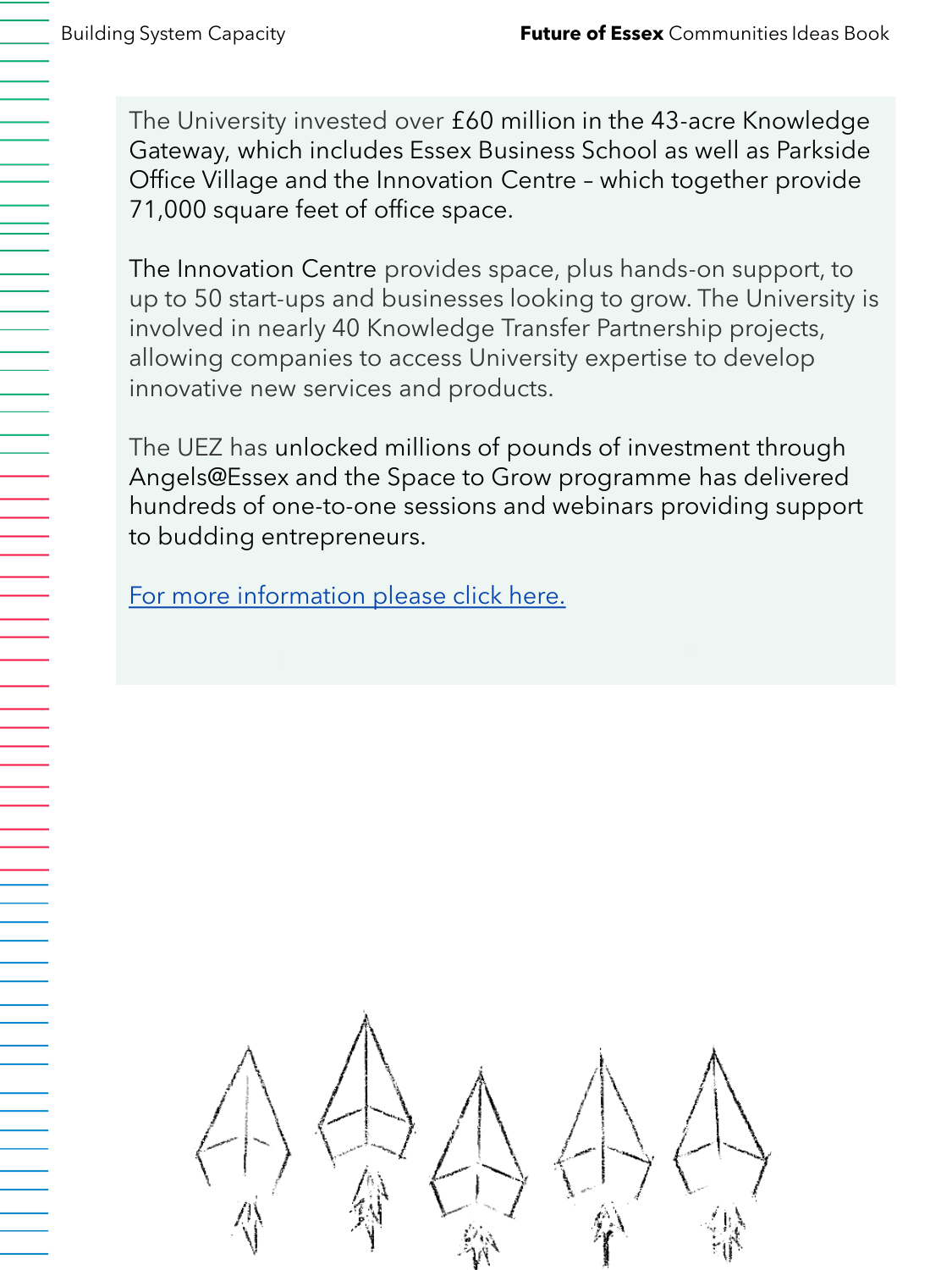#### **Asset Mapping in North and Mid Essex**

In 2019, the North Essex Health and Wellbeing Alliance commissioned partners Community360, Community Voluntary Services Tendring (CVST) and Health Watch Essex to undertake a community asset mapping exercise aligned to the principles of Asset Based Community Development and building on the existing strengths of a place.

This work takes a 'neighbourhood view' of what exists in terms of community assets, mapping Primary Care Network (PCN) geographies against the five Live Well domains; Start Well, Be Well, Stay Well, Age Well and Die well. There was encouraging feedback from community leaders who saw the value of using the ABCD model for the community rather than an audit which could be overlaid with demographic data and locality-based information.

The Mid Essex Health and Wellbeing Alliance soon built on the work of North Essex to shine the same light on Mid Essex and support system clarity and partnership. They were keen to highlight that the mapping was about interaction and relevance to the community and not about the volume of assets. There was also a focus on what they can invest in and build on, rather than focusing on current shortcomings.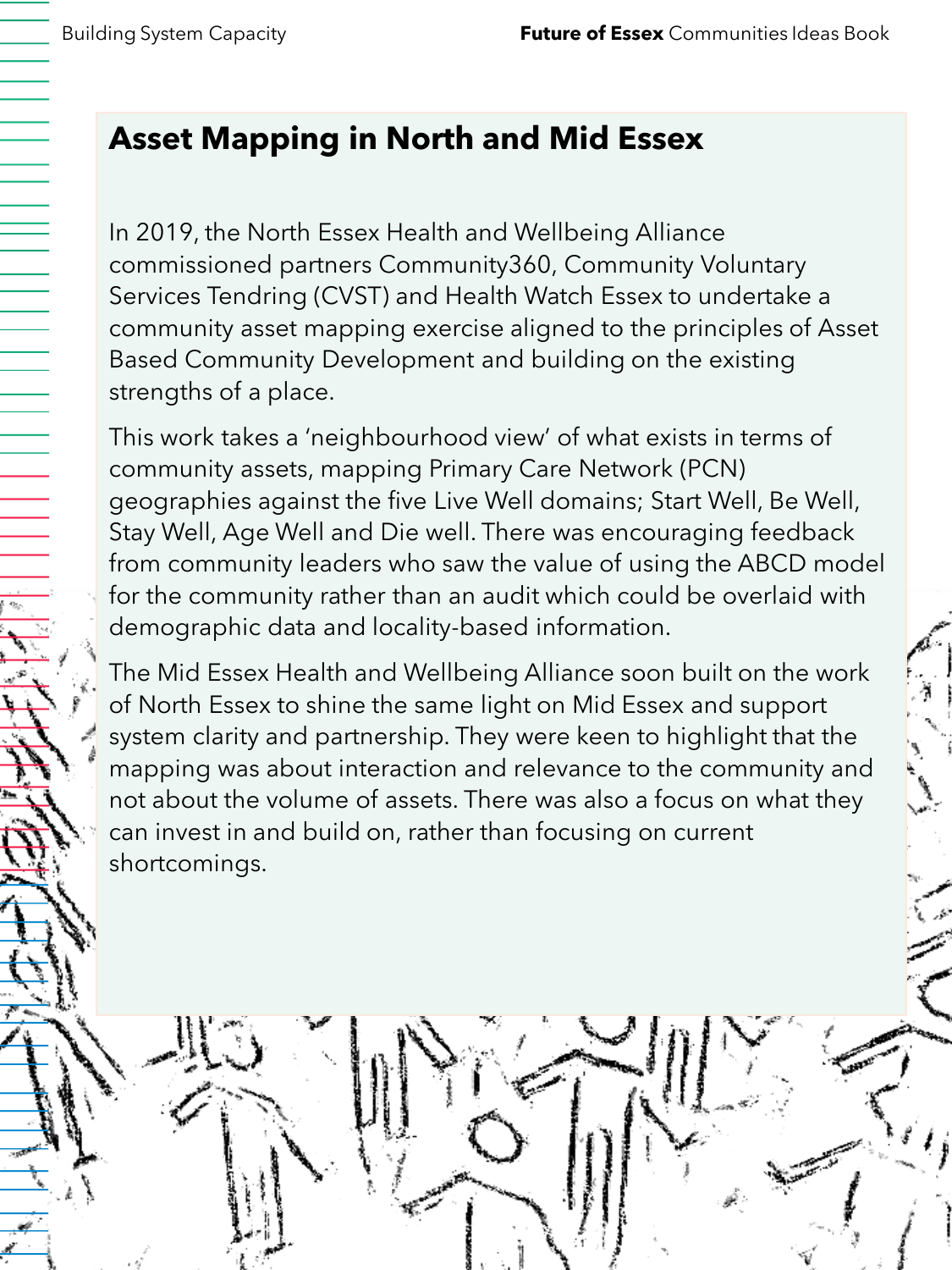This project and way of working has led to better communication and collaboration with the community and an increase in the neighbourhoods working together towards a common goal. It showed that the phrase 'community leaders' means front line groups and individuals working with the communities day to day. Through this there is a shared responsibility and ownership and a shared understanding of the needs of the community which is incredibly important to ensure that their need comes first.

However, it is crucial to remember that the opportunities must align to the resources within the community and that there isn't a 'over promise' within the local area which can damage trust and relationships that have been built.

Monthly meetings were established, led by a multi-agency steering group, to ensure this didn't happen and to progress the project whilst all factors were considered. The steering group included CVS', Council members, staff from Active Essex and CCG Leads, all of whom then report back to the Health and Wellbeing Alliance to ensure there is continuity throughout the work being carried out.

This project has been a great success, with positive feedback from community partners. It has stimulated a collective focus on how to support community members through an asset based and early intervention and prevention approach, building on the strengths of neighbourhood level assets, aligning resources and developing partnership working which enables communities to do more for themselves.

[For more information please click here.](https://www.community360.org.uk/the-community-asset-mapping-refresh-north-east-essex-2020/)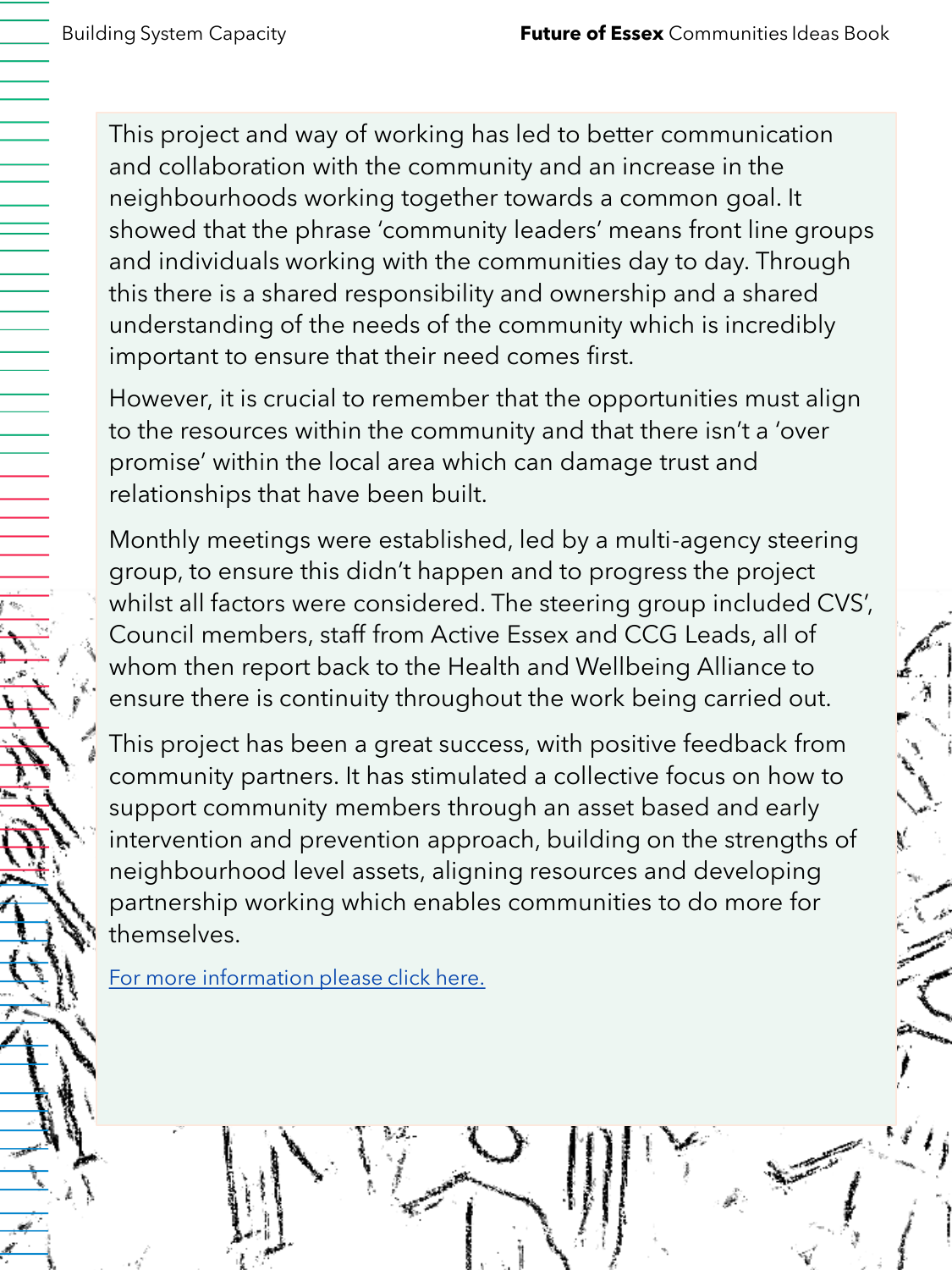#### **Understanding How Physical Activity Can Strengthen Communities – An ABCD Approach**

Chair Jason Fergus (Active Essex) leads a discussion alongside Cormac Russell (CEO of Nurture Development) and Dr William Bird (CEO, Intelligent Health) into the importance connection between physical activity and the Asset-Based Community Development (ABCD) model.

Watch the conversation.

#### [Physical Heath & The ABCD Model](https://eur02.safelinks.protection.outlook.com/?url=https%3A%2F%2Fvimeo.com%2F529455605%2F4ed359349f&data=04%7C01%7C%7Ce35f24698e60451f69dc08d93496a297%7Ca8b4324f155c4215a0f17ed8cc9a992f%7C0%7C0%7C637598643835970037%7CUnknown%7CTWFpbGZsb3d8eyJWIjoiMC4wLjAwMDAiLCJQIjoiV2luMzIiLCJBTiI6Ik1haWwiLCJXVCI6Mn0%3D%7C1000&sdata=xrnFqSIa%2FTLjZkdC9Mnhgiwue2G%2FU8LmVXoyFuPu0Ok%3D&reserved=0)

Cormac Russel speaks about starting discussions with what is strong within a community, rather than what is wrong and how the connection between people within the community can lead to incredible strengths.

William Bird highlights how, as humans, we are designed to be active and how activity can be a gateway to living life and citizens empowerment.

Dr Bird also discusses the shift from '*what's the matter with you?*' to '*What matters to you?*', highlighting the strength of the ABCD model in allowing the citizens to become agents of their future and empowering the community to get going.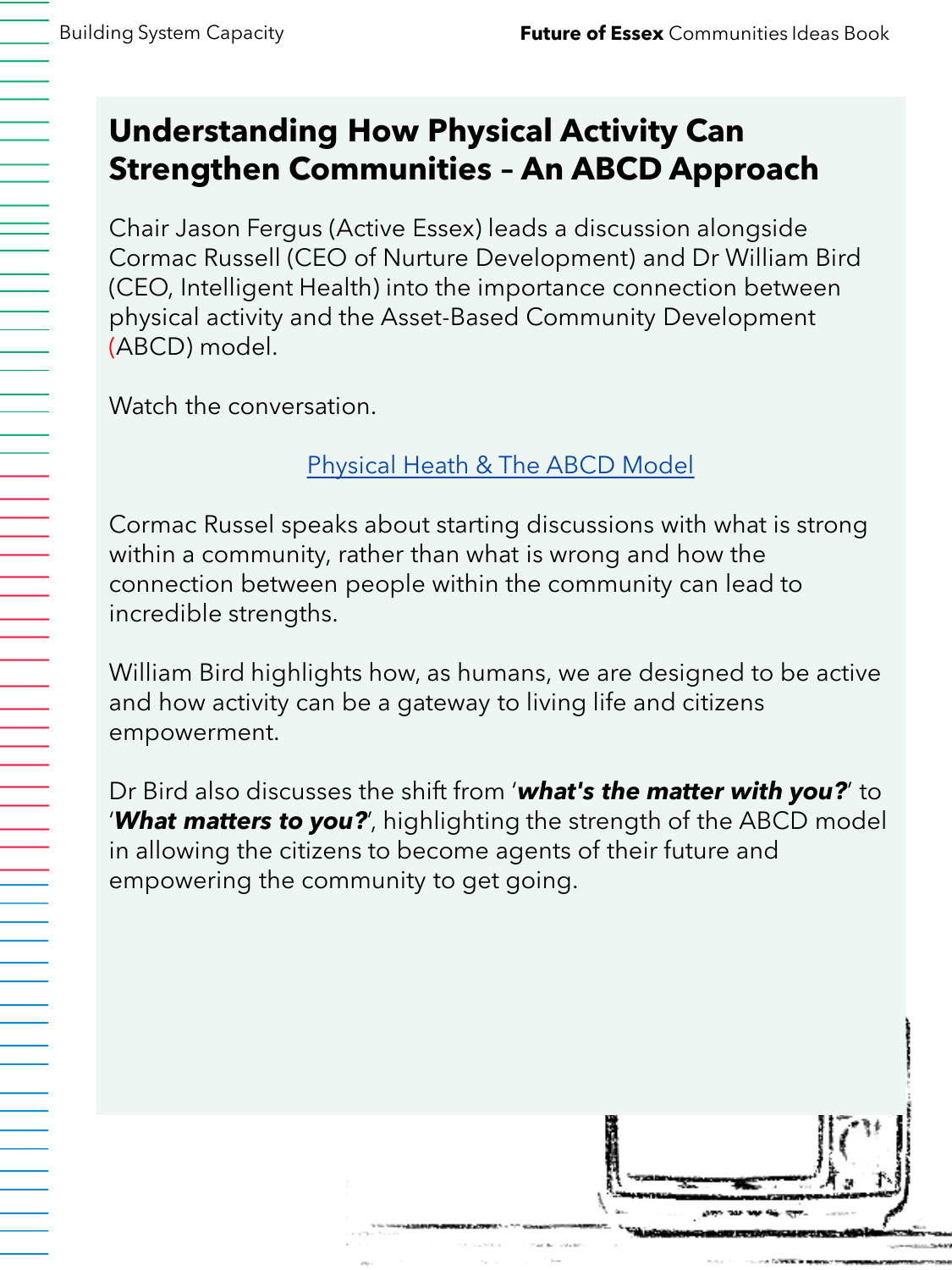#### **Young Entrepreneurs Scheme –**

### **Braintree District Council**

The Young Entrepreneur Programme aims to help new start-up businesses incubate and grow and was developed as part of a wider drive to grow the local economy and create jobs. It is no surprise that starting a new business is difficult for anyone and even more so for young individuals which is why this programme is so important in order to release the potential of aspiring young individuals.

The scheme is open to those aged between 16 - 30 and aims to inspire young individuals, who may be underachieving in mainstream education or are working in low-skilled jobs, to use their talents for enterprise.

"*This programme will not only create jobs, but it will also give young people not in education or employment other ways of reaching their potential*."

*"Starting a business from scratch can be a challenging undertaking at any age. The ability to raise finance is a key factor in setting up any new business which is why this grant scheme is so important. This programme will not only create jobs, but it will also give young people not in education or employment other ways of reaching their potential. I'm delighted that Lee is now able to follow his passion and wish him every success with his new venture."*

**Cllr Tom Cunningham, Deputy Leader and Cabinet Member for Economic Development and Infrastructure at Braintree District Council**

[For more information please click here.](https://www.braintree.gov.uk/news/article/268/young-entrepreneur-secures-top-grant-for-new-business-venture)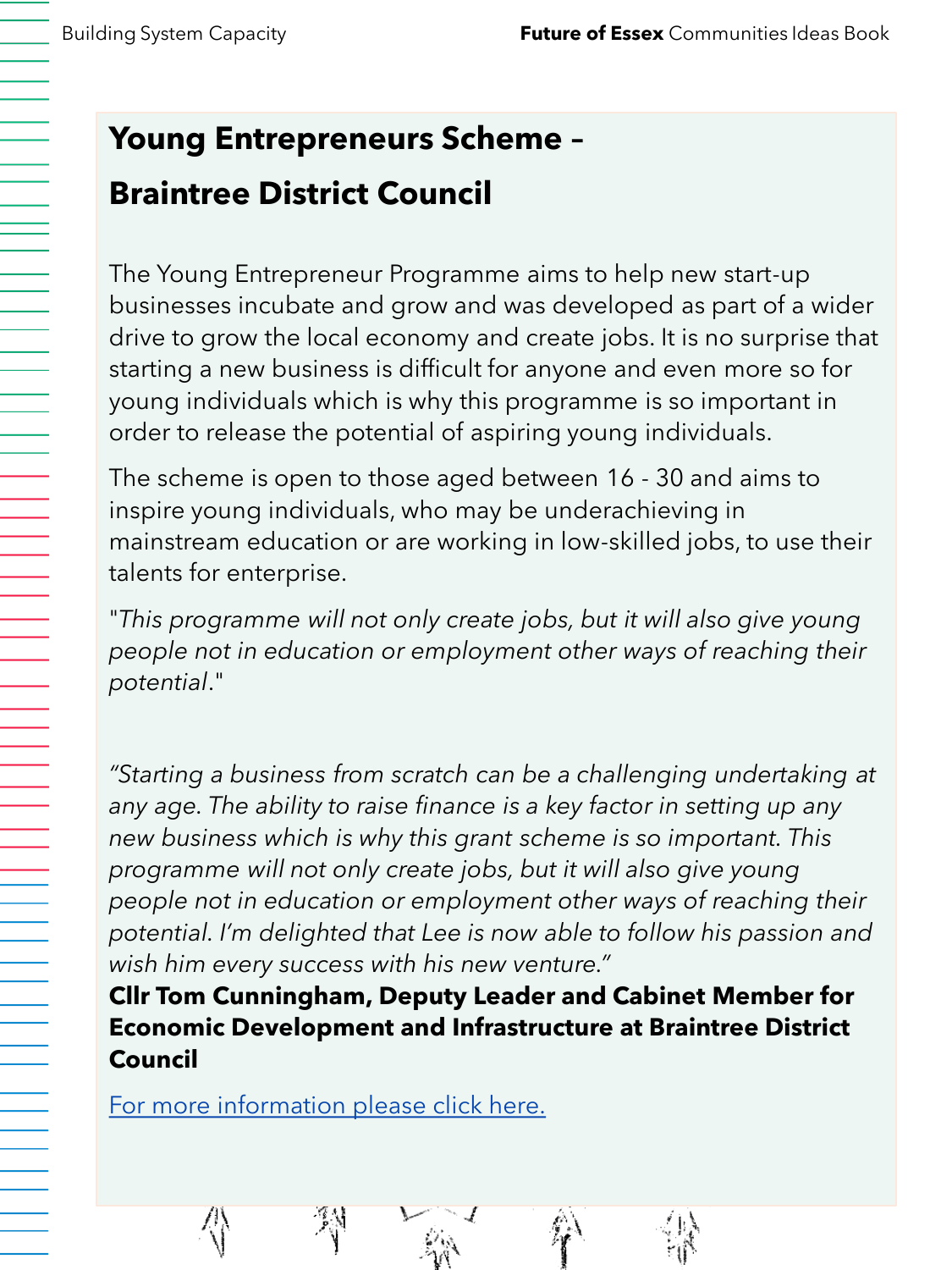# **Communities Leading**

**2**

Being prepared to step back and allow those with the greatest understanding and experience to determine what happens in their own community and how.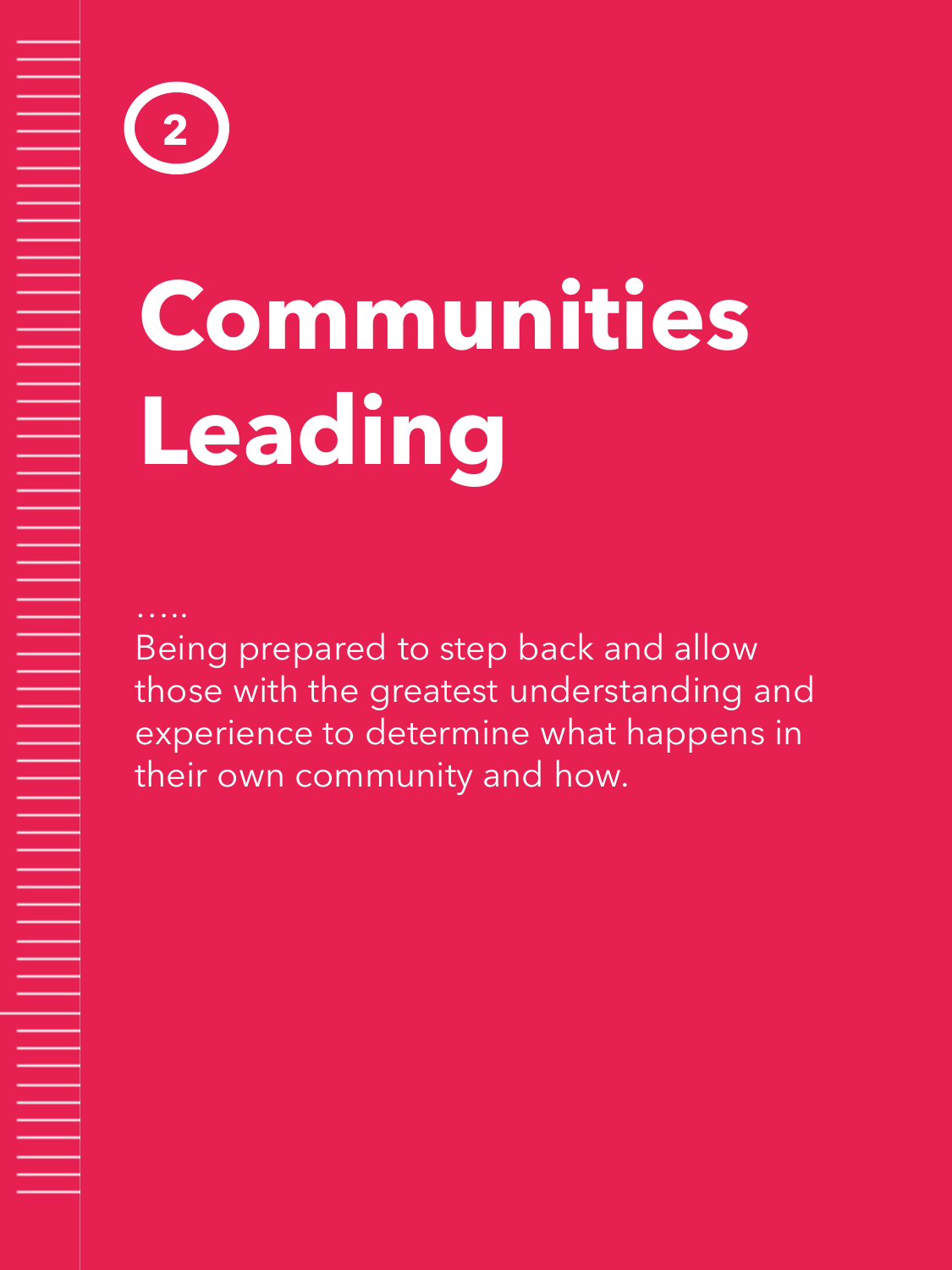#### **DNA – Dance and the Community**

Using dance as a way to encourage happy and healthy lifestyles within their community.

[For more information click here](https://cf9b0932-d6de-4d71-8fd0-d5be2718a14a.filesusr.com/ugd/806e01_2b467e519a604cd09d60ed04d1aa4268.pdf)

#### **Connecting Isolated Residents**

Delivering 5,000 Video Carephone devices to vulnerable people during the pandemic.

[For more information click here](https://rethinkpartners.co.uk/largest-and-fastest-roll-out-of-digital-care-technology-ever-kent-suffolk-essex-county-councils/)

#### **Essex Cultural Diversity Projects**

Helping individuals to explore their community and be curious. Introducing a wide variety of art and heritage projects organised to champion diversity and promote cultural harmony in Essex.

#### **Teen Talk in Tendring**

Helping young people gain new skills, have fun and meet new people in their community.

[For more information click here](http://teentalkharwich.co.uk/indexmain.php)

[For more information click here](https://essexcdp.com/projects/)

#### **EXTRA-Support for Families**

Working in the heart of vulnerable communities to supporting parents/carers in through workshops and peer support groups.

[For more information click here](https://www.extrasupportforfamilies.co.uk/)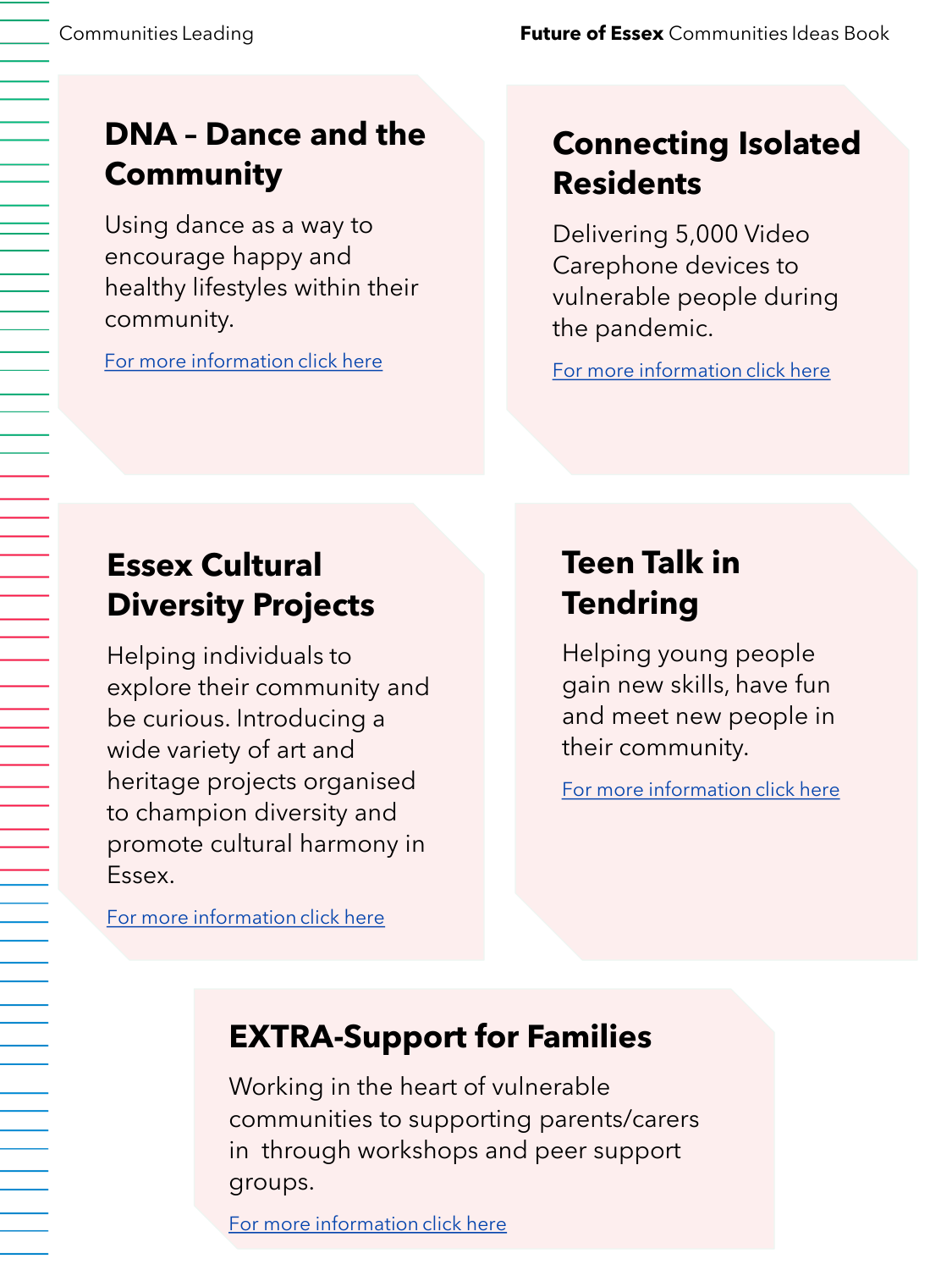#### **Accuro – Adult Friendship Scheme**

Growing support in West Essex for children, young people and adults with a disability across .

[For more information click here](https://www.accuro.org.uk/about-us/history-of-accuro/)

#### **Tendring Mental Health Hub**

Developing support within a community. Supporting mental health and wellbeing through A Community Clothing Project.

[For more information click here](https://www.essexfuture.org.uk/delivering-our-vision/enjoy-life-long-into-old-age/mental-health-hub/)

#### **Essex Connects**

Delivering wellness through being part of a community. A network of voluntary or community organisations supporting Social Prescribing.

[For more information click here](http://www.essexconnects.org.uk/)

#### **Basildon – More in Common**

A one stop shop for community support in Basildon.

[For more information click here](https://www.moreincommonbb.co.uk/)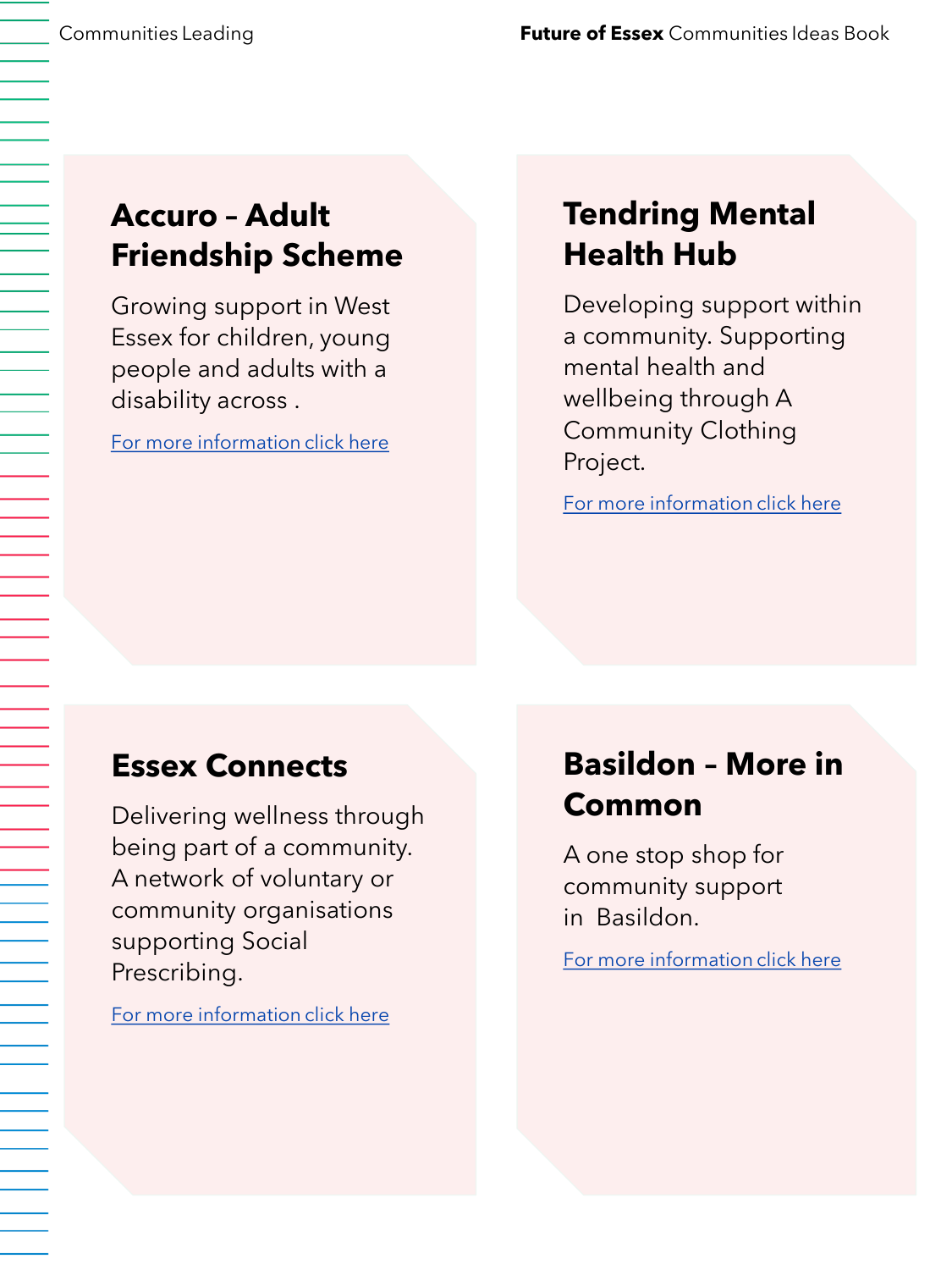## **The Community Hub Model in Rochford**

The pandemic and the need to create a community response to support residents quickly led to the creation of a core group of local organisations who shared a keen passion to help in this unprecedented time in the local community of Rochford.

The core group included the church network, the Megacentre, voluntary sector partners RRAVS and Hopeworx. Through the strength of local partnership, the hub was quickly able to build a simple but effective community response, creating resilience in the local area.

Through this partnership, with the Council, working side by side with these organisations and the community, were able to resource, promote and add value to the hub operations.

Working together in a strength-based way they were able to utilise their knowledge to optimise the input needed from each organisation:

- Their church networks enabled us to quickly identify those that could volunteer and help and those that would potentially need support
- The Megacentre enabled us to develop the single point of contact telephone system and to recruit and manage the volunteers needed for this process as well as develop a physical base for the hub.
- RRAVS provided key information about local groups and networks and provided support to community volunteers that were engaged.
- Hopeworx was engaged to ensure those residents with a higher level of need were able to access emergency food provision.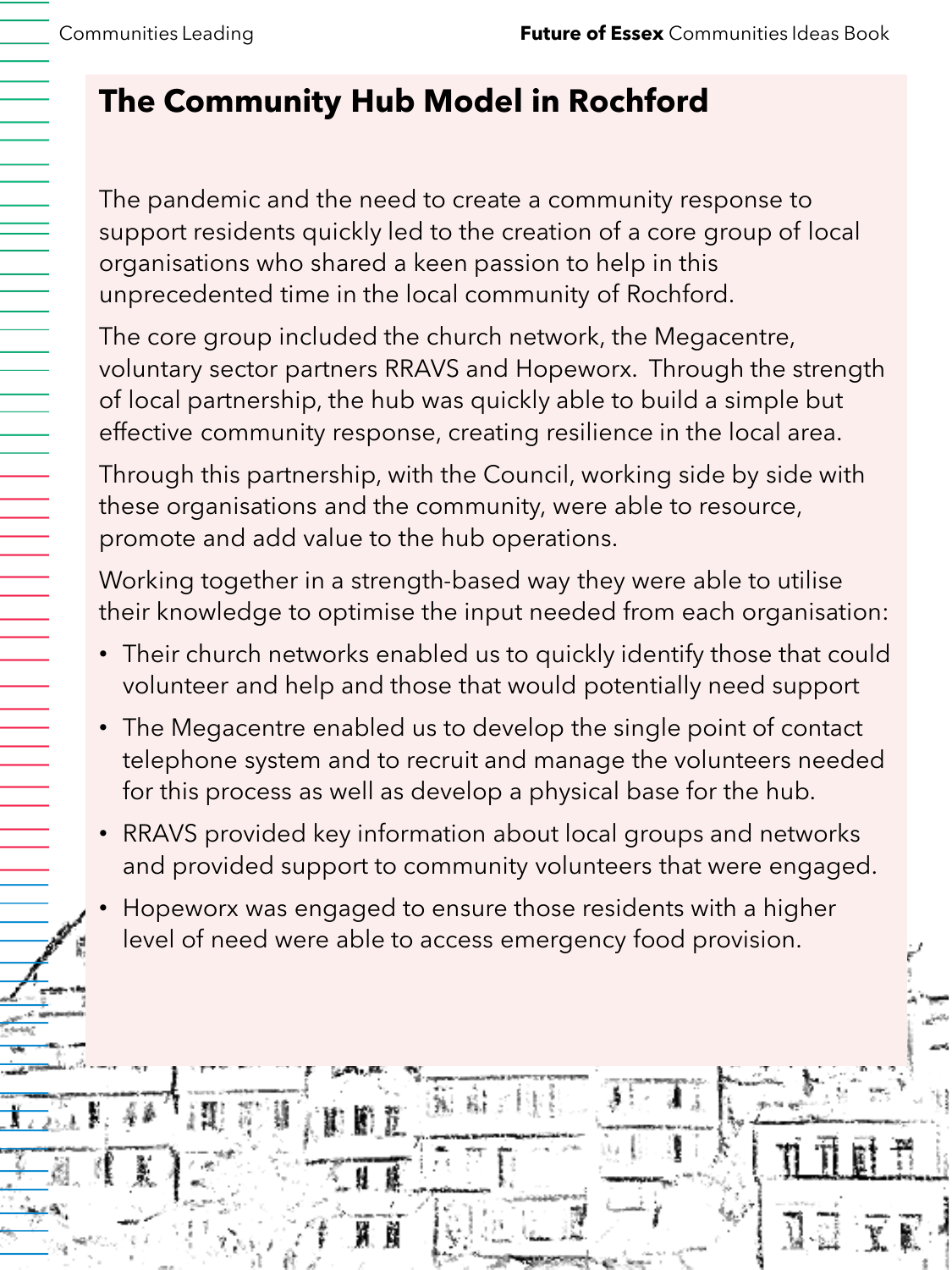The council provided overall support to the hub partners by managing the information from government and Essex County Council, sharing the funding appropriately and transparently between partners to activate the hub work. This supported the development of formalising the volunteer process, recording the data from the work and ensuring that where needed council staff were able to support the hub model.

At times the hub model and partner responsibilities shifted to ensure that the hub changed and continued to meet residents needs as those changed. These transitions enabled hub partners to step up to meet those needs as demonstrated by the wide partners response to meet the needs of the Clinically Extremely Vulnerable residents in the district.

All partners took responsibility for communication, sharing the contact details and support available for the hub, ensuring a strong social media presence and communicating with other key partners to develop system wide awareness of the offer through the Castle Point & Rochford Clinical Commissioning Group and Health & Wellbeing Board and other key networks,

The Rochford Community Response Hub is a success for Rochford because of the strong partnership working. Throughout this journey they have been able to discover more about their community, their organisations and how they can work together. They have explored their strengths as well as their weaknesses and identified where they can all strive to improve.

[For more information please click here.](https://www.rochford.gov.uk/rochford-district-community-response-hub)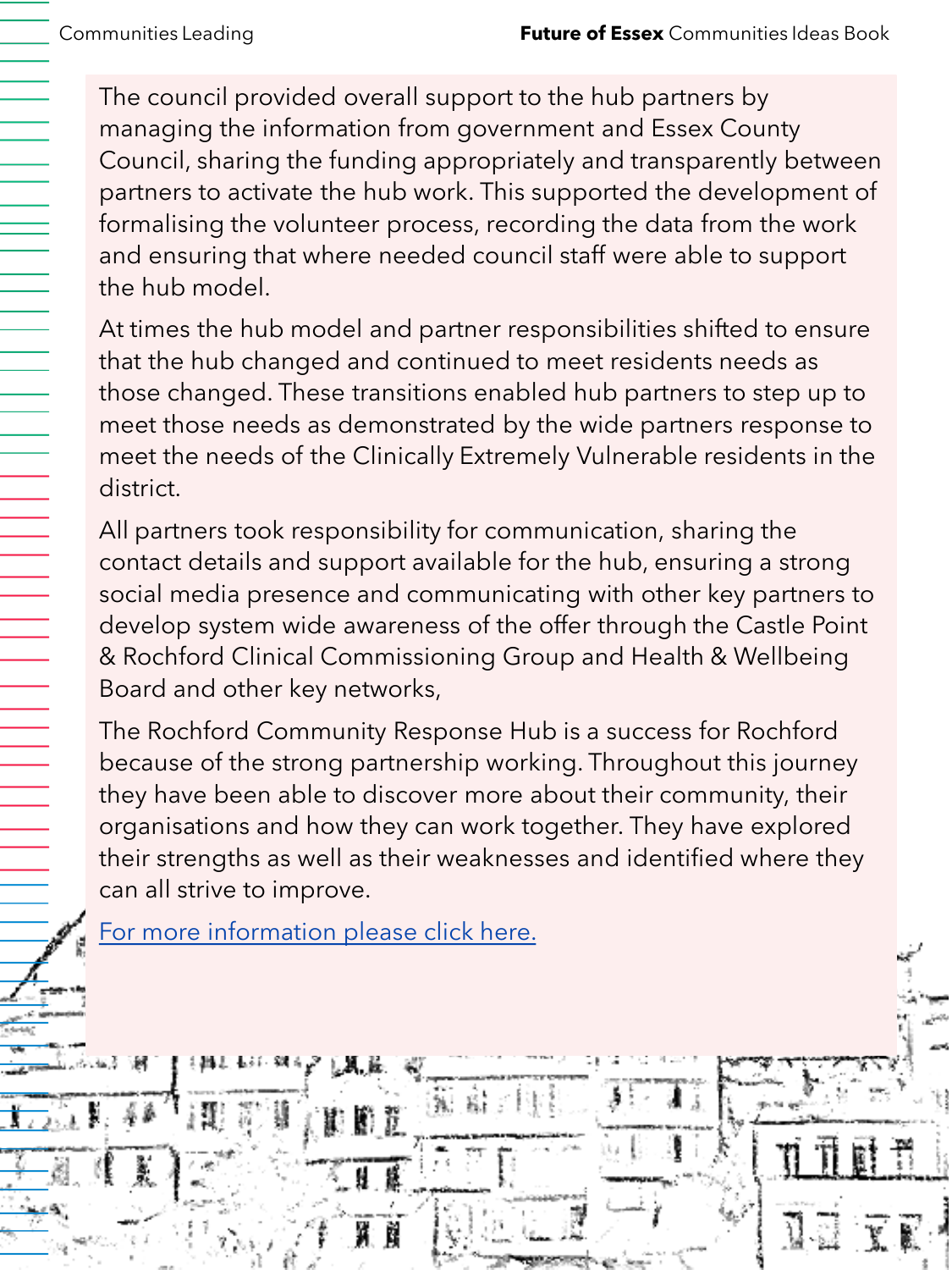# **Making Safer Communities 3**

Communities with the confidence and resilience to call out and seek support to challenge behaviours that have the potential to escalate into acute and damaging offences.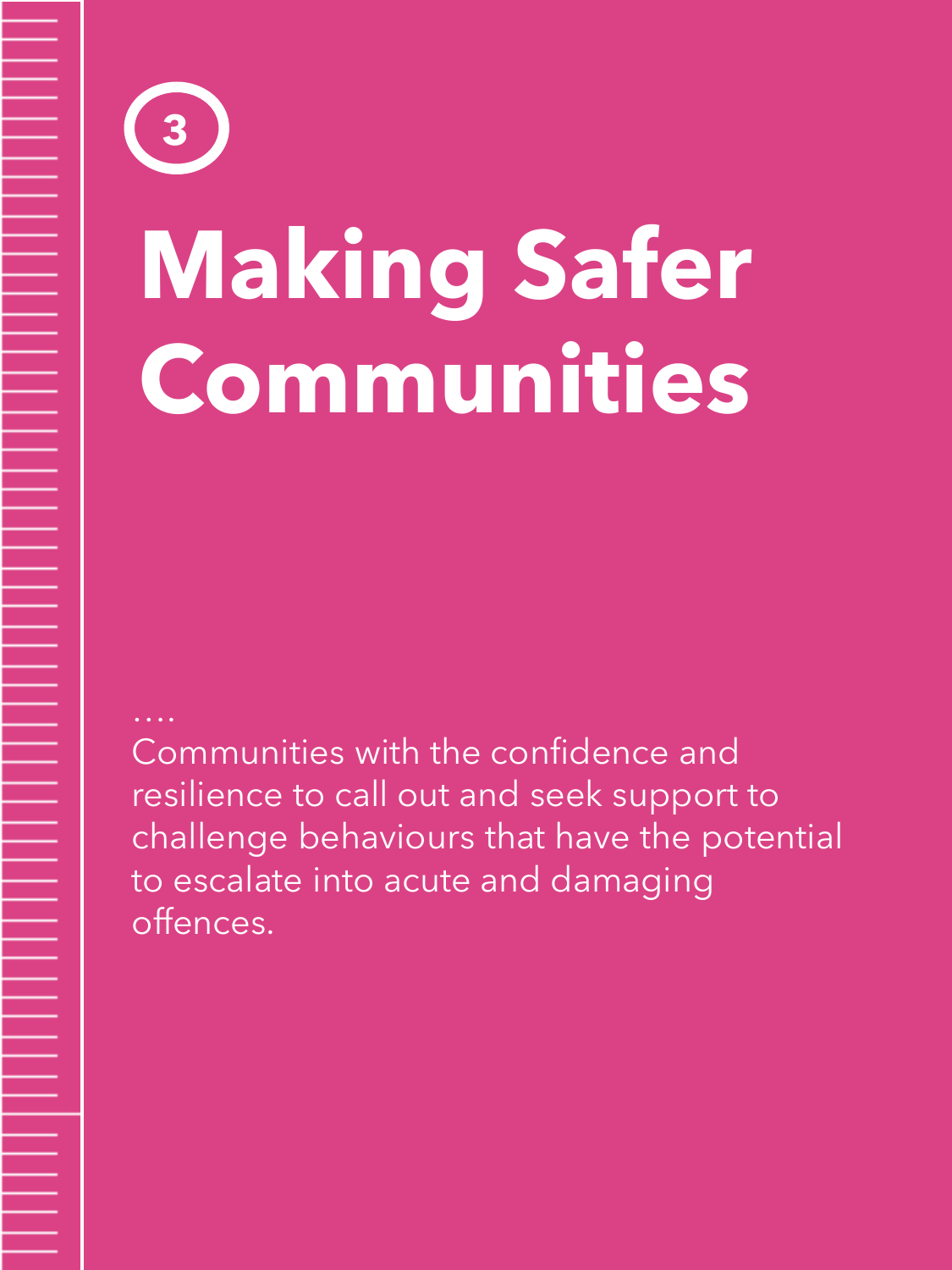#### **Building Back Fairer: The Covid-19 Marmot Review**

Detailing the, '*Pandemic, Socioeconomic and Health Inequalities in England'.*

[For more information click here](https://www.health.org.uk/sites/default/files/2020-12/Build-back-fairer--Exec-summary.pdf)

### **Essex Police and Anti-Social Behaviour**

Committing to combat antisocial behaviour in the communities within Essex.

[For more information click here](https://www.essex.pfcc.police.uk/what-we-are-doing/police-and-crime-plan/crack-anti-social-behaviour/)

#### **Bystander Intervention Training - University of Essex**

Delivering training through a community responsibility approach to support bystanders in how they can safety intervene in instances where sexual violence, relationship violence or stalking may be occurring.

[For more information click here](https://www.essex.ac.uk/events/2021/10/08/bystander-intervention-training)

#### **Zero Suicide Alliance – Training**

Excellent and accessible, bitesize free training that comes with the ask of all partners to cascade this to their teams.

Learn how to approach and help someone who you think may be considering taking their own life.

[For more information click here](https://www.zerosuicidealliance.com/suicide-awareness-gateway-training)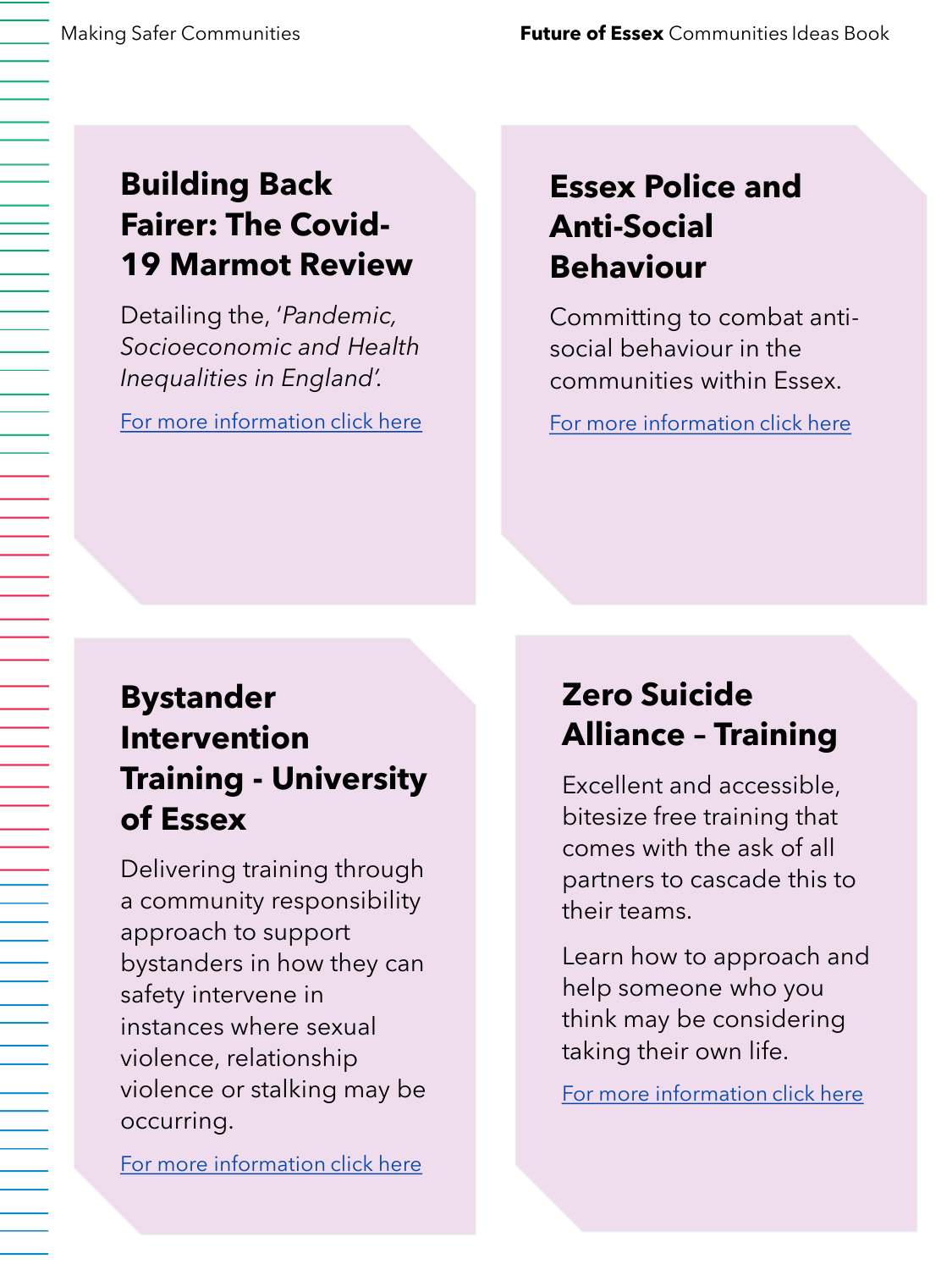#### **Street Weeks – Essex Police**

A high visibility multi-agency initiative, Street Weeks encourages partners to come together at 'Street Level' to support Essex Communities.

Its priority is face to face community and public engagement, tackling local issues for neighbourhoods and empowering communities. Street Weeks promotes a better quality of life in Essex communities and aims to transform the way public services are delivered, ensuring they are: Joined-Up, Proactive, Intelligence-led, Responsive and Visible.

At the heart of the Street Weeks programme are a team of Police Officers who operate from a community area of Essex for one week, exclusively, working 24/7 to tackle specific issues of concern, visiting the local community to understand the people and services, and partnering with local policing teams and wider organisations to increase engagement and intelligence flow.

The ambition is to increase community safety, confidence and satisfaction by reducing crime, anti-social behaviour, proactively identifying hidden harm and vulnerability and promoting a proactive multi-agency response embedded in the community.

The initiative has proven to be a great success with lots of actions taken to engage and support the community and its residents.

In Grays, they conducted 'drop in' events at the local police stations to raise awareness of safeguarding and financial abuse. In St. Michaels Estate in Colchester, over 500 residents were part of a community day organised as part of the programme. Residents were encouraged to join the Neighbourhood Watch, with over 50 new members signed up!

Street Weeks has been able to strengthen the relationships between residents and the police and broaden the partnership working with organisations in the community.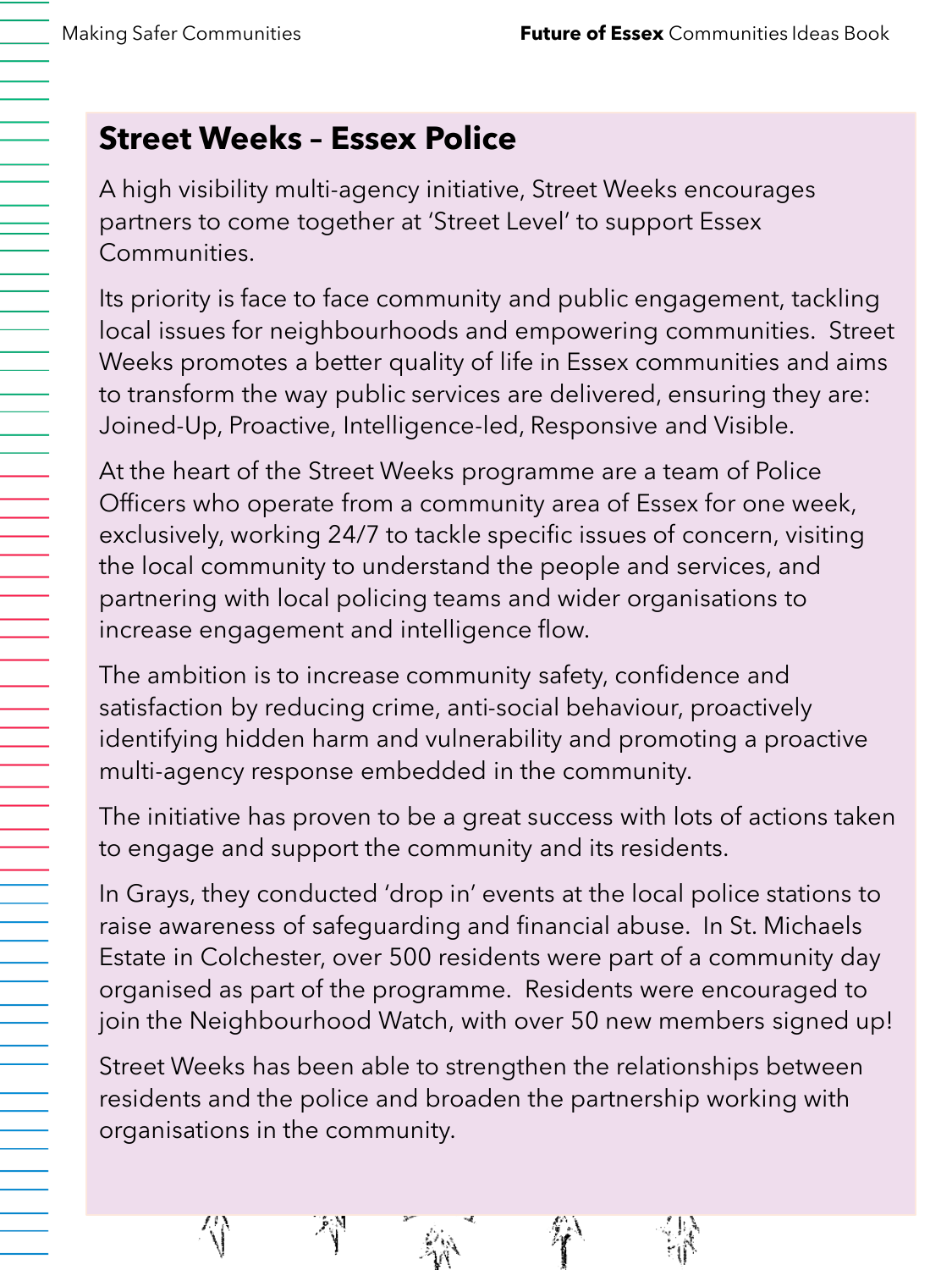## **Primary Wellbeing Hubs – Tendring District Council**

Originally developed through the work of the Tendring Education Improvement Group, two ambitious wellbeing focused hubs have been established at [Great Bentley](https://healthwatchessex.org.uk/2019/02/primary-school-uses-innovative-wellbeing-hub-to-help-pupils-with-mental-health/) and Frinton-on-Sea, in Tendring District over the past three years.

With a primary focus on the wellbeing of local children and families the roll out of this pilot programme to twenty-two schools across the wider Tendring and Colchester areas has been resourced by the North Essex Health and Wellbeing Alliance from May 2021.

Based on an after-school club that runs for an hour on a weekly basis (six weekly cycle) the programme has been developed by the school and support professionals in partnership with parents to remove the barriers to learning that some children and families experience.

With a range of activities on offer to children, the sessions seek to unpack feelings, recognise emotions and learn skills to manage these. Providing children with a valuable "rucksack of skills to take them into secondary schools and beyond. Information sessions for parents/carers are also offered covering nutrition, sleep hygiene and behaviour management.

The programme is delivered by qualified teachers, and support staff who are Mental Health First Aid trained and the feedback from parents and children who have taken part is extremely positive.

The Wellbeing hubs are currently being evaluated by the University of Essex through a methodology that has the views of the children and parents at the heart of reviewing the impact, in the hope that the model can be shared with partners across Essex.

[For more information please click here](https://www.youtube.com/watch?v=BhKb43e76dg&list=PLZKmYTi6Y7THZ--vSJ7wgpKvlM5fii1H2&index=12)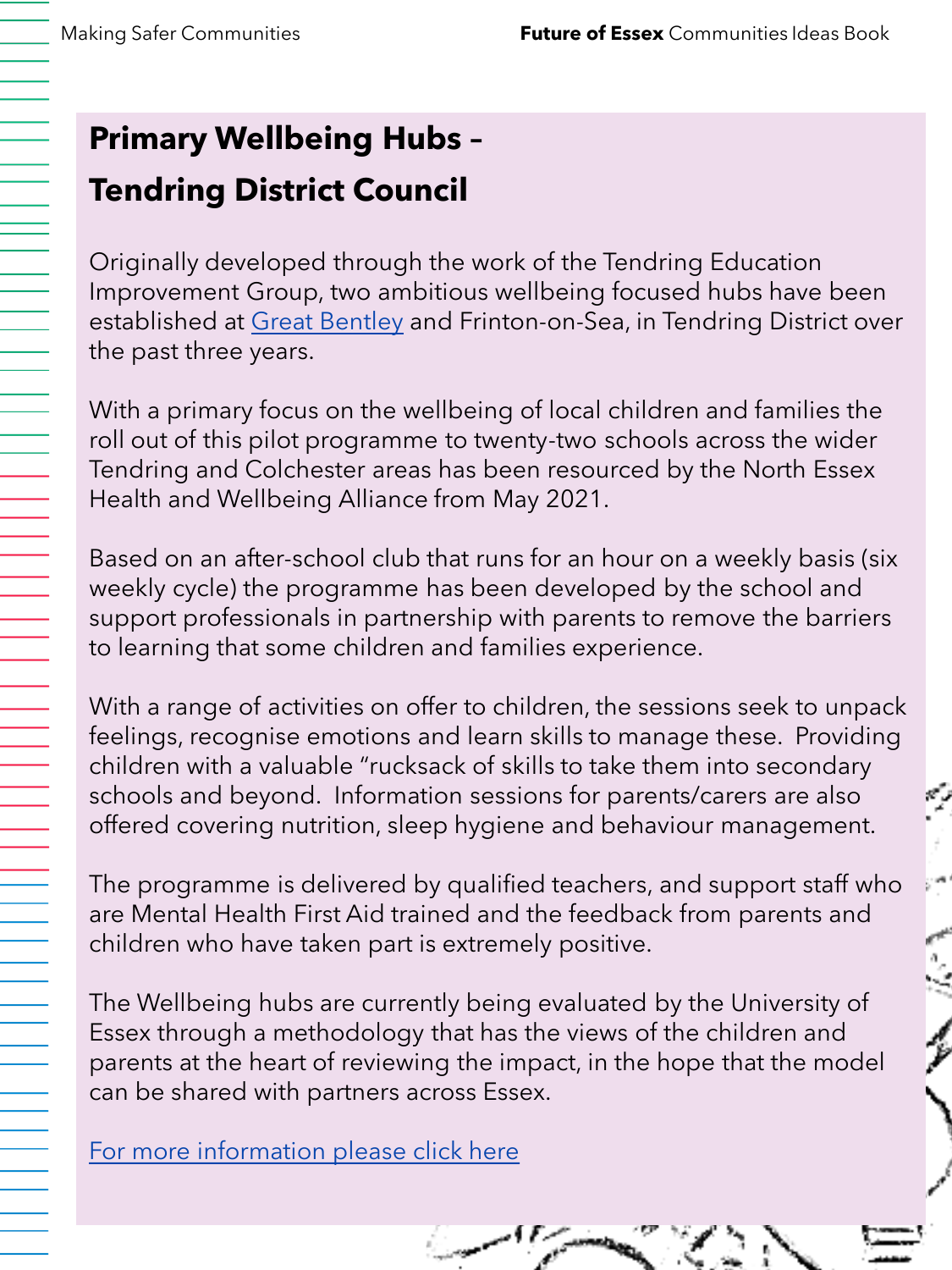# **Building strength based relationships 4**

Working with communities from a position of what's strong and not what's wrong. Maximising the impact of community assets and seeing each community as individual.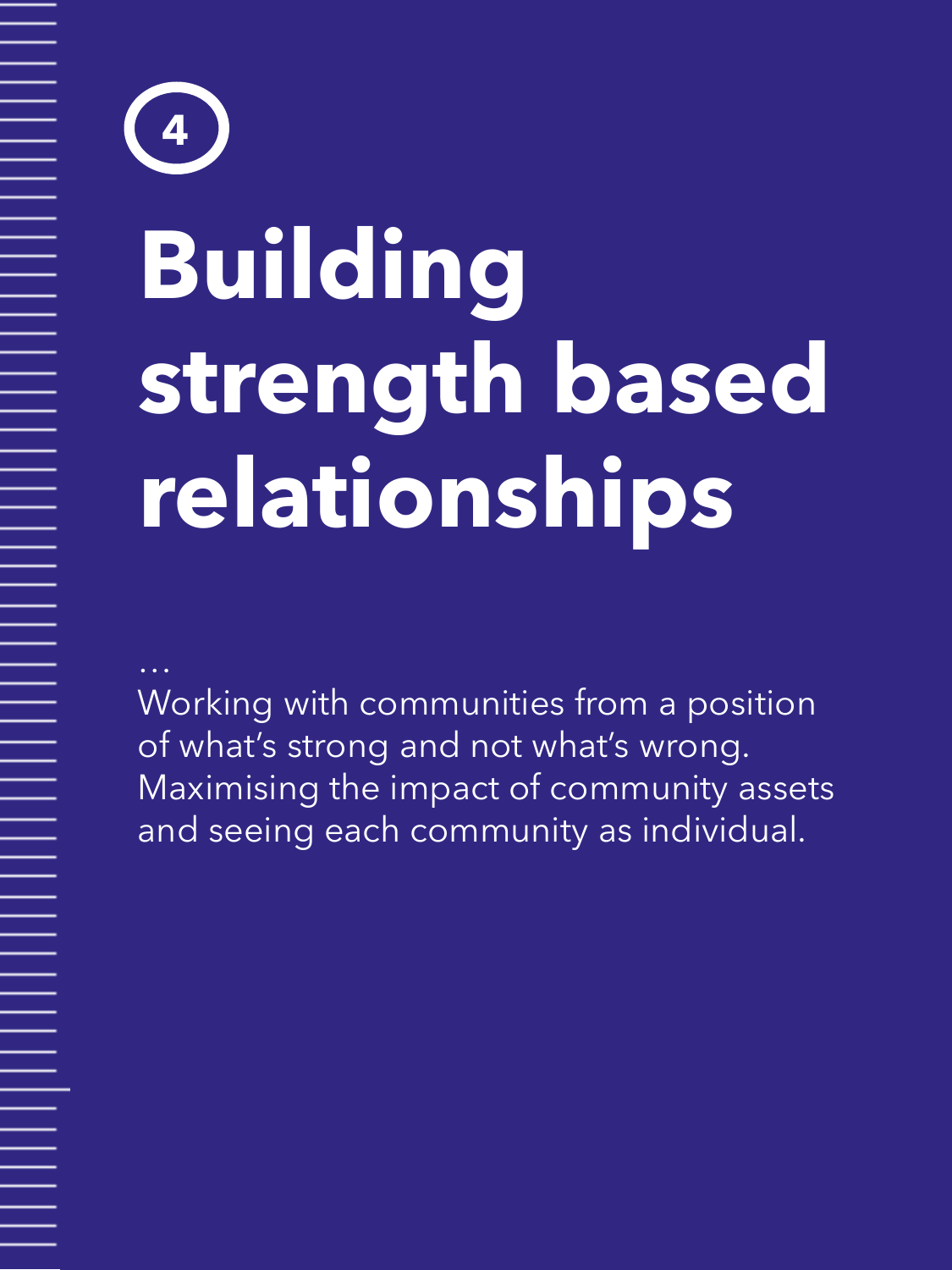#### **Firstsite – Art and the Community**

Supporting individuals to celebrates the unique culture, heritage and landscape of the region.

[For more information click here](https://firstsite.uk/about-firstsite/our-communities-2/)

#### **Essex Police Engagement with Local Communities**

Commitment to engage with the local community.

[For more information click here](https://cmis.essex.gov.uk/essexcmis5/Document.ashx?czJKcaeAi5tUFL1DTL2UE4zNRBcoShgo=cCEs%2FGHoAbK79Ze1%2FP2OEWEdeOv6urrFQrb0gLLz3FqV088llK1DxA%3D%3D&rUzwRPf%2BZ3zd4E7Ikn8Lyw%3D%3D=pwRE6AGJFLDNlh225F5QMaQWCtPHwdhUfCZ%2FLUQzgA2uL5jNRG4jdQ%3D%3D&mCTIbCubSFfXsDGW9IXnlg%3D%3D=hFflUdN3100%3D&kCx1AnS9%2FpWZQ40DXFvdEw%3D%3D=hFflUdN3100%3D&uJovDxwdjMPoYv%2BAJvYtyA%3D%3D=ctNJFf55vVA%3D&FgPlIEJYlotS%2BYGoBi5olA%3D%3D=NHdURQburHA%3D&d9Qjj0ag1Pd993jsyOJqFvmyB7X0CSQK=ctNJFf55vVA%3D&WGewmoAfeNR9xqBux0r1Q8Za60lavYmz=ctNJFf55vVA%3D&WGewmoAfeNQ16B2MHuCpMRKZMwaG1PaO=ctNJFf55vVA%3D)

#### **Creating a Community Garden**

Promoting the benefits of community gardening by working with the community, statutory agencies, voluntary organisations, and the general public to provide facilities for recreation and education.

[For more information click here](https://www.tendringdc.gov.uk/business/regeneration/jaywick/jaywick-neighbourhood-team/dig4jaywick-community-garden)

#### **Creation of a new Community Garden in Epping Forest**

Enhancing opportunities in the community for children and adults with learning disabilities.

[For more information click here](https://www.eppingforestguardian.co.uk/news/19493049.epping-forest-charity-opens-new-community-garden-chigwell/)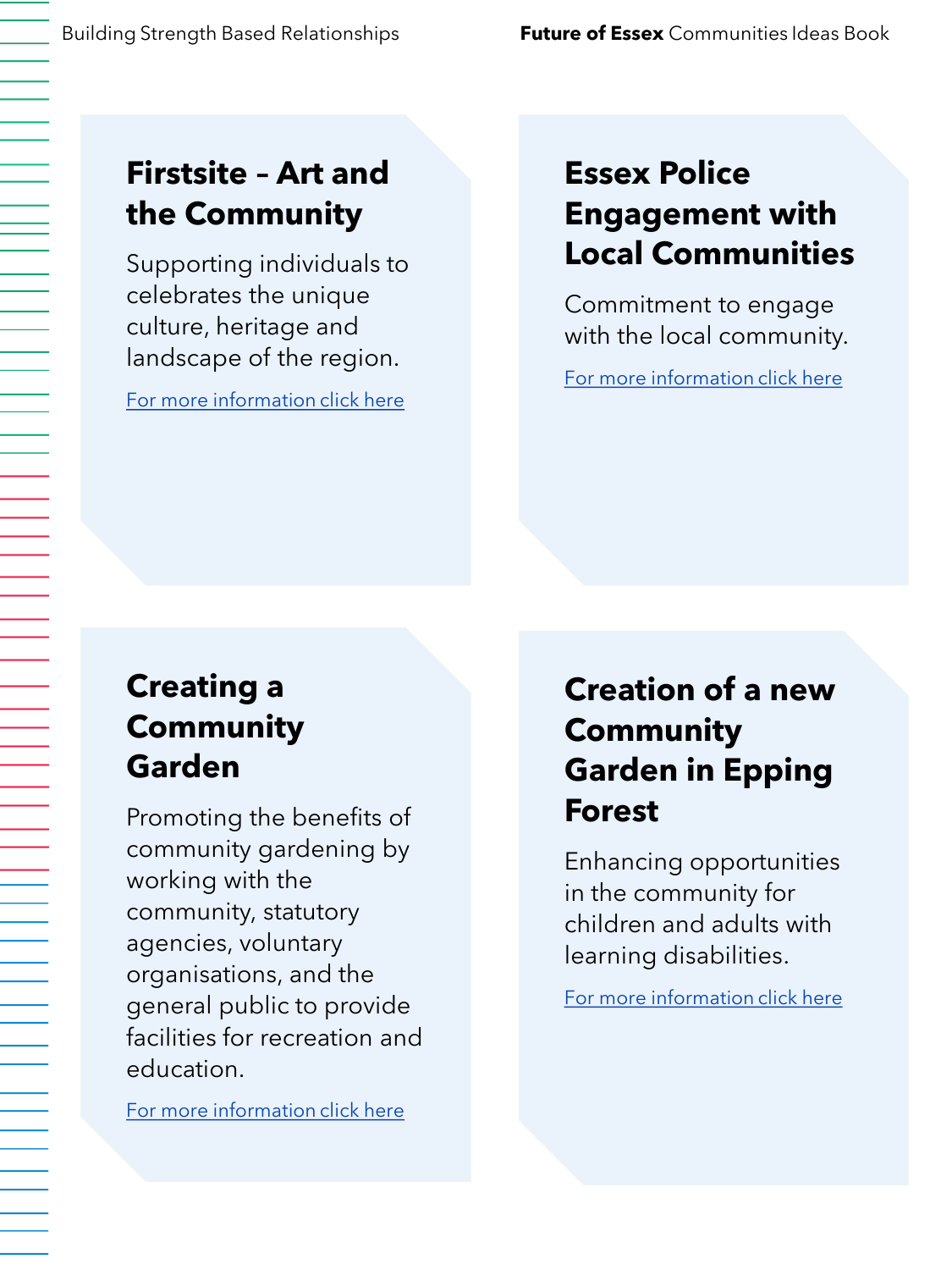#### **Essex Faith Covenant Social Prescribing with Faith Communities**

Social prescribing allows people to access solutions to their wellbeing needs through non-clinical interventions. Faith-based organisations play an important role in the wellbeing of the communities that they serve. To make social prescribing schemes more inclusive and comprehensive, the Essex Faith Covenant, working alongside the One Colchester Partnership, is working to raise awareness of social prescribing among faith-based organisations.

A working group was established to link public services, faith-based organisations and the local social prescribing scheme operated by Community 360 to develop useful resources that will assist faith organisations understand how to get involved in social prescribing and will enable social prescribers to learn more about the value that faith-based organisations can offer.

The working group includes representatives from the Essex Faith Covenant, Community 360, Essex County Council, Colchester Borough Council, Carers First, Active Essex, St Helena Hospice, Wimpole Road Methodist Church, Kingsland Church, Divine Assemblies Ministries and DNA Networks.

The intention is to share learning from this project with other social prescribing schemes across Essex. Conversations have already taken place with CVS colleagues in Mid-Essex.

While we are keen to engage with a more diverse range of faithbased organisations going forward, a range of activity is taking place.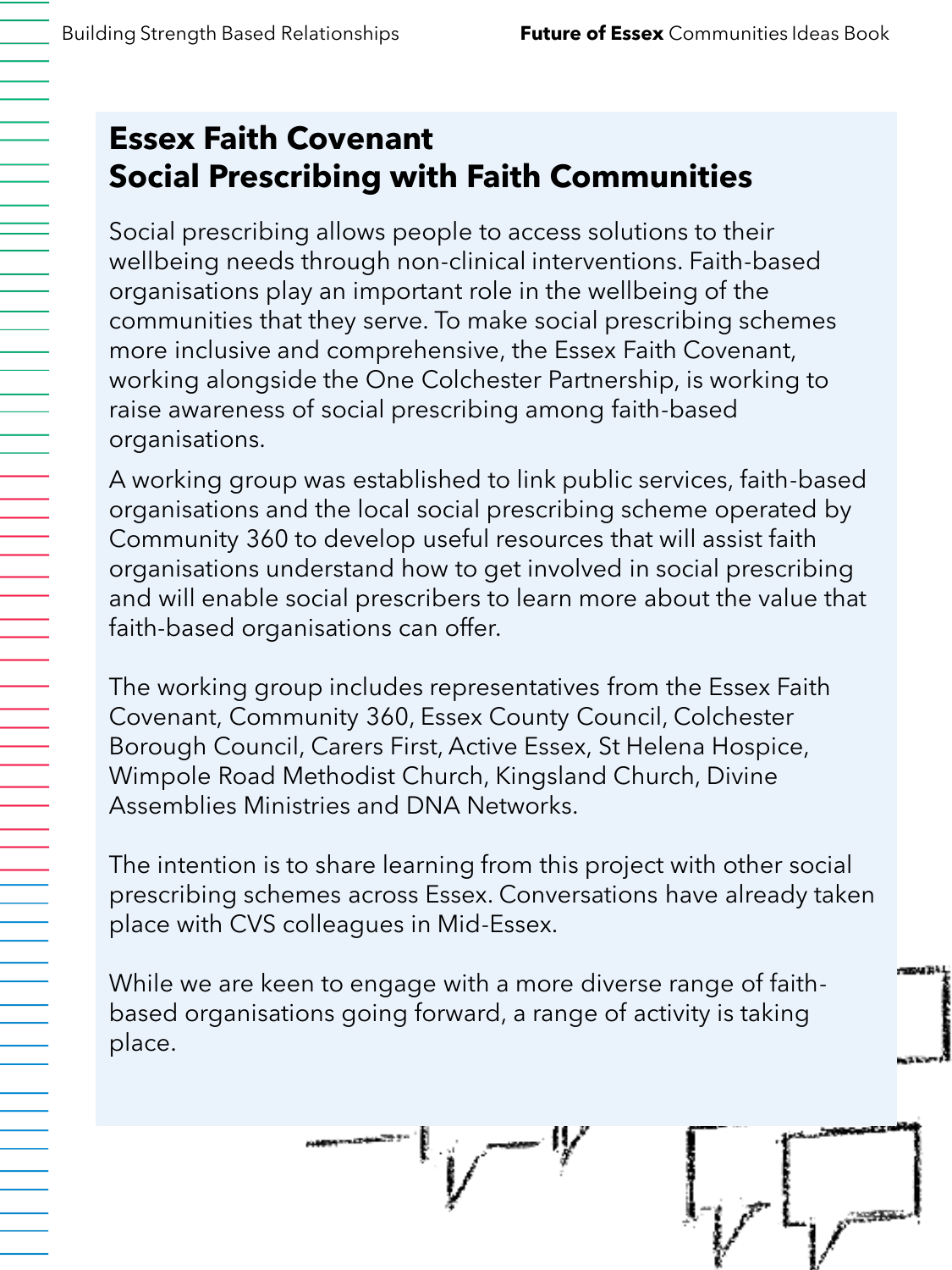This includes:

Work to extend the community asset mapping project being undertaken by Community 360 to include faith-based organisations. A survey is being sent out to local faith groups to capture the activity undertaken in the community and link this to the local social prescribing offer.

Training sessions being delivered for faith groups to get an increased awareness of social prescribing. A recent success involved an online awareness raising session being held for representatives from faithbased organisations to learn more about how social prescribing works and how they can contribute to it, not just as providers but also referrers. Feedback has been positive and future sessions are planned.

A resource being developed to help social prescribing professionals understand how to better understand how faith-based organisations operate to enable more meaningful interventions – focusing on their assets, remit and limits.

Engaging with students from Anglia Ruskin University, as part of the Students at the Heart of Knowledge Exchange project, to undertake some research into developing a framework that aims to help faithbased organisations review their health assets and better articulate exactly how they can support their local health and care system. The final product will be further developed over the coming months.

Supporting the co-production of community activities that engage faith groups and address gaps in provision. In particular an outreach social prescribing project is underway led by St Helena Hospice to work with local communities who do not traditionally access Hospice services, for example those from BAME background, areas of deprivation and different faiths and cultures.

[For more information please click here.](https://www.essexfuture.org.uk/delivering-our-vision/unite-behind-a-sense-of-identity/faith-network/)

V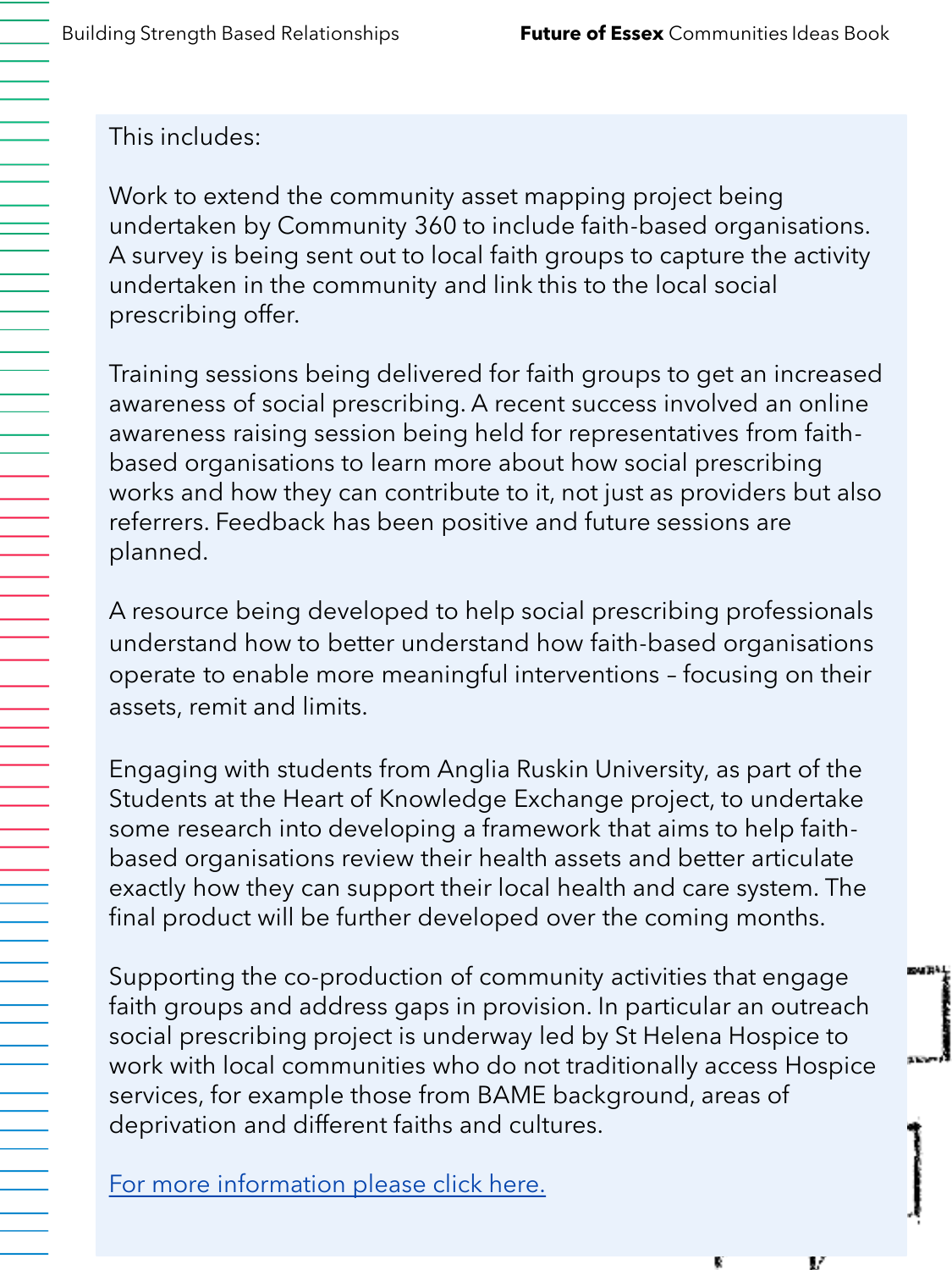## **Local Cultural Education Partnership – Braintree Council**

The Local Cultural Education Partnership (LCEP) is an initiative set up with the aim of bringing together schools cultural providers and Local Authorities with the aim of joining up and improving cultural education provision for children and young people in the Braintree District. The project was developed by ex headteacher, Judith Harvey in partnership with primary and secondary schools in the area after she was approached by Royal Opera House Bridge, who work to connect children with art and culture.

The group recognised the need for high quality teacher CPD in specific art forms but that enables a teacher to use Creative and cultural learning across the whole curriculum.

The partnership established cultural leaders across a range of organisations and recognised the need for high quality teacher CPD in specific art forms that enables a teacher to use Creative and cultural learning across the whole curriculum. The partnership provides training, facilitating professional learning and coordinating the wide range of expertise within their network of schools and the cultural organisations. The cultural leaders could be teachers, volunteers or staff members as they were best placed within their facility to drive forward the partnership.

The LCEP explores everything on the cultural spectrum, including dance, art, creative writing and any additional cultural themes the schools would like support with. The project has also received support from the local museum to aid in the historical elements of cultural education, creating stronger partnerships within the community.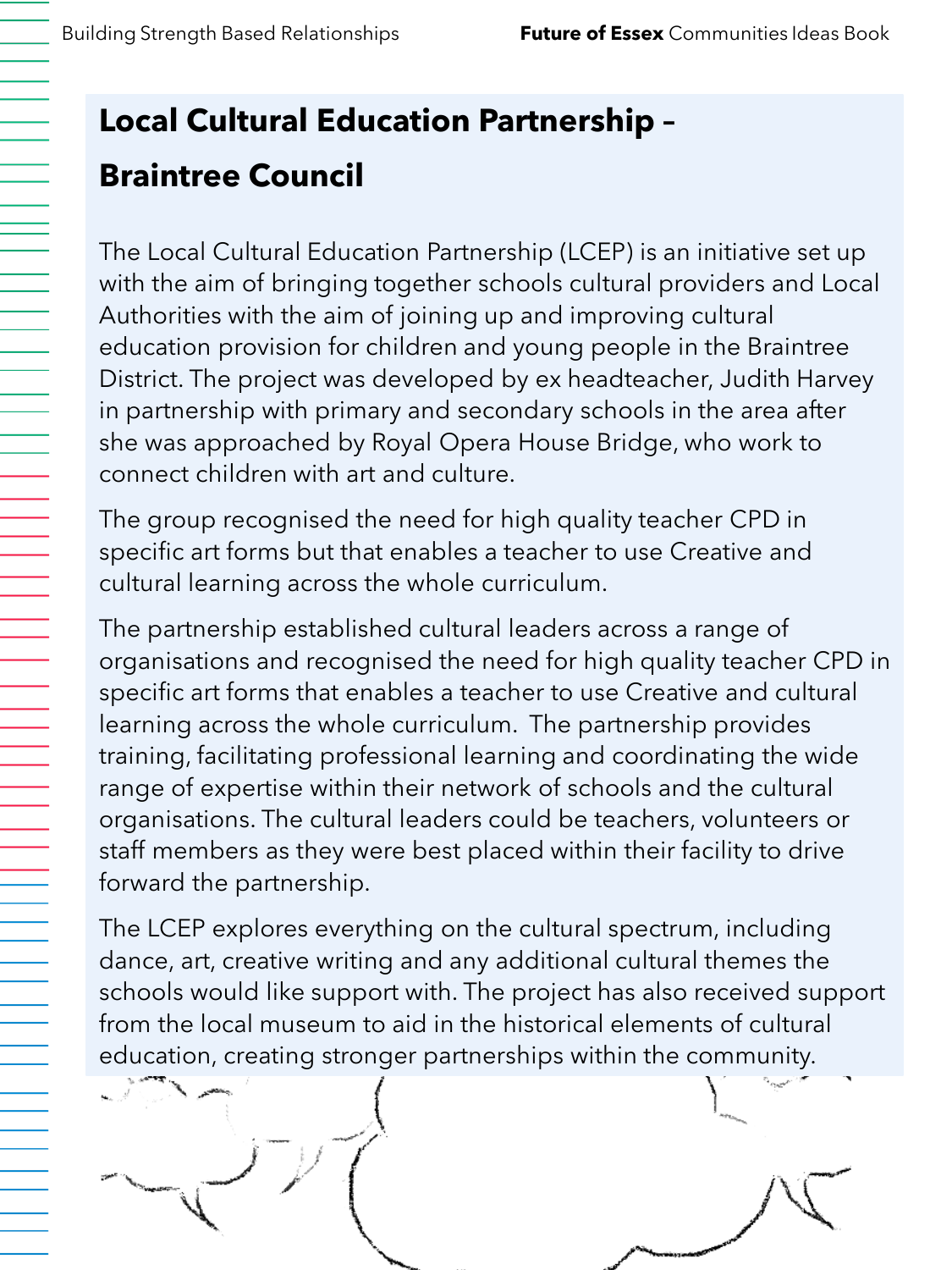Braintree District Council have been a key partner in the growth of the project, they have been able to provide staffing support around community engagement and explore how they can link with community partners. They were also able to provide funding and staffing to push the project forward and ensure it was the best it could be.

Health and Wellbeing were a key part of the project, securing seed funding to provide smaller projects for primary schools, in order to use art as a way of expression for those who may have been negatively impacted from the pandemic mentally. This allowed schools to explore art therapy with one school creating a memorial garden for a teacher who had sadly passed away.

Other schools in the area are now offering similar programmes, using art and culture to support mental health and the Local Cultural Education Partnership hopes to develop over the next year, continuing to cross over with health and wellbeing to support the local children and young adults.

[For more information please click here.](https://www.braintree.gov.uk/news/article/221/braintree-children-to-benefit-from-free-creative-materials)

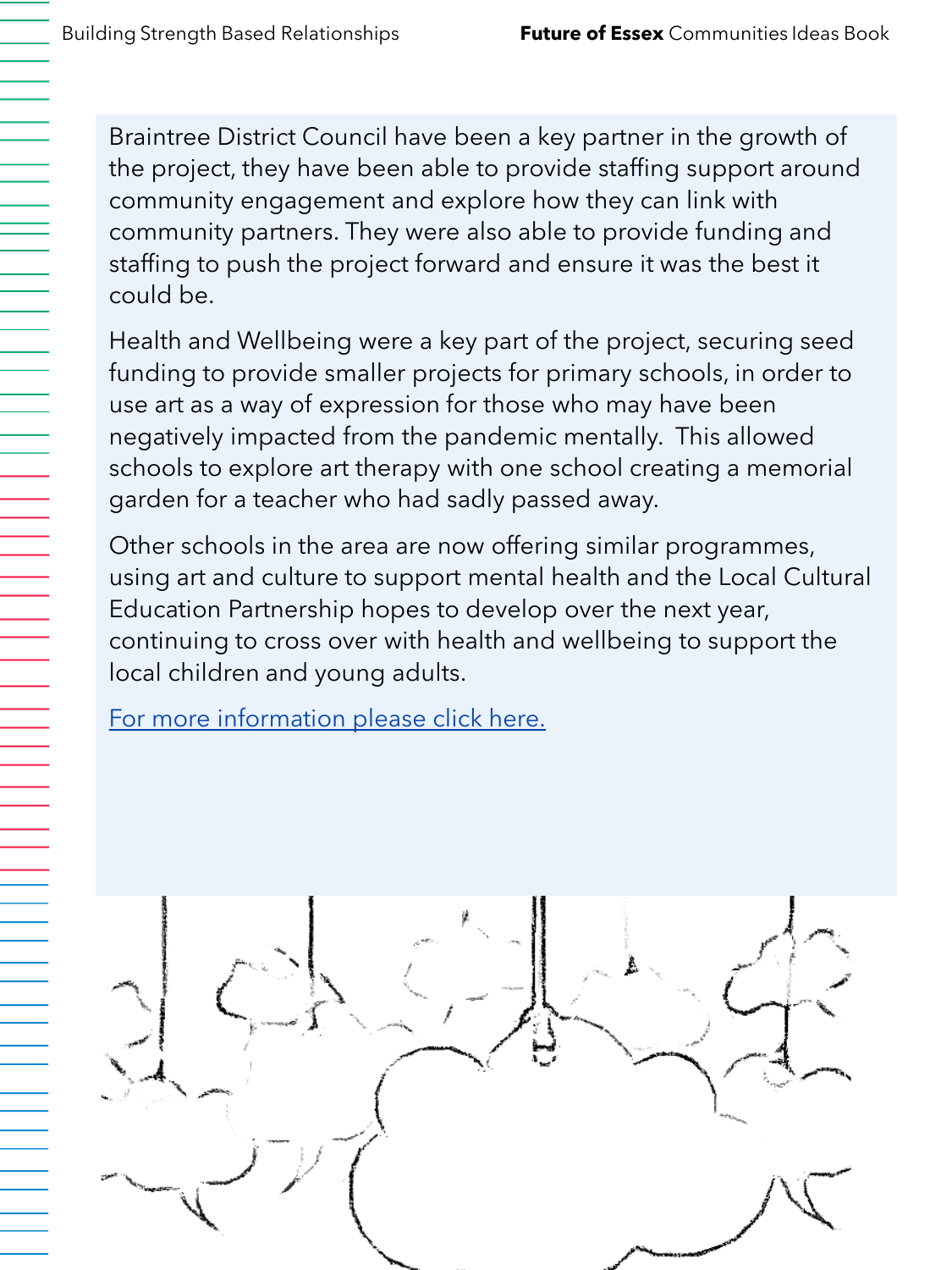### **Holiday Activity and Food Programmes for Children in Braintree**

Braintree District Council supported Community 360 in developing a scheme for primary school children to support their nutritional needs whilst also supporting their mental health over the school holidays. Supporting children from lower income families the scheme was a huge success and additional funding from Essex County Council and Active Essex was provided to extend the work to support those in need.

Not only did the scheme provide nutritious meals for children but along with it a variety of fun physical and enrichment activities were also provided to engage with the members and provide a fun outlet whilst they were at their centre. Many of the activities were led by Community360, local sports clubs and Active Essex, whilst other local partners were also involved to provide an activity filled day. This was a huge success as the children were provided multiple streams of engagement.

One of the most important and crucial developments of the scheme was the consideration of the health and wellbeing of the children which led to specialist support being established with a focus on mental health and wellbeing. This ensured there was an extra level of care and support for those who may not be able to access it elsewhere.

Throughout the pandemic the programme provided support to families through food parcels made up from donations from the local supermarkets and delivered by community volunteers.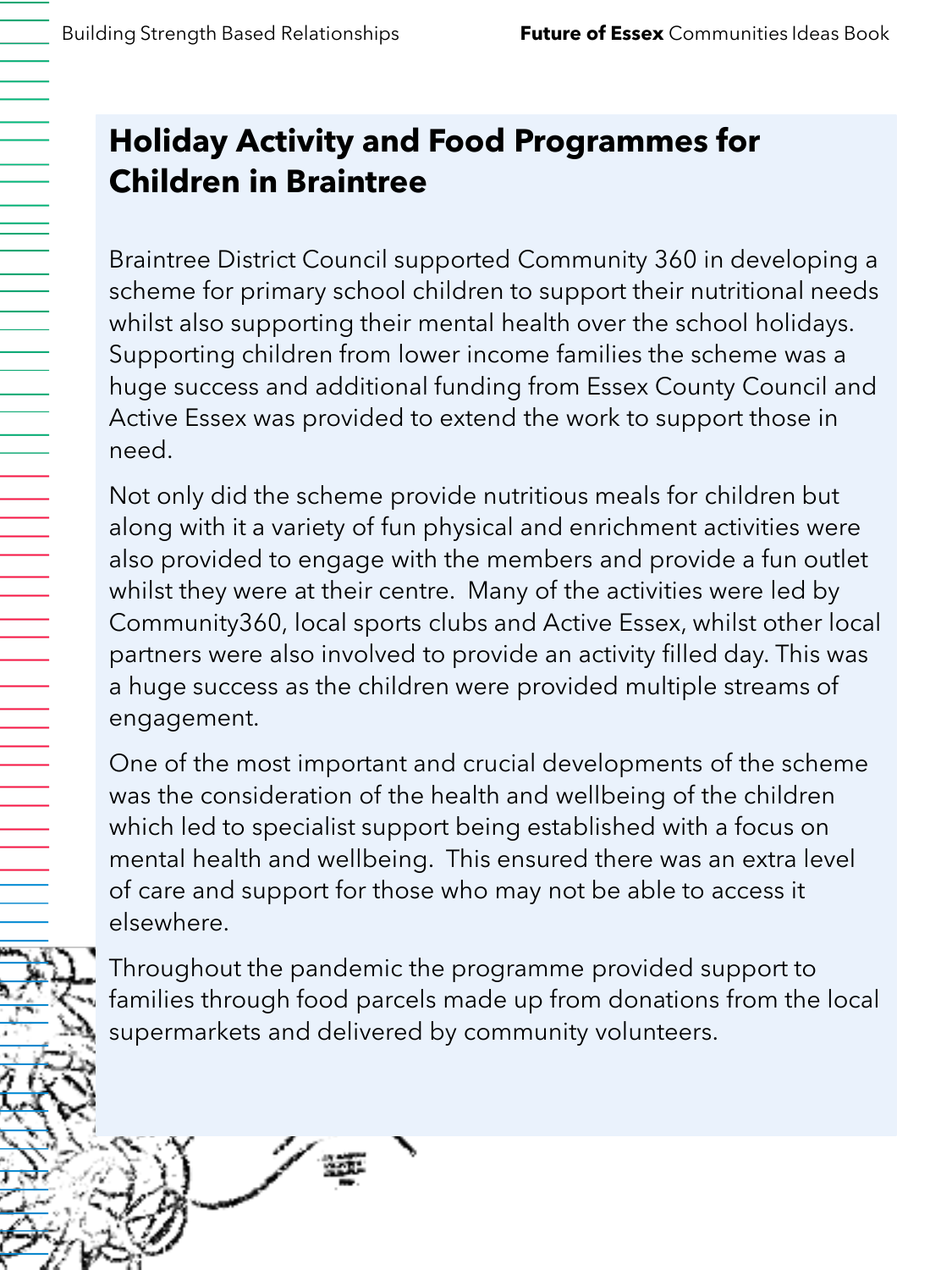The scheme has been incredibly successful with more partners joining, such as Community Iron, to support the children. The scheme has also been rebranded Essex ActivAte and is now countywide with funding enabling it to be extended to April 2022!

"This is probably the most amazing scheme that I have experienced. My children were so happy and it reduced my stress levels which usually increase greatly over school holidays. […] We are on a tight budget and cannot normally afford to put the children into the expensive holiday clubs and they end up spending holidays in the house, not being very active." – Family feedback after the Summer Half Term.

[For more information please click here.](https://www.activepartnerships.org/impact/holiday-activity-and-food-programmes)

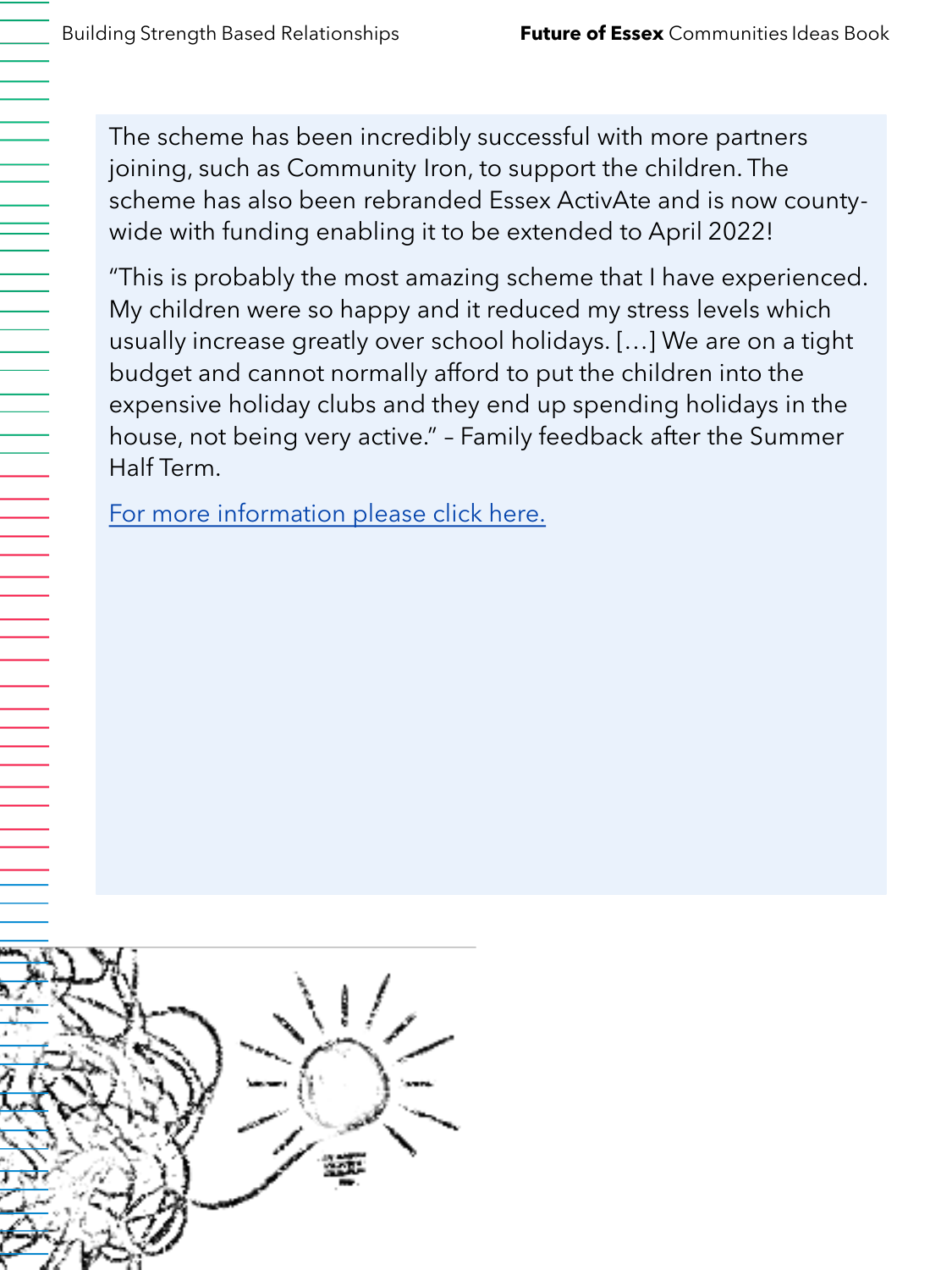#### **The Black, Minority, Ethnic Insight Programme**

This programme is led by Community 360 (C360) and Community Voluntary Services Tendring (CVST) who are leading and supporting the North East Essex Health and Wellbeing System to work together with partners and local community groups to develop a platform that allows collaborative discussion about the experiences of Covid-19 from the BAME community as well as to start to look differently at the ways we can address Inequities in our Health and Care System. They started with a series of actions, including conferences which invited speakers from the community to present their individual stories, the forums are very much community lead and driven with support from VSCE leaders.

In these forums they heard from keynote speakers and guests from the younger BAME community and members of the Colchester Nepalese Society who presented their experiences, and the experiences of their communities to the invited audience. A question-and-answer session took place at the end of the presentations, with information exchanges and opportunities to share contact details. This was part of a wider services of work with our communities across SNEE to seek to get underneath causes of inequalities and to respond to these more proactively.

#### **Overarching Themes**

• The isolation of students in lockdown, being away from families, which was particularly tough for International students and concerns for their families' wellbeing.

• BAME students felt particularly isolated away from families and community during religious festivals such as Eid

• Members of the elder Gurkha Nepalese community do not have family in the UK and are reliant on the excellent support given by society members.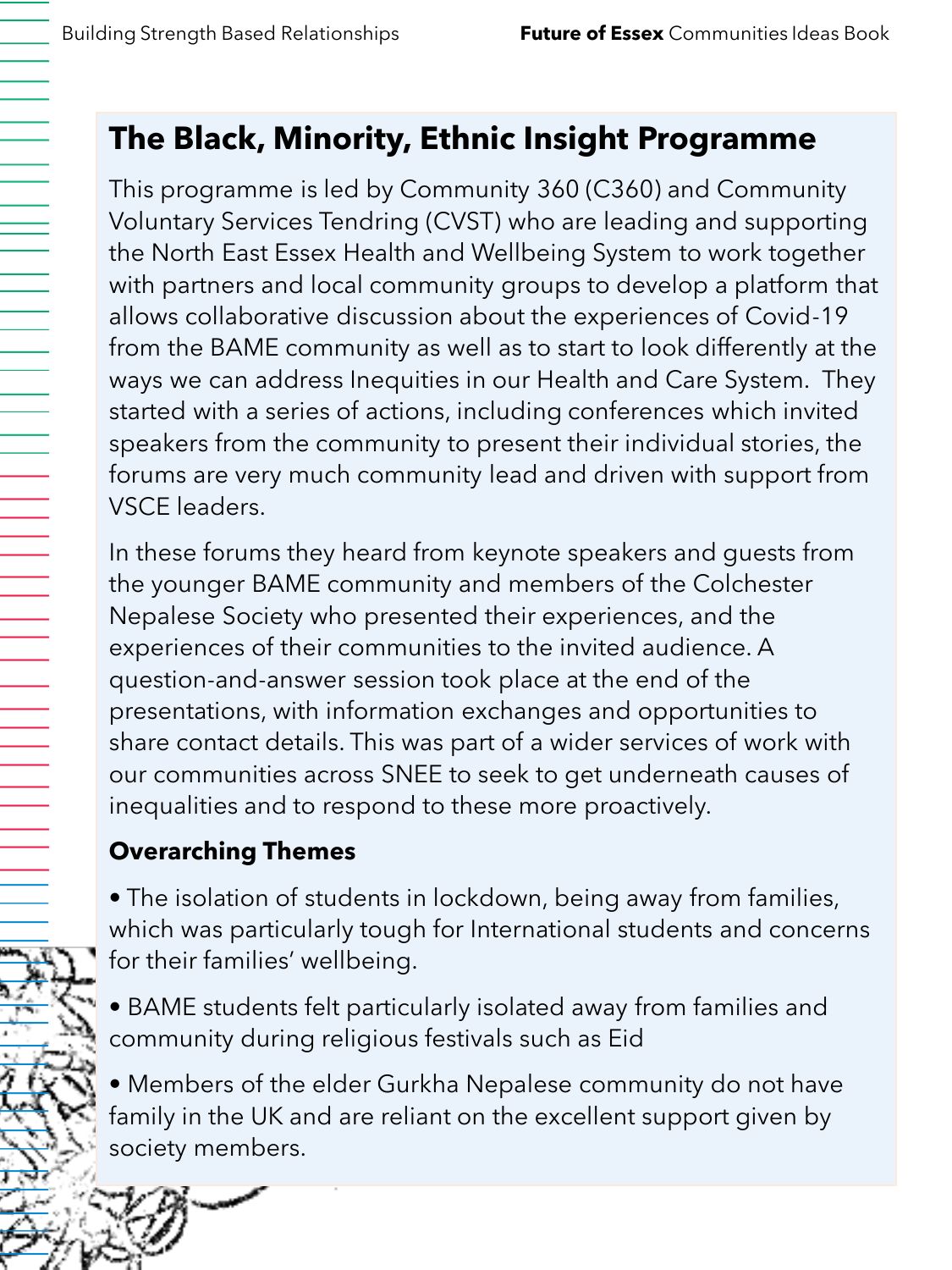• The issue of accessing cultural food during lockdown for BAME members of the community shielding was raised again.

• Mental health for young people is problematic: school age children have suffered by being away from classroom peers and with a background of uncertainty.

#### **They have used this learning to turn listening into action:**

- Working with the local groups and community workers to develop consultation with citizens, community workers and groups, to facilitate closer and sustained partnering between the community, statutory bodies and local authority.
- Community workers partnering with NE Essex CCG to look into the Winter Flu vaccine and how information is received and understood by our communities as well as supporting Covid vaccination centres on running sessions aimed to support our diverse community needs to be met to support an increase in vaccinations i.e. specific sessions for the Chinese community, Gurkhas, and other communities.
- Continued close and regular dialogue with communities regarding what was working in the vaccination programme and what was not
- Continuance with quarterly conference which will incorporate the citizen voice
- Health clinics: A set of health clinics, on-line and physical to address health issues in communities - Cervical screening for some groups has already been set up targeted at underrepresented groups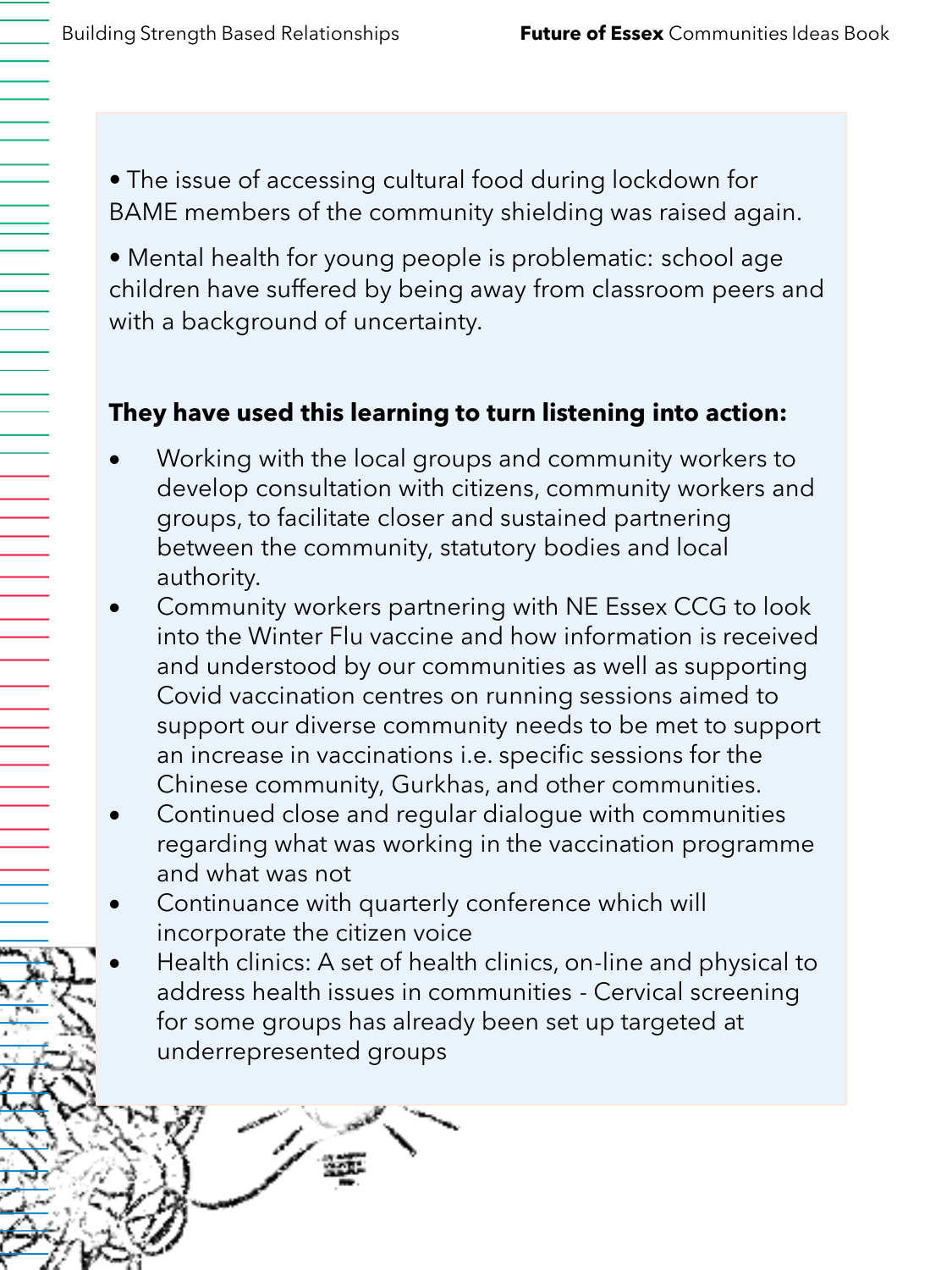- Appointing volunteer community workers in both CVST and C360 to improve our listening efforts and keep challenging us to do more and faster
- Collaborations with the One Colchester and Tendring together Winter Resilience programmes

#### **Further action initiated**

- Weekly peer support network groups with open access for community leaders to meet with local partners such as TDC, CBC and the CCG
- C360 co-designed an ABCD (Asset Based Community Development) training course for community leaders
- Working with CCG leads to look at informal, community interpretation at medical appointments

None of this would have been possible without the codesign work and leadership from both the community and faith leaders and the voluntary sector partners in NEE

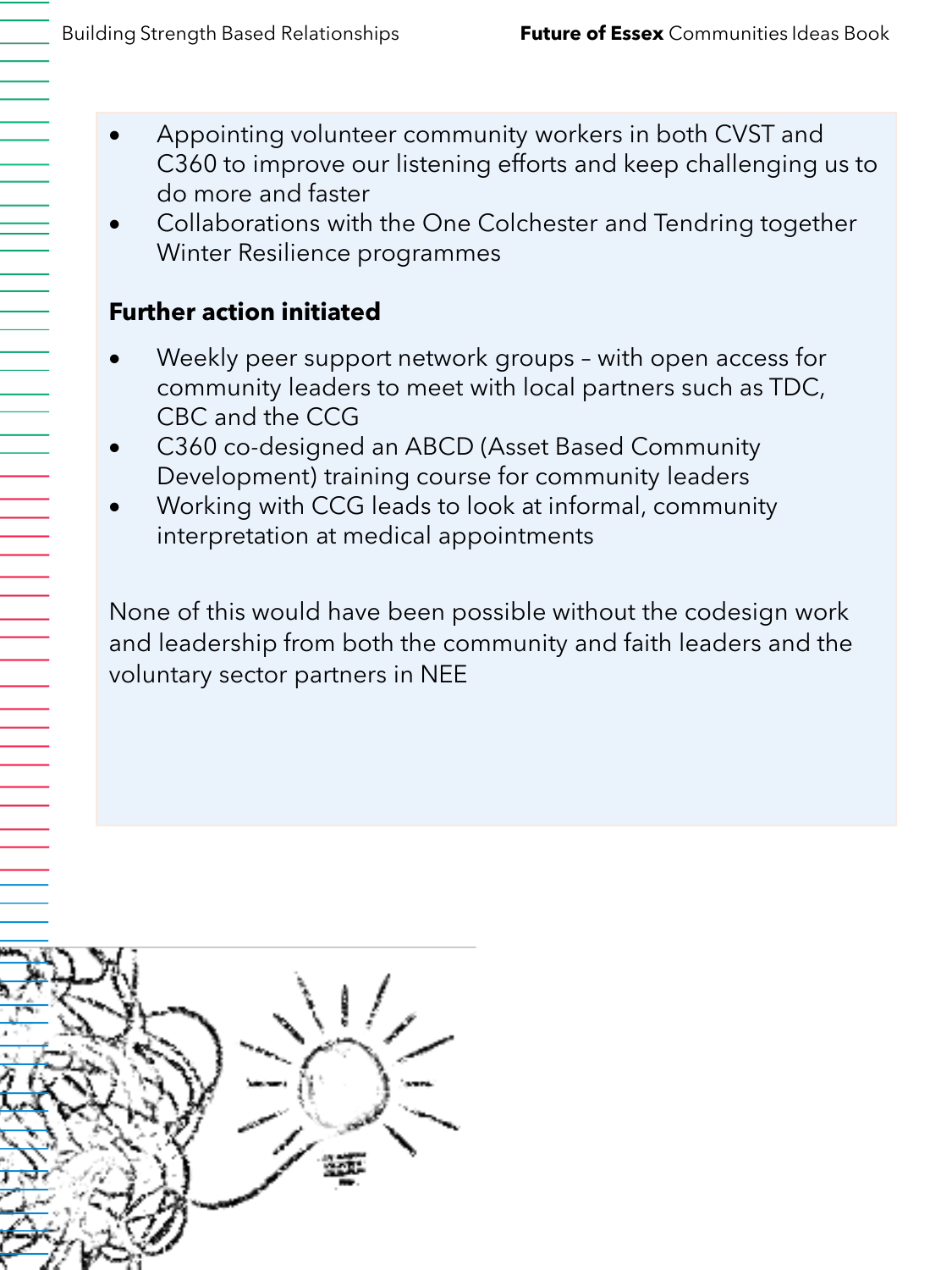# **Acting as an Enabler**

Placing trust in communities and supporting their ambitions by making things simpler, less bureaucratic and quicker.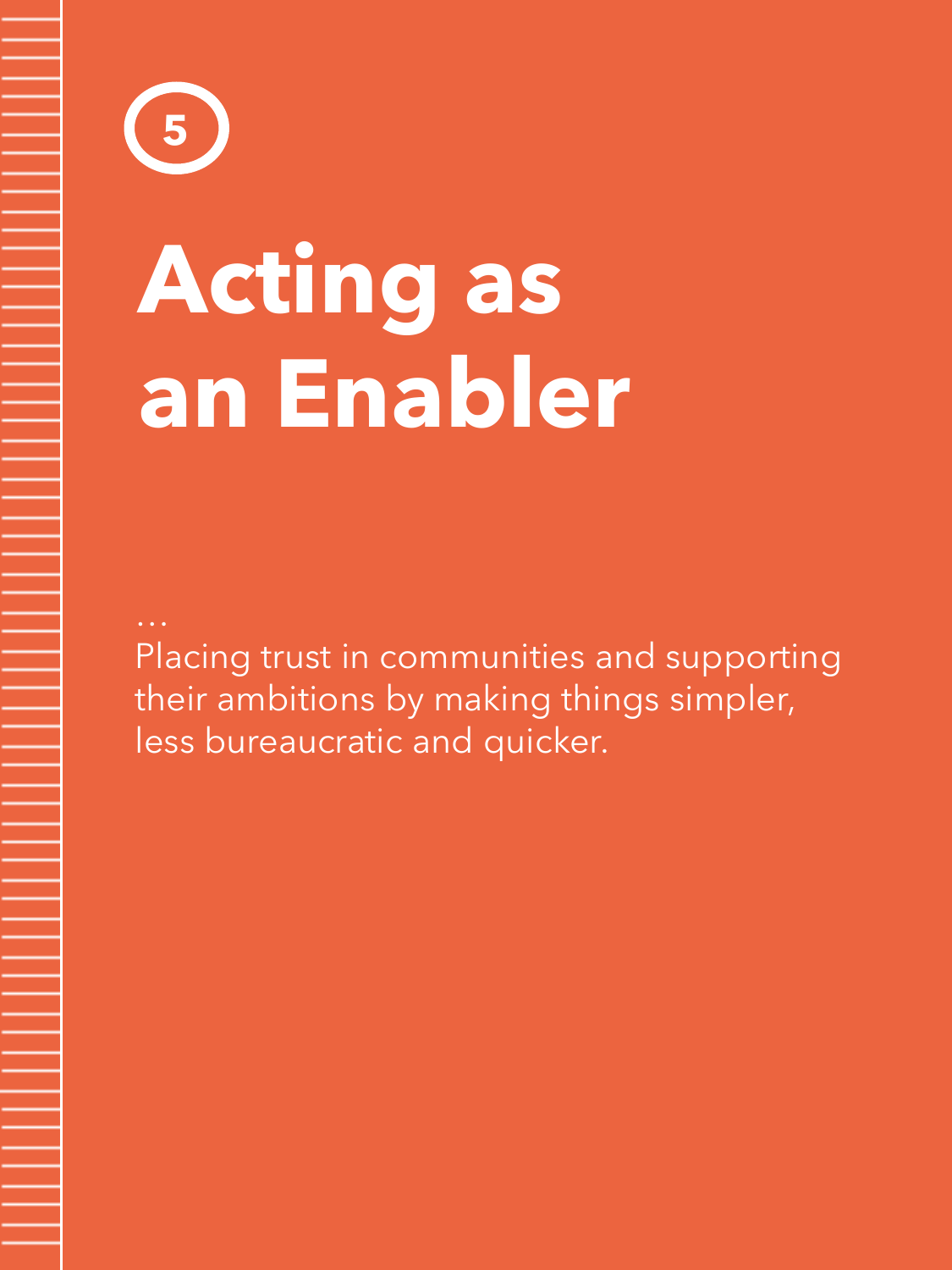#### **Healthy Communities Together**

Supporting partnershipworking in local areas to improve health and wellbeing through funding.

[For more information click here](https://www.kingsfund.org.uk/projects/healthy-communities-together?utm_source=The%20King%27s%20Fund%20newsletters%20%28main%20account%29&utm_medium=email&utm_campaign=12095058_PPA_HCT%20announcement%202021-01-14&utm_content=hct%20text%20link&dm_i=21A8,778LU,VO3UL6,T6CI9,1)

#### **The New Social Covenant Unit**

Developing proposals to strengthen families, communities and the nation in Conservative MP Danny Kruger's Report.

[For more information click here](https://www.dannykruger.org.uk/new-social-covenant)

#### **Community Food Bus**

A mobile bridge between Food Banks and affordable supermarkets

[For more information click here](https://feedingbritain.org/donations/wandsworth-community-food-bus/)

#### **In The Making**

A partnership between Harlow College and the Phoenix Resource Centre creating opportunities for the local community to be involved in creating and selling handmade crafts from recycled products

[For more information click here](https://www.facebook.com/InTheMakingHC/)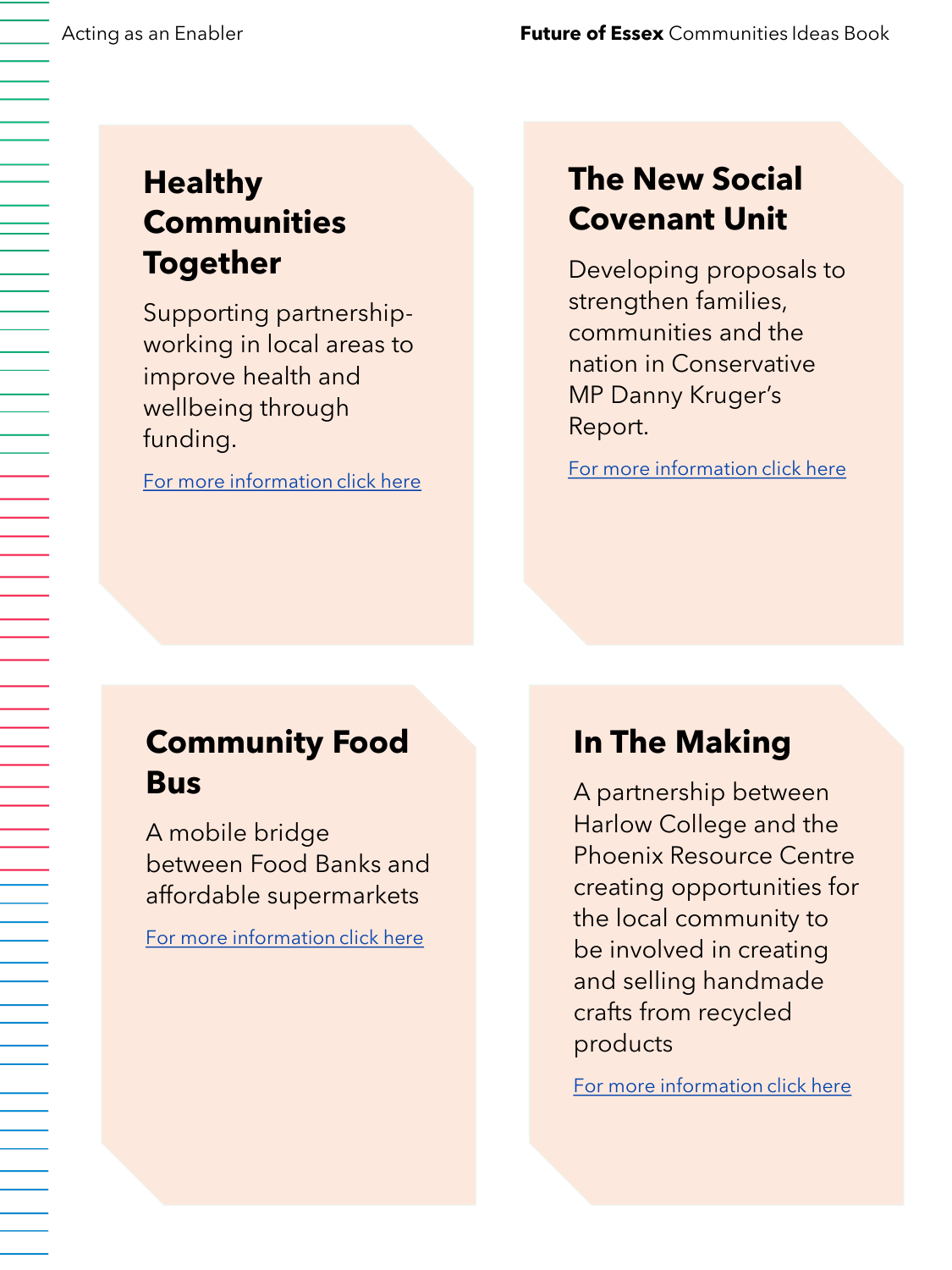#### **Community Storage in Maldon**

The Maldon District Community Storage facility is a container sited in Maldon enabling a range of community groups to provide emergency response to residents of their district who find themselves in crisis due to the pandemic.

It was launched in March 2021 after a year of collaboration with a range of local organisations including the Essex Child and Family Wellbeing Service – Maldon Family Hub, Maldon and District CVS, Maldon District Council, Moat Foundation and Churches Together in Maldon. Partners all valued the shared approach where support from the right service could be put in place quickly and easily and without duplication. The container allowed the continuation of this approach into business as usual to create a lasting asset for the residents of the district.

The storage container holds a range of items that can be made available to individuals and families in crisis or urgent need. For example

- Non perishable food items
- Child care items such as high chairs, strollers and stair guards
- Toys and books
- Cooking equipment and appliances
- Vouchers for supermarkets and other high street stores

The project has supported 26 households and a total of 59 individuals so far. The individuals who are most commonly supported are those with mental health issues and/or single parents.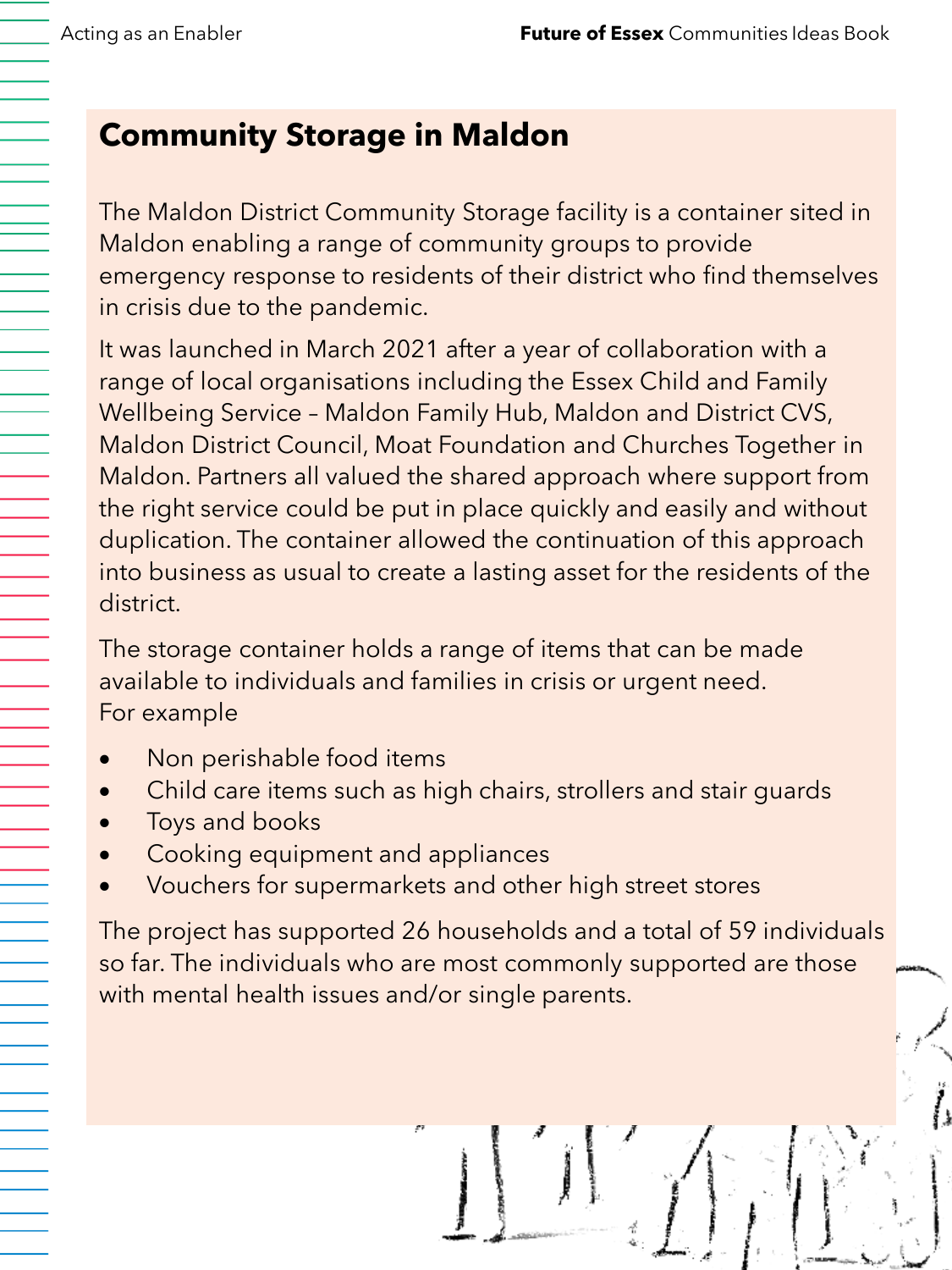88% of the people of have been supported are on a low income and over a quarter have been identified as having housing needs.

But the project didn't just help individuals with items, it also opened up the conversations around other support. 10 individuals were provided with a referral to a service, 4 were support through meal preparations and 3 were provide support to apply for funding.

As this progresses, the community will be encouraged to take more ownership with fundraising and donation wish lists. They currently have a local first policy for sourcing items for the container and people in crisis and want to foster links with local businesses to build on this.

[For more information please click here](https://www.maldoncvs.org.uk/community-storage/).

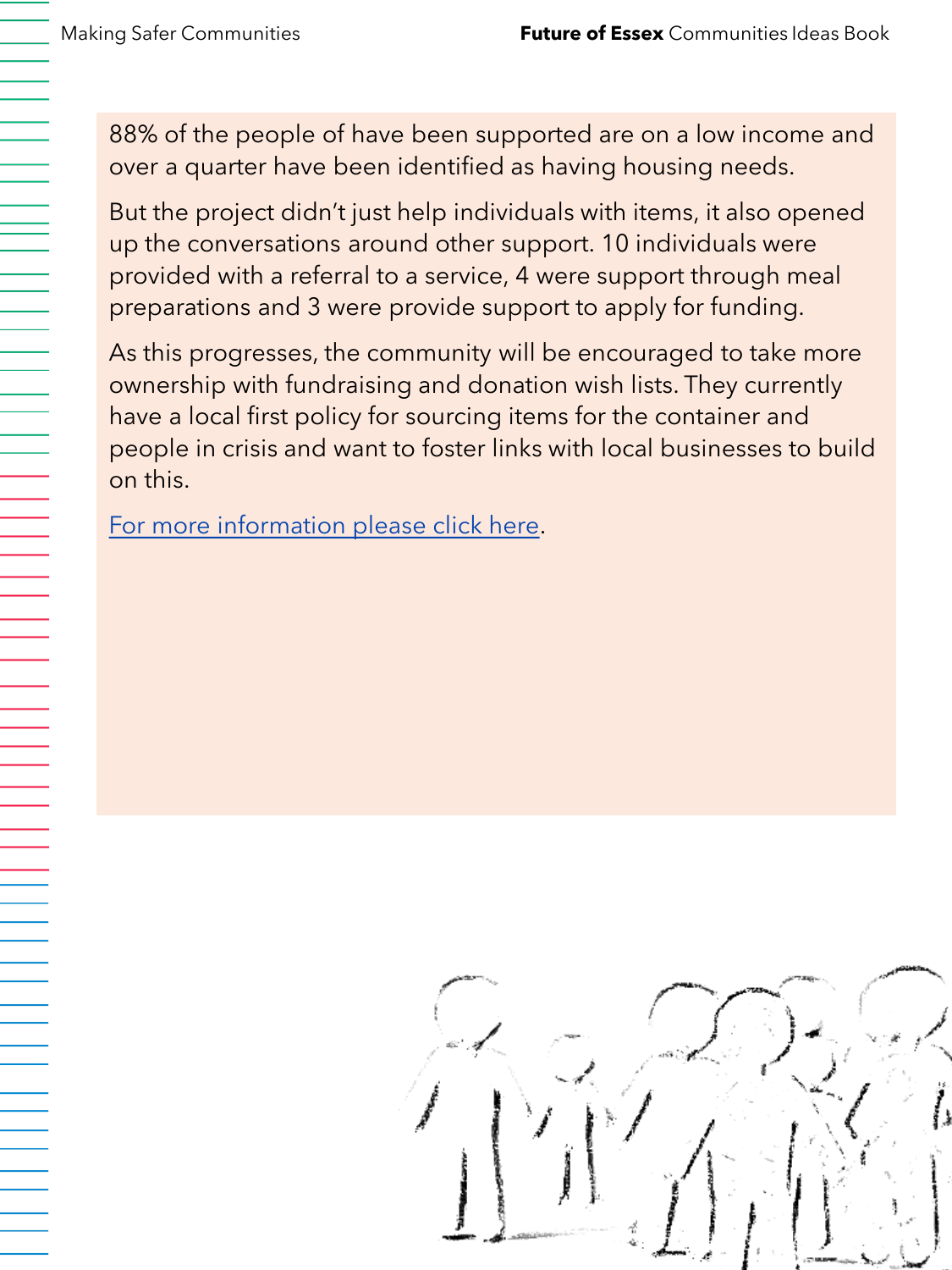#### **School Hub Pilot – Basildon Council working with Active Essex and ATF (Achieve, Thrive, Flourish)**

#### *The importance of viewing things as system partners and blurring the lines of responsibility to improve lives.*

In December 2019, the work of Basildon Council led them into a conversation with Briscoe Primary School and Nursery in North West Pitsea, who were seeking to reach out and engage more with the local community. Despite being in an area of high deprivation and facing challenges relating to attainment, the leadership team and the ethos of the staff at the school was proactive, seeking to identify those people in the community who would bring people with them if engaged.

Working with Basildon Council and ATF (a charity at that point working in Southend through a Town Centre Hub), the school held a 'Discovery Day' at the school attended by over 40 parents and children supported by staff, ATF and Basildon Council. The focus of the Discovery Day was a series of questions for members of the local community to consider all based on the strengths, opportunities and what was good about the area, aligned to ABCD.

When asked what works and what is good in the community, there were high levels of engagement and excitement in sharing examples of celebrations and events, the community coming together to share experiences and to respond to local needs.

There was a sense of accepting differences and wanting to help but understanding that there was a need for further Asset Mapping to understand what works well and what can be expanded. There were requests for more allotments and community space to support programmes which could focus on mental health. The park was seen as a community asset, but the local residents felt intimated by antisocial behaviour in the area, and they expressed the importance of reclaiming the space for families and the community.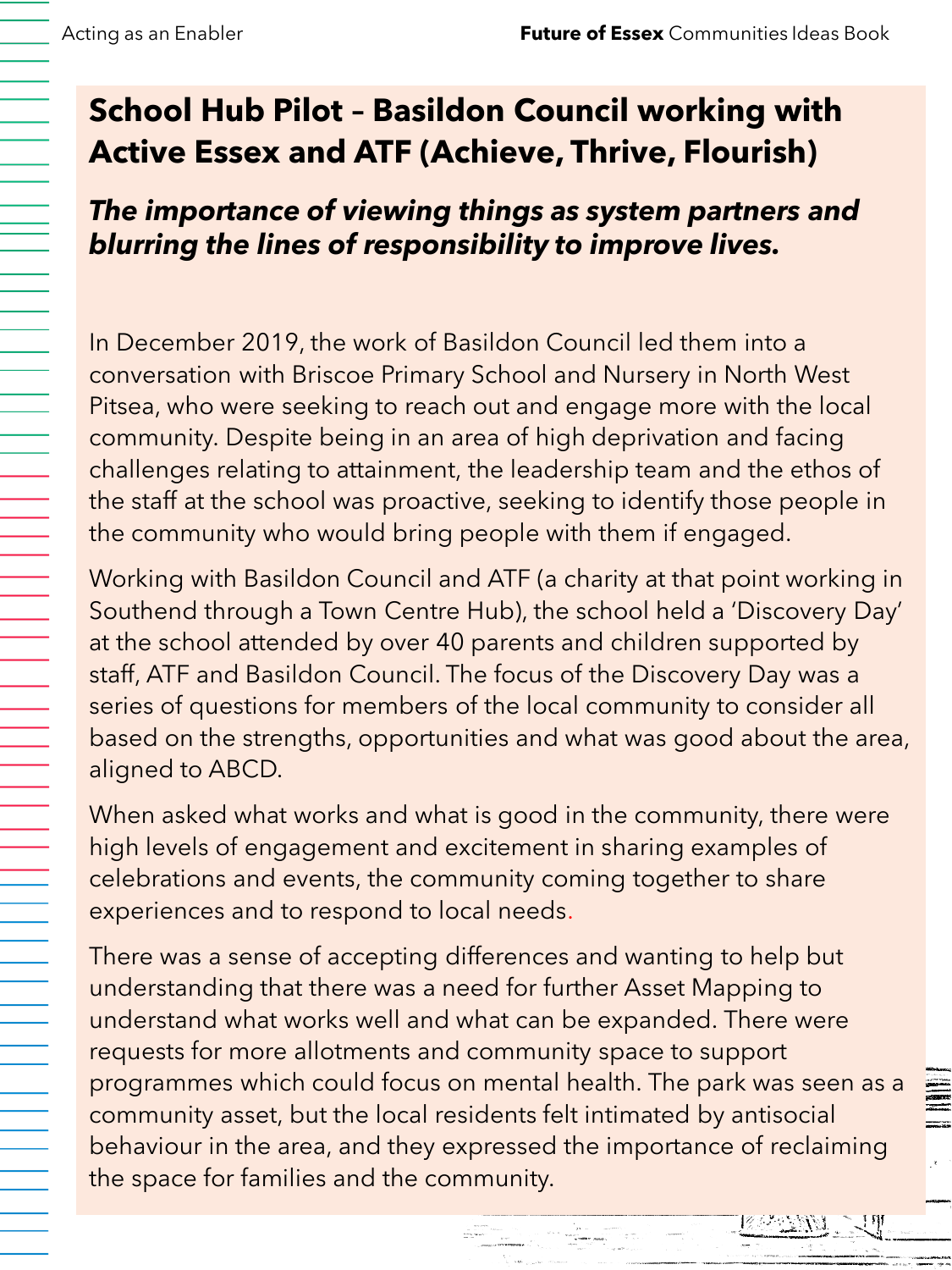Building on the strength of the response to the COVID pandemic and the increase in community activism, there were people who had stepped up to offer their support in all sorts of ways. As normality returns, some are saying, '*what's the next thing for me?*' and this was the perfect opportunity.

Working with ParkPlay, a weekly session has been set up and saw as many as 75 people attend for a 1 hr session in Northlands Park, reclaiming the space through organised activity, enabling the local community to develop their skills and confidence and take on a leadership role for its delivery. The model utilises the National Park Play model which aims to provide an hour of outdoor fun and games every Saturday from 10-11am.

As well as this, ATF have also been operating regular weekday and school holiday activities in Northlands Park including three weekly afterschool children's fitness sessions, mum's fitness club, adult's fitness club, teen's sports sessions and lunch during holidays and other periodic community activities in the park, working with local community volunteers and providing paid work opportunities where possible.

Simplicity of the story belies the foundation work that has been done by BBC with Active Essex through the Local Delivery Pilot which has created the foundations and the mindset for this work to flourish and for the community to be given the chance to take the lead and has provided funding to support ATF in their delivery aims in this area, enabling partners to hone the model and identify the sustainable recipe for success.

#### **So what's the recipe for this success**?

The team was clear that this was about hyper-local conversations and creating the right conditions to build a hub or a micro community. Using Asset Based Community Development to enable the community to respond to the needs they identify. Facilitating, encouraging, and supporting where needed but knowing when to pull back. Working within an established, outward looking school has been a key part of the success through tapping into the "ready-made" school community.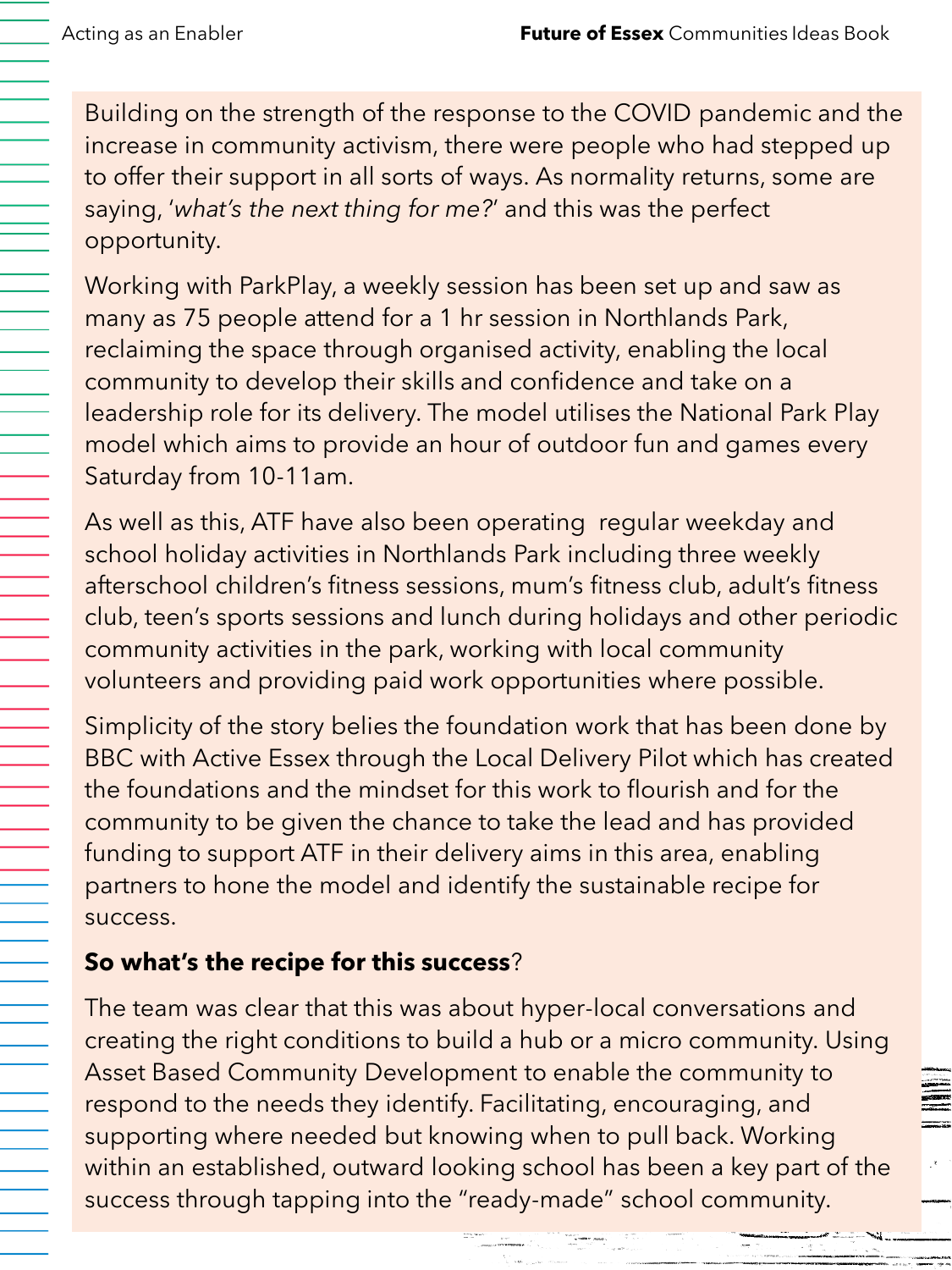In Basildon the success had been led by a small, passionate team of people embracing the ABCD philosophy and building on the foundations created by the Local Delivery Pilot (LDP). They were people with a shared vision and values, and they were people that others could relate to.

Finding the right people is key people in the community, you need people who can influence others, the people who can bring 8 or 10 people along with them encourage proactive work in the interest of the local residents, and this can strengthen the community enormously.

This work has directly influenced the creation of Basildon Council's new and ambitious **Connected Communities Policy**.

[For more information click here](https://www.basildon.gov.uk/media/10803/Connected-Communities-Policy-2021-2026/pdf/Connected_Communities_Policy.pdf?m=637710248100930000) 

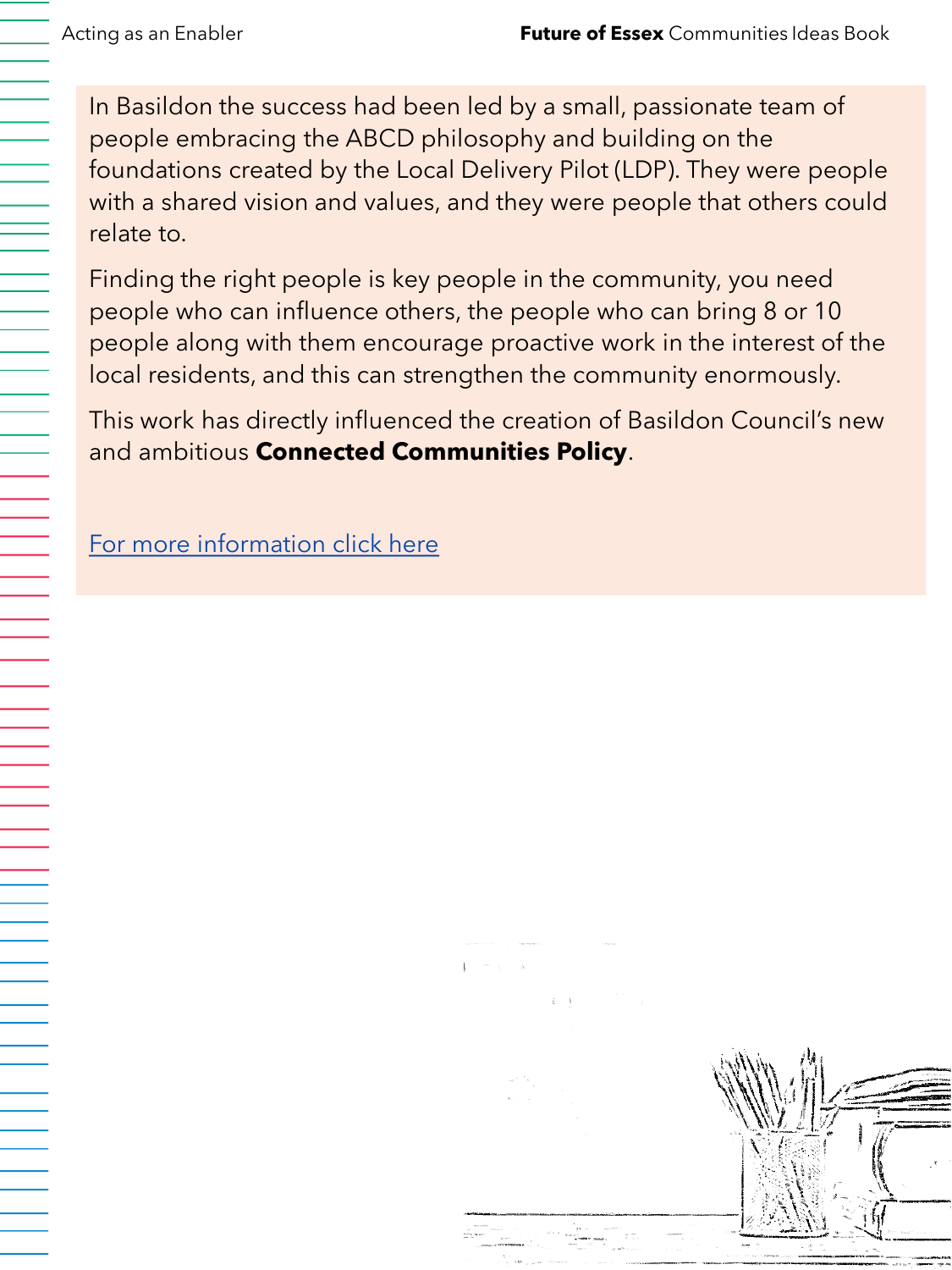#### **Democracy in Action – University of Essex**

Democracy in Action is a collaborative initiative devised by staff and students at the University of Essex in partnership with Citizens UK (CUK). It is a participatory, research-informed and student-led module through which students learn from theoretical and real-life engagement, putting into practice classroom learning, and engaging in alternative participatory forms of teaching and learning. This initiative created an environment in which students could develop, refine, and practice a wide range of skills relevant to their employability prospects and their role as citizens.

All students received CUK's widely recognised training in community organising and worked with four CUK Colchester member organisations, carrying out listening exercises for the Police, Fire and Crime Commissioner's campaign. Students listened to the stories of rough sleepers, youth workers, the elderly and many more, allowing all involved to achieve a better and more profound understanding of the community in which the university lives and breathes. They developed new ways of understanding and acting on the problems we face, strengthening our relationships with other community members and bolstering our common democratic power.

The students on the pilot took action on a lighting and safety issue at the Greenstead underpass. Through listening exercises, students were able to identify that communities in Colchester felt unsafe, particularly about the lack of street lighting, with the Greenstead underpass being an area of particular concern.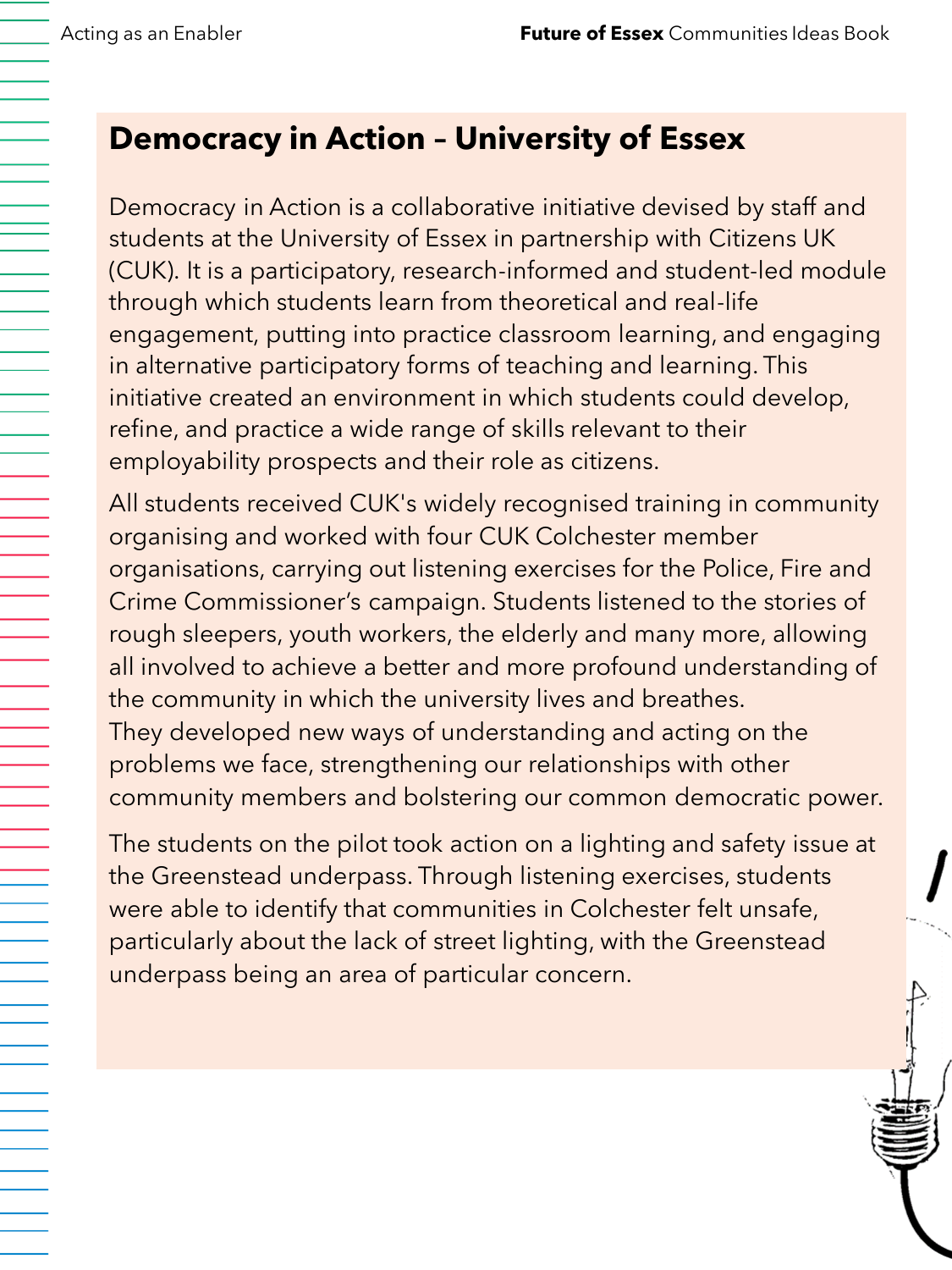Once COVID-19 halted the project, staff continued this action, resulting in the resolution of the lighting issue at the Greenstead underpass. Therefore, the pilot had a specific tangible community impact, highlighting the potential for similar future community organizing actions within the auspices of the module.

The idea behind this pilot was to construct a practice-based module, participatory in character, that would allow students to develop their critical academic skills in community building. They connected with the community in a way that they had not previously had the chance to do and they could connect the work they have done in the classroom with the world around them and being actively involved in this connection.

The project highlights the importance of transformational education, community engagement and interdisciplinary teaching.

[For more information please click here](https://www1.essex.ac.uk/modules/Default.aspx?coursecode=CS316)

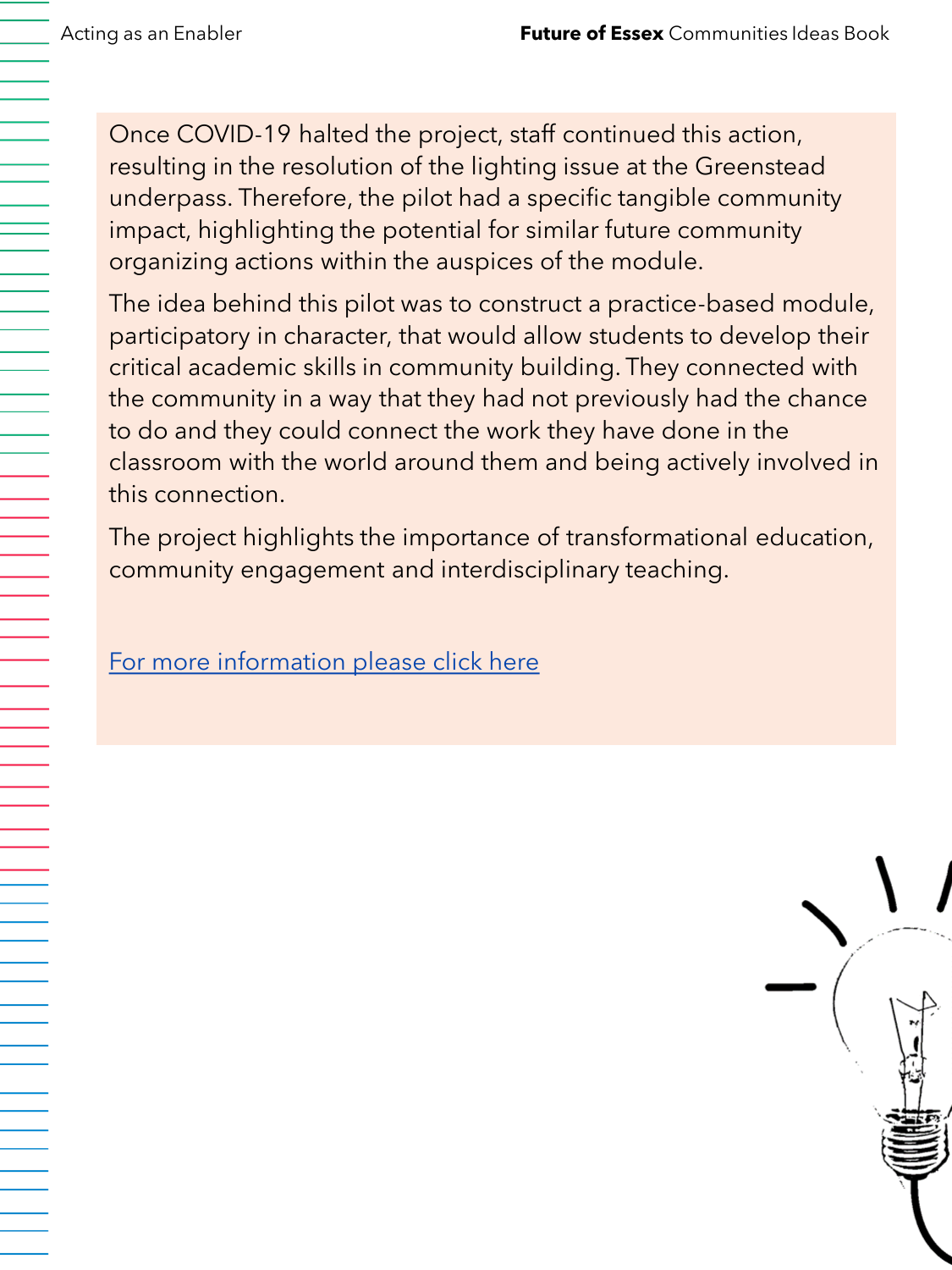#### **The Good Neighbours project facilitated by Uttlesford District Council's Communities, Health and Wellbeing Team.**

The Good Neighbours project was facilitated by Uttlesford District Council's Communities, Health and Wellbeing Team who wanted to work with local partner organisations (from the voluntary sector, public services and local authorities) to best support the residents of Great Chesterford in creating a strong and well-connected local community.

Inspired by presentations at a Loneliness and Isolation conference hosted by Uttlesford District Council in 2018, the work prompted residents to question if members of their community were lonely or isolated and whether this was affecting their health and wellbeing.

Great Chesterford is an ancient village of 1700 residents and 765 dwellings, situated on the banks of the river Cam on the boundary of Essex [Uttlesford] and Cambridgeshire.

A priority was to identify the social activities, networks and facilities that people felt connected to, and to learn about whether people sometimes felt isolated or lonely in their neighbourhood.

The Parish Vicar initiated the communication with the District Council to discuss options, also inviting a group of key individuals who led the local church activities within the community, providing a strong connection to the local people, for example they provided a welcoming service reaching out to new people as they moved into the village.

The project utilised both quantitative and qualitative research methodologies to conduct a short piece of light touch community research to find out how people feel about the place where they live. The research began in June 2019 and ended in October the same year.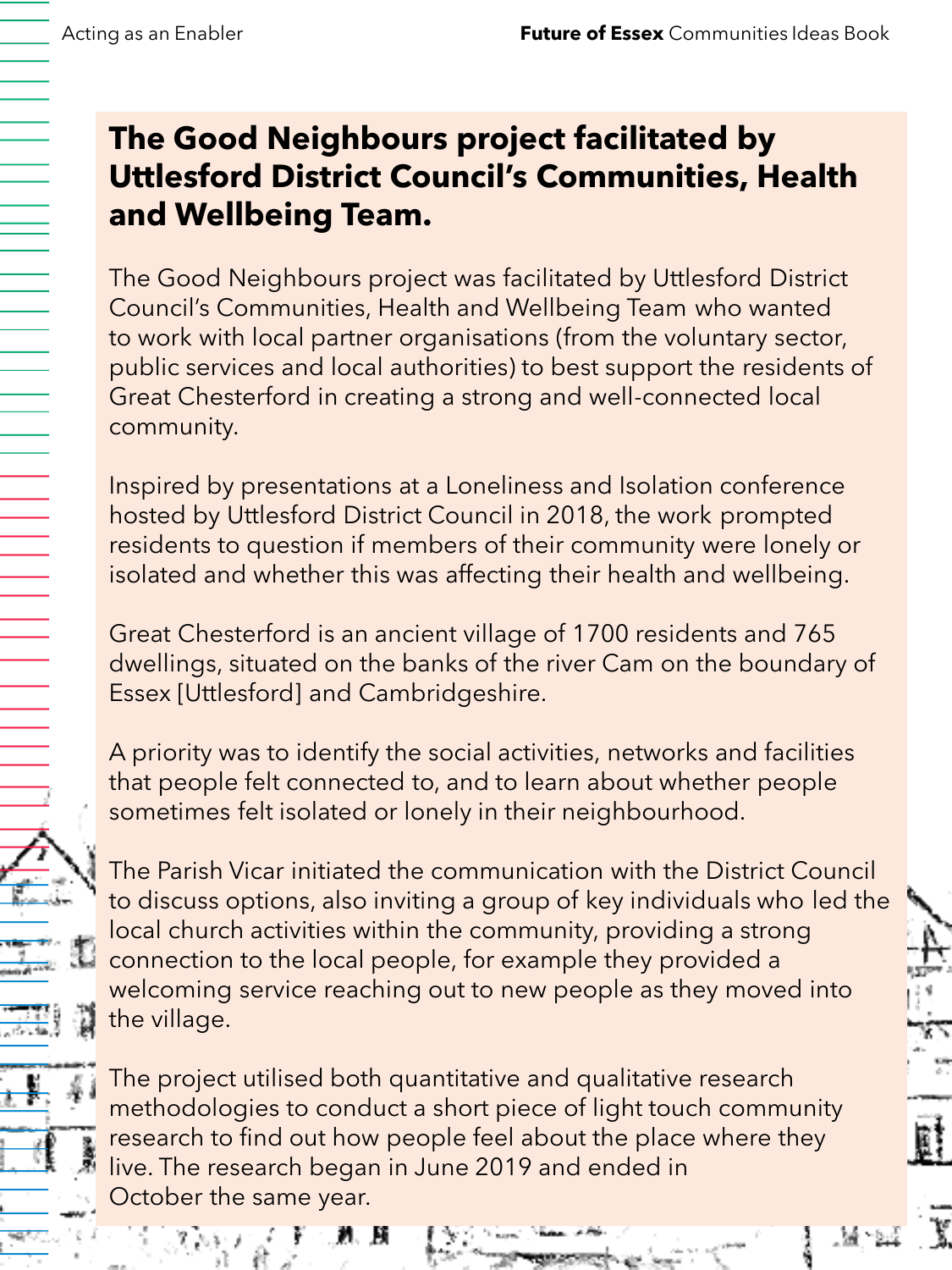Brief doorstep interviews were conducted with every household in the village giving them the opportunity to share how they felt about their community, what they liked and what they felt was missing.

All the findings from the door knocking exercises were collated anonymously and shared with the Good Neighbours group, as well as being displayed at a community feedback event for residents to attend to hear about the outcomes in February 2020.

The qualitative data gathered was analysed and discussed at a series of meetings by the research group. The most common themes are identified in the tables above and these were presented in a speech bubble display in the community feedback event as well as a calendar of clubs and activities. Over 60 members of the community attended an event set up to promote local groups and activities giving people an opportunity to meet and further develop some of the ideas that had emerged from the research.

With the impact of the pandemic in 2020 the Good Neighbours Project took a swift and decisive change of direction. Led by the Parish Council, the project set out to offer support in the community to those that needed it. They quickly established a network of volunteers to ensure that shopping, prescriptions etc were provided where necessary and even provided a cream tea to those who were isolating and/or considered vulnerable so they could celebrate VE day.

The project remains ongoing and it is hoped that it will resume and conclude when the situation allows as the residents were overwhelmingly positive about the community engagement project.

[For more information please click here.](https://www.lovegreatchesterford.com/good-neighbours)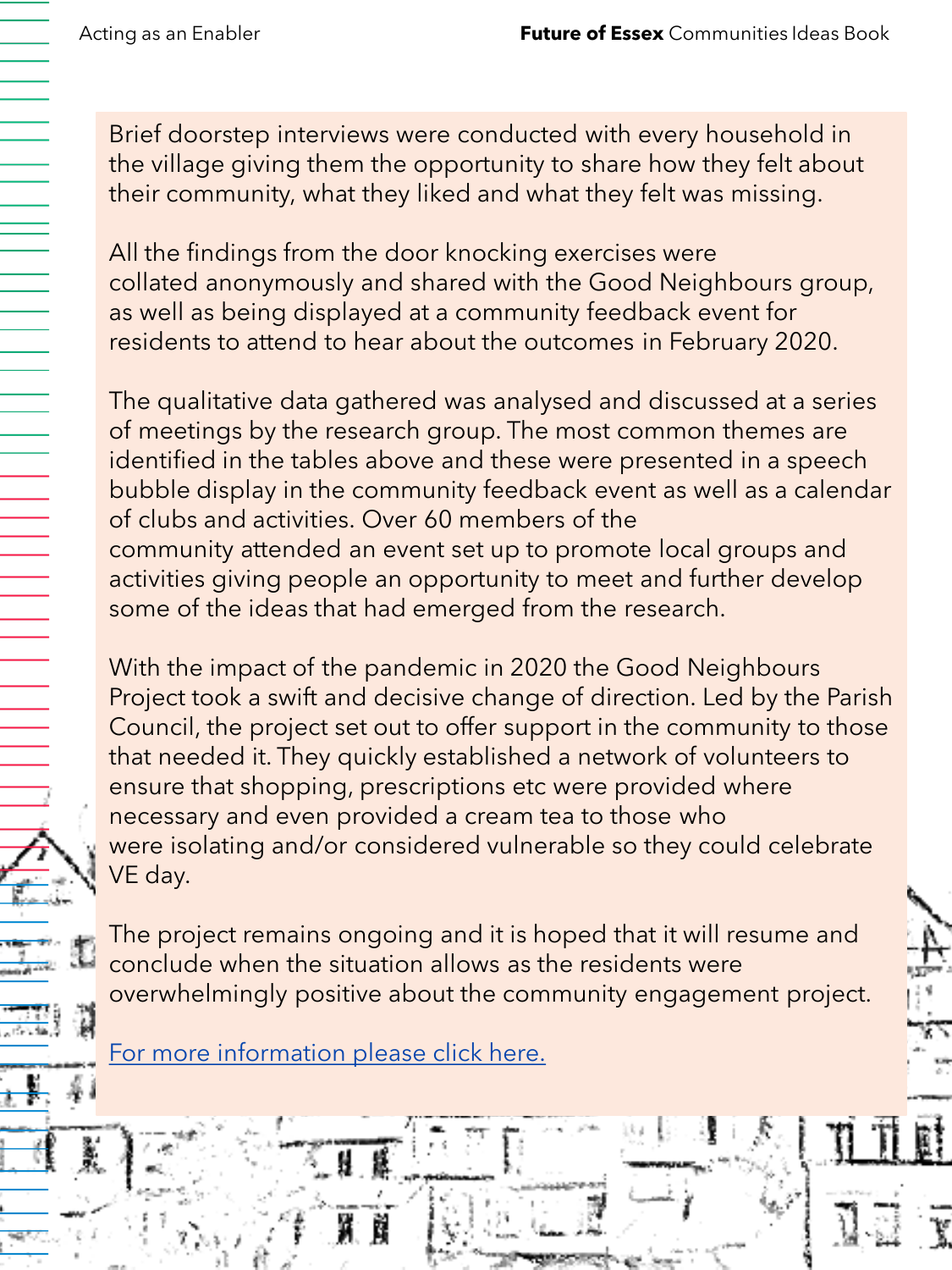#### **Detached Youth Work led by the Essex Council for Voluntary Youth Services (ECVYS)**

The detached youth work project led by Essex Council for Voluntary Youth Services (ECVYS) showcases the incredible results of partnership working across the voluntary youth sector in Essex. The work has allowed community youth organisations, based within their local communities, to be a part of a shared success in the community.

At the heart of this work was the relationship between ECVYS and a broad range of community based, grass roots organisations with EVCYS acting as a conduit to ensure funding was allocated to those groups closest to vulnerable young people in the community.

ECVYS were able to convene a partnership of providers, ranging in sizer and experience, awarding funding directly to support the work or working with organisations, buddying them up to develop the capacity in the system for the future.

The project priorities were first determined through a 'Listening Project' instigated by funding from the Violence and Vulnerability Unit (VVU) in 2020. With over 600 young people taking part in the project it clearly identified two themes that subsequently developed into strands of work or co-designed interventions:-

#### **Detached Youth Work**

Focus here was on meeting young people in parks, on high streets and in their communities, talking to them 'where they already were'. Using this model, youth workers were able to offer support and advice through conversation, responding to the needs of the individuals and from a neutral, non-judgemental point of view. The approach was particularly successful with vulnerable young people at risk of being exposed to issues such as gang participation, drugs, sexual activity, youth crime and violence, supporting them to make healthy choices and informed decisions.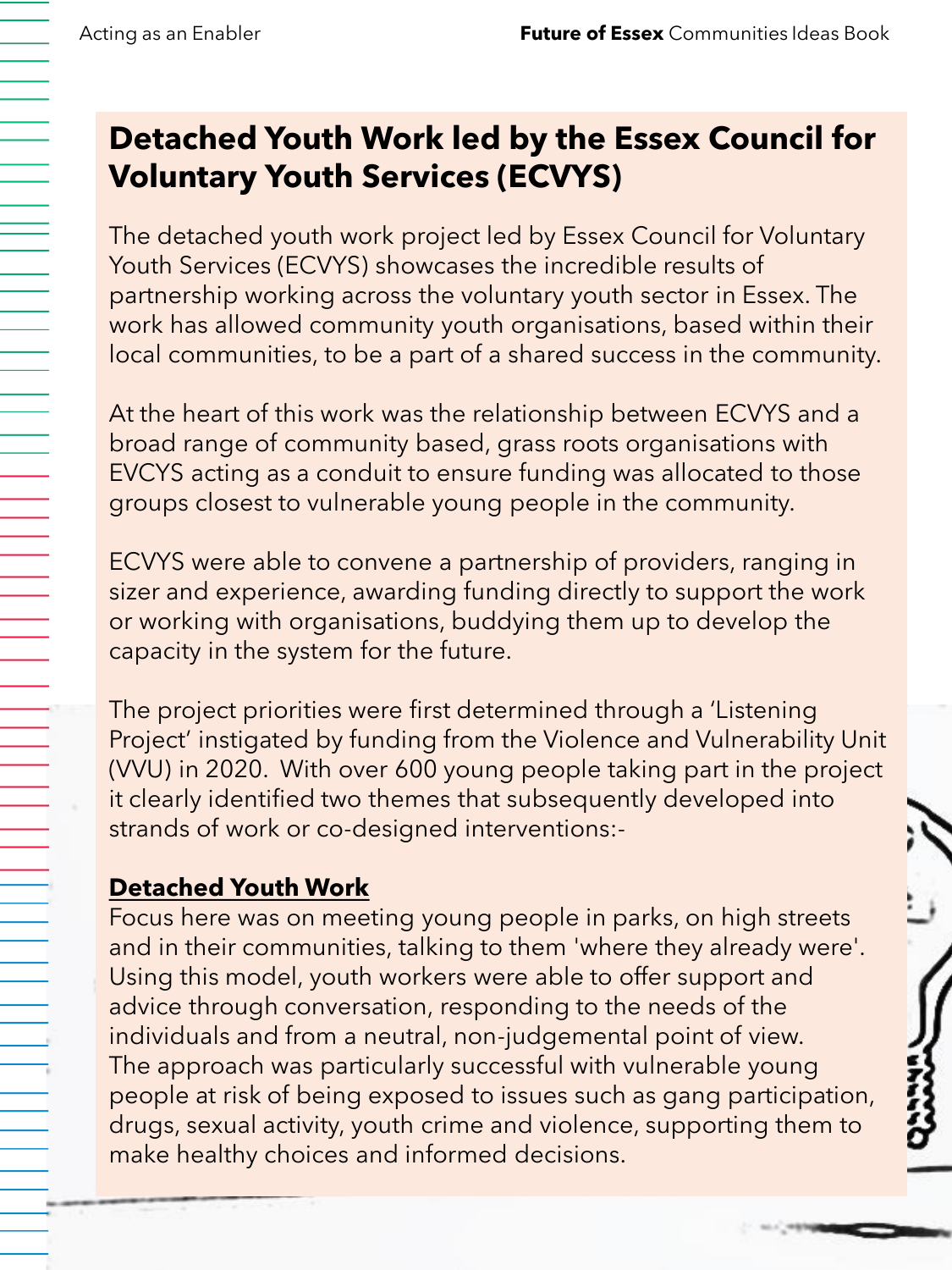#### **Outreach work**

This work was specifically aimed at the most vulnerable young people. Those who might be targeted by gangs, and sought to provide them with a trusted adult and activities in a safe environment. Youth workers developed positive, trusting relationships with the young people over a period of time until they were confident and able to re-join more traditional support structures such as Youth Clubs.

#### **Grass roots partnership working**

This project was led by ECVYS who managed all the partnership arrangements, working alongside the Essex Association of Boys and Girls Clubs (EABGC) who led on project management and data collection.

Together ECVYS and EABGC partnered with Home Start and YMCA in Colchester, Teen Talk, in Tendring and Bar'N'Bus in Basildon who delivered football training and graffiti art sessions. The Red Balloon Foundation in Thurrock set up stands with hot chocolate in local areas and the YMCA in Southend engaged with young people in parks and high streets.

1,313 young people were engaged in the Basildon district, 477 in Colchester, 206 in Southend, 130 in Tendring and 313 in Thurrock. That is a total of 2,324 young people who were engaged with a team of detached youth workers delivered through 241 youth work sessions across the 5 districts.

#### **The impact:**

The work has highlighted the incredible power of local organisations working together and using their knowledge, understanding and relationships with the young people in their communities to support their development. They have a foundation of trust that allows them to engage with the local young people and encourage them to participate in local youth projects to support their personal development.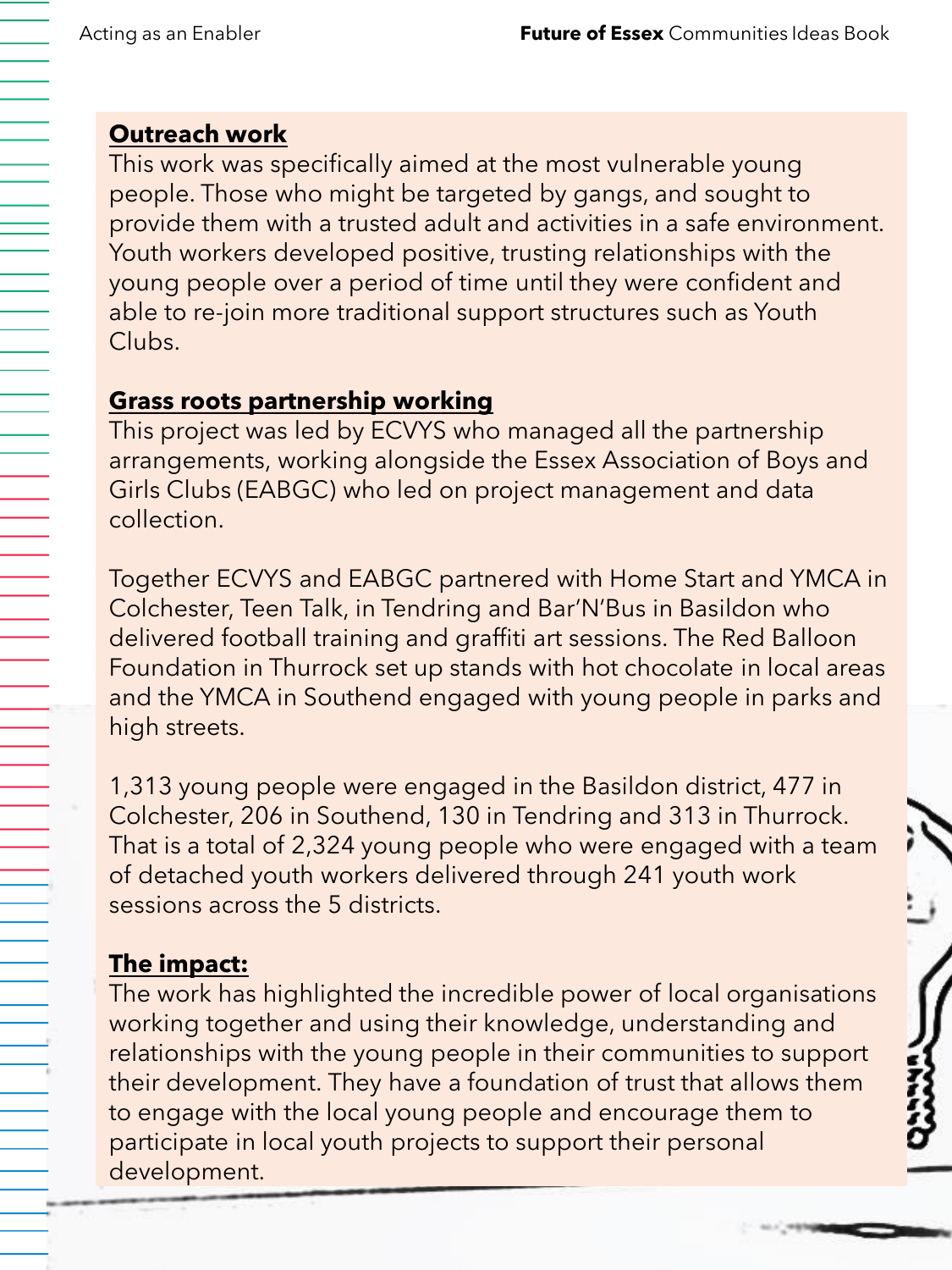The detached youth work project has proven to be an excellent model for partnership delivery. It has given the voluntary sector the chance to show how together they can deliver shared objectives as part of a larger project, and with all the heart of locally-delivered community-based youth work.

The teams involved are really excited at the impact this project is having locally on young people to keep them safe, and the success of the programme has led to another 12 months working with the support of the VVU and Active Essex.

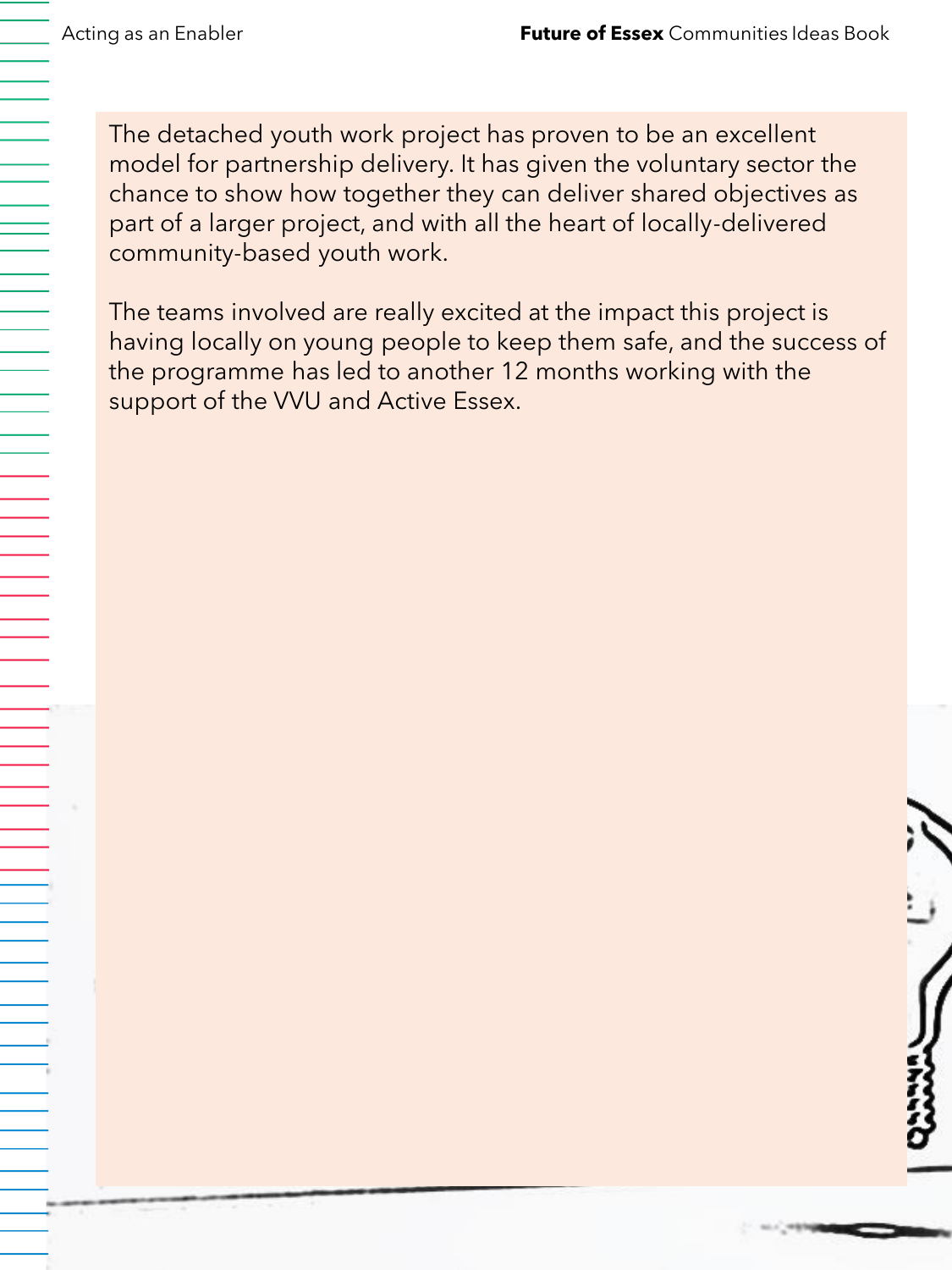## **Communities Can Strategy – Colchester Borough Council**

Building on the significant levels of community activism generated by the COVID-19 pandemic the Communities Can strategy represents a new approach for a new normal. The first of its kind the document reflects the ambitions of Colchester Borough Council to take a whole system approach to enabling local communities by working as a member of the [One Colchester Partnership](https://www.youtube.com/watch?v=w4yBdL7aKYE)

Made up of the Borough Council, County Council, Community and Voluntary Sector organisations and the North Essex Health and Wellbeing Alliance, One Colchester has set out a clear mandate to establish and embed an Asset Based Community Development (ABCD) approach to working to build on and develop community assets

The strategy is designed to attract attentions. Any strategy that sits in an inbox or on a shelf can't deliver change. With a very conscious tone of voice the strategy sets out ABCD in action through a series of community case studies and uses fluid and flexible definition of communities appreciating that communities identify in unique ways around places, interests and online. They are not fixed in time but evolving and strategy needs to be flexible and evolve with them.

Communities Can intentionally has no action plan. It is a statement of intent to work alongside communities, to talk about and build on what they need and what is missing whilst maximising the usage of potential community assets

A new, dynamic and system led approach to working with the people that live and work in a place.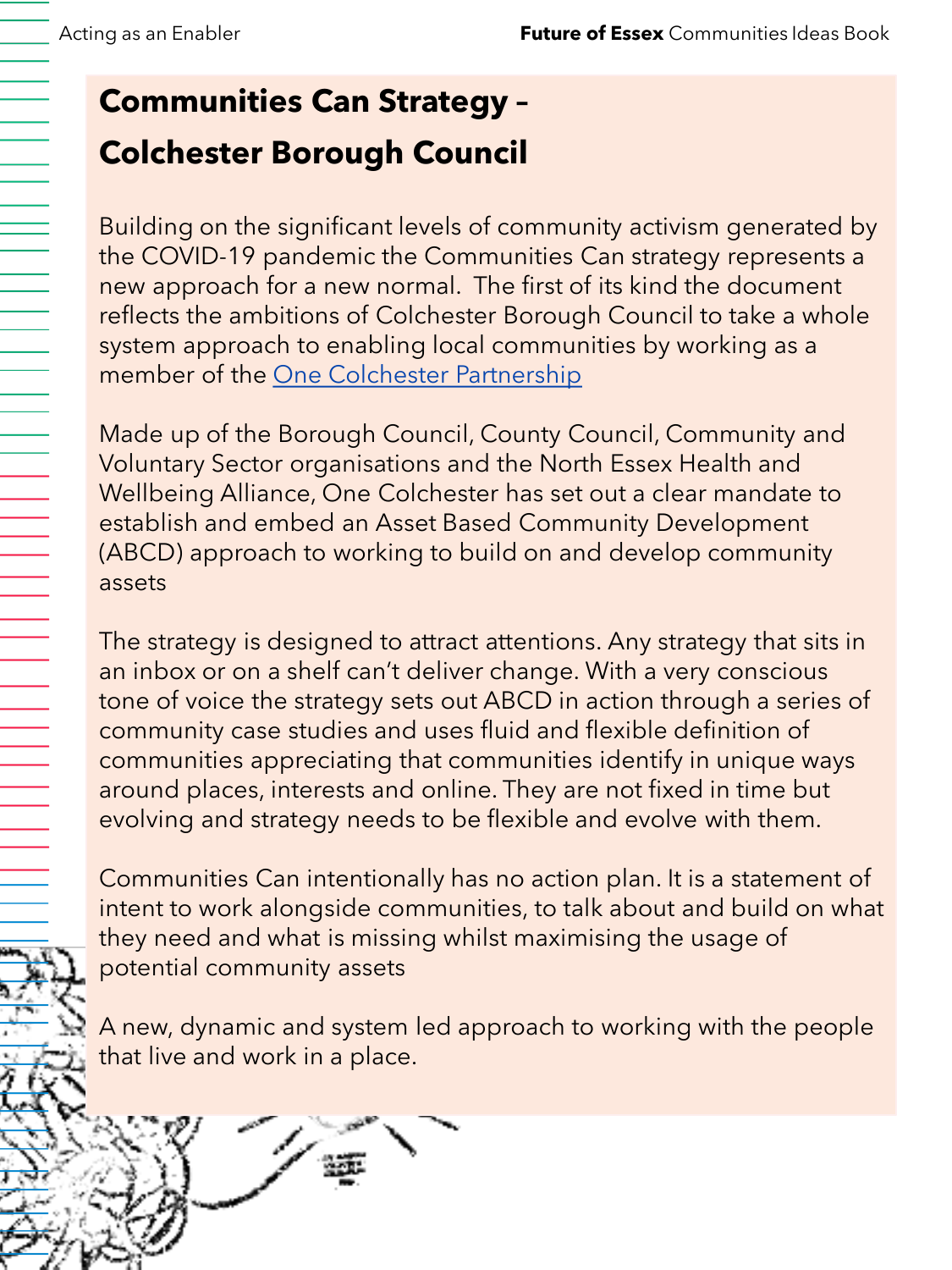#### **IntoUniversity –**

#### **Inspiring young people in Clacton**

IntoUniversity is the largest charity working nationally to support young people from disadvantaged backgrounds to attain a university place or realise their own ambitions.

A partnership with Anglia Ruskin University has seen the first **Into**University centre in Essex set up in Clacton-On-Sea where young people from local schools either attend the **Into**University centre in Clacton or benefit from their outreach in schools.

Like many seaside towns, the opportunities for children and young people in Clacton are fewer than elsewhere and the low take up of Higher Education places is one of the indicators linked to the higher deprivation index score for parts of Tendring District.

Through dynamic and innovative interaction, **Into**University challenge the norms and seek to breakdown the barriers that mean young people don't consider that Higher Education is for them. Sponsored by ARU the scheme is supporting children from as early as age 7 to talk about university and think about their future with support increasing in emphasis, throughout their time at Secondary school and their move into sixth form.

Raising aspirations is a long-term investment but the partnership between **Into**University and ARU encourages students to believe in their own potential and gives them a chance to get a feel for university firsthand through visits to the Chelmsford campus supported by the ARU Schools Engagement Team.

James Rolfe, CEO at Anglia Ruskin University sees the relationship as a long-term investment and believes it doesn't really matter whether the young people go to university at ARU or the University of Essex, or Russell Group universities or even see their future being through Further Education or vocational study programmes; young people believing in their own abilities and their own potential is the real success.

[For more information please click here.](https://intouniversity.org/)